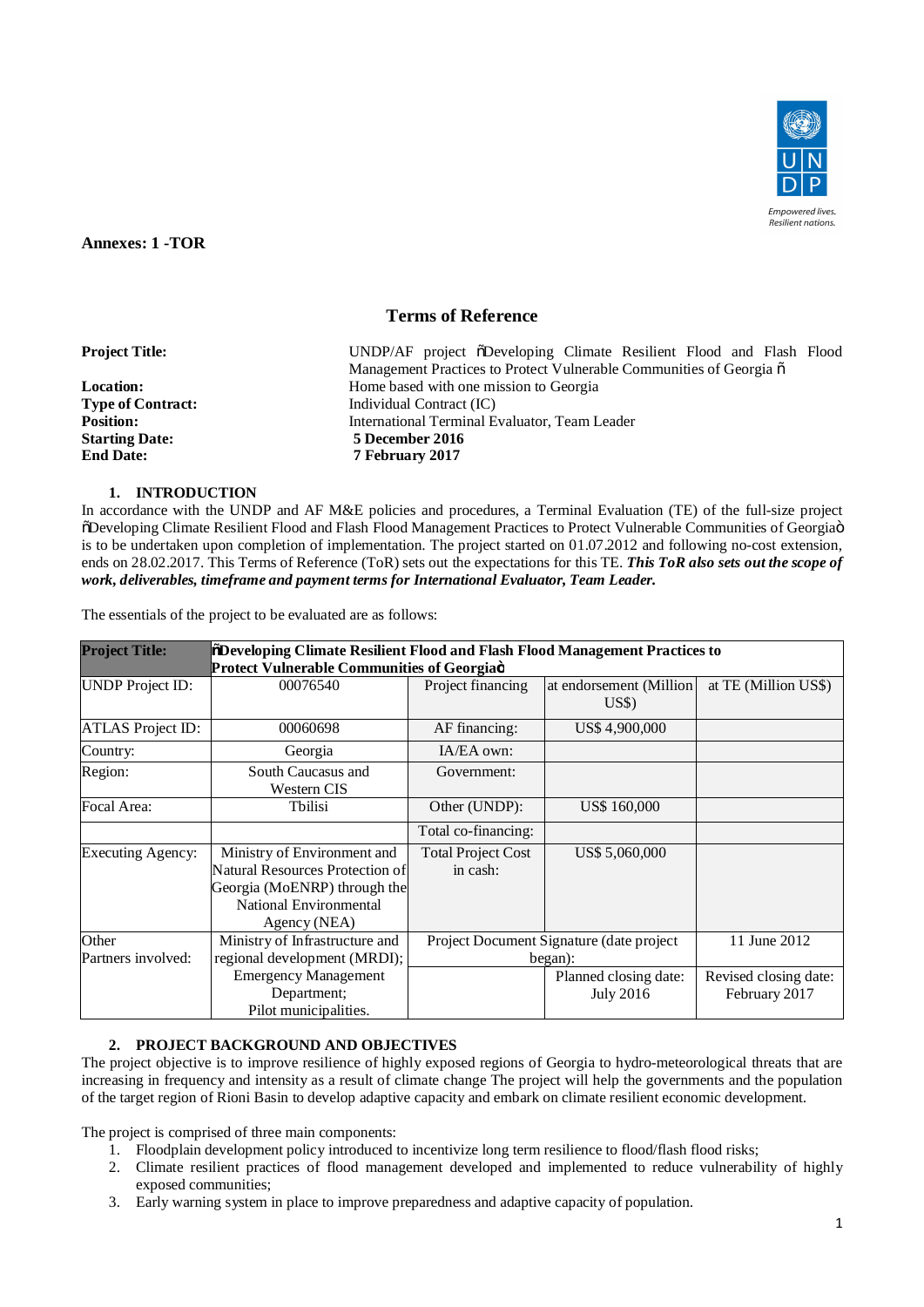3 outcomes contribute to this objectives:

| <b>Project Components</b> | <b>Expected Concrete Outputs</b>                                                                                            | <b>Expected Outcomes</b>      |
|---------------------------|-----------------------------------------------------------------------------------------------------------------------------|-------------------------------|
| 1. Floodplain             | 1.1. Hazard and inundation maps produced;                                                                                   | Floodplain development        |
| development policy        | 1.2. Reviewed and changed land use regulations (land use planning,                                                          | policies in place to          |
| introduced to             | including zonings and development controls, e.g. on protection / buffer                                                     | minimize exposure of          |
| improve long term         | zones, settlement expansion; economic development categories etc.) to                                                       | highly vulnerable people      |
| resilience to flood /     | internalize climate change risks into floodplain management and spatial                                                     | of Rioni river basin to       |
| flash flood risks         | planning.                                                                                                                   | climate change induced        |
|                           | 1.3. New building codes reviewed and streamlined for the housing                                                            | flood risks.                  |
|                           | rehabilitation schemes to flood proof new buildings (e.g. material                                                          |                               |
|                           | standards, traditional house raising etc.) taking into account alternative                                                  |                               |
|                           | climate change scenarios;                                                                                                   |                               |
|                           | 1.4. Targeted training of national and local authorities responsible for                                                    |                               |
|                           | climate risk management in advanced methods of forward looking climate                                                      |                               |
|                           | risk management planning and flood prevention measures;                                                                     |                               |
|                           | 1.5. Community-based flood insurance scheme designed and implemented                                                        |                               |
|                           | covering highly exposed villages under 6 municipalities.                                                                    |                               |
| 2. Climate resilient      | 2.1. Direct measures of long term flood prevention and risk mitigation                                                      | Direct investments and        |
| practices of flood        | designed with participation of local governments and population in 6                                                        | local actions in highly       |
| management                | municipalities (Lentekhi, Oni, Ambrolauri, Tskaltubo, Samtredia, Tsageri);                                                  | exposed and vulnerable        |
| developed and             | 2.2. Community-based adaptation measures, such as bank terracing,                                                           | communities improve           |
| implemented to            | vegetative buffers, bundles and tree revetments implemented building on an                                                  | flood management              |
| reduce vulnerability      | existing municipal employment guarantee scheme;                                                                             | practice on 8,400km2 and      |
| of highly exposed         | 2.3. Flood plain seasonal productive systems (e.g. short season annual                                                      | build resilience of           |
| communities               | cropping, cattle rearing plots or seasonal pastures, agro-forestry) benefit                                                 | 200,000 people                |
|                           | 200,000 people and improve resilience to flood threat;                                                                      |                               |
|                           | 2.4. Lessons learned and best practices documented and disseminated to                                                      |                               |
|                           | raise awareness of effective climate risk management options for further                                                    |                               |
|                           | up-scaling;                                                                                                                 |                               |
| 3. Early warning          | 3.1. Long term historical observation data digitized and used in policy                                                     | <b>Institutional Capacity</b> |
| system in place to        | formulation and risk management practices;                                                                                  | developed for early           |
| improve preparedness      | 3.2. Multi hazard risk assessment for the Rioni river basin (floods, flash                                                  | warning and timely alert      |
| and adaptive capacity     | floods, associated mudflows and landslides, linked with climatic alterations                                                | communication to              |
| of population             | under alternative scenarios);                                                                                               | vulnerable communities        |
|                           | 3.3. Series of targeted training delivered for the NEA staff and partner                                                    | of the Rioni river basin      |
|                           | organizations in the advanced methods of climate change risk assessment                                                     |                               |
|                           | and forecasting;                                                                                                            |                               |
|                           | 3.4. Essential equipment to increase monitoring and forecasting capabilities<br>in the target basin procured and installed; |                               |
|                           | 3.5. Systems established at the national and sub-national level led by the                                                  |                               |
|                           | NEA for long and short term flood forecasting of hydrological risks;                                                        |                               |
|                           | including dissemination and communication of forecasts.                                                                     |                               |

## **3. TERMINAL EVALUATION APPROACH AND METHOD**

The TE will be conducted according to the guidance, rules and procedures reflected in the 'UNDP Guidance for Conducting Terminal Evaluations of UNDP-supported, GEF-financed Projectsø (2012), henceforth referred to as  $\pm TE$  Guidance $\alpha^1$  An overall approach and method for conducting project terminal evaluations of UNDP supported AF financed projects has developed over time. The evaluator is expected to frame the evaluation effort using the criteria of **relevance, effectiveness, efficiency, sustainability, and impact,** as defined and explained in the TE Guidance. A set of questions covering each of these criteria will be provided to the selected evaluator. The evaluator is expected to amend, complete and submit this matrix as part of an evaluation inception report, and shall include it as an annex to the final report.

The evaluation must provide evidence-based information that is credible, reliable and useful. The evaluator is expected to follow a participatory and consultative approach ensuring close engagement with government counterparts, in particular the AF operational focal point, UNDP Country Office, project team, UNDP GEF Technical Adviser based in the region and key stakeholders.

 $\overline{a}$ <sup>1</sup> The guidance document for UNDP-supported GEF financed projects can be used for AF financed projects as well. The document is available via this link.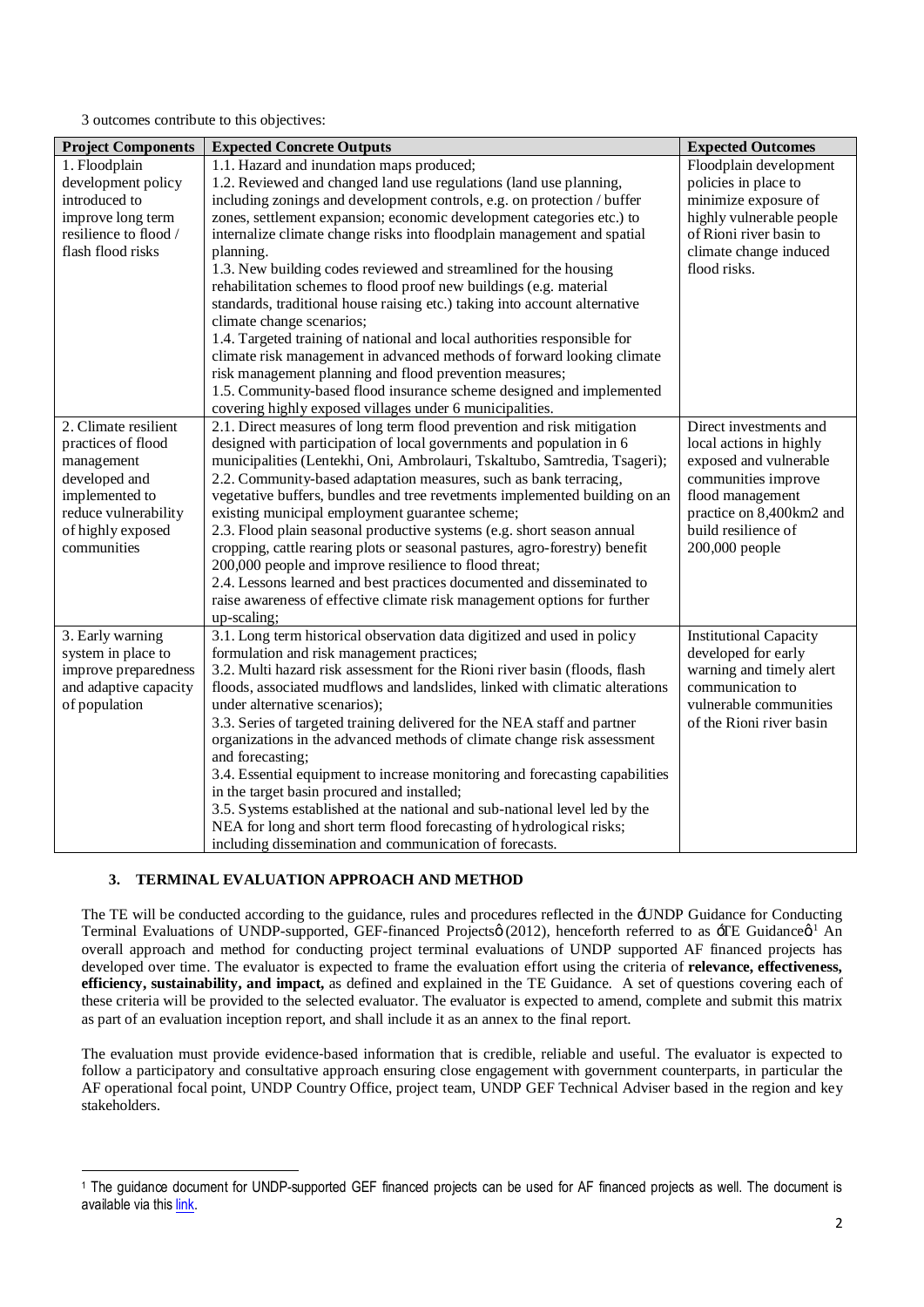The objective of TE is to provide a comprehensive and systematic account of the performance of project results by assessing its project design, process of implementation, achievements against project objectives endorsed by the UNDP and AF including any agreed changes in the objectives during project implementation and any other results, and draw lessons learned that can both improve the sustainability of benefits from this project, and aid in the overall enhancement of UNDP programming. The project performance will be measured based on the indicators of the projector logical framework **included in this ToR as Annex 3**.

## TE has three complementary purposes:

- · To evaluate results and impacts, relevance, effectiveness and sustainability
- · To suggest recommendations for replication of the project successes
- · To document, provide feedback on and disseminate lessons learned

More specifically, the evaluation should assess:

#### Project concept and design

Assess the project concept and design. Review the problem addressed by the project and the project strategy, encompassing an assessment of the appropriateness of the objectives, planned outputs, activities and inputs as compared to cost-effective alternatives. The executing modality and managerial arrangements should also be judged. Assess the relevance of indicators and review the work plan, planned duration and budget of the project.

#### Implementation

The evaluation will assess the implementation of the project in terms of quality and timeliness of inputs and efficiency and effectiveness of activities carried out. Also, the effectiveness of management as well as the quality and timeliness of monitoring and backstopping by all parties to the project should be evaluated. In particular, the evaluation is to assess the Project team $\alpha$  use of adaptive management in project implementation.

#### Project outputs, outcomes, impact and lessons learned

The evaluation will assess the outputs, outcomes and impact achieved by the project as well as the sustainability of project results. This should encompass an assessment of the achievement of the immediate objectives and the contribution to attaining the overall objective of the project. The evaluation should also assess the extent to which the implementation of the project has been inclusive of relevant stakeholders and to which it has been able to create collaboration between different partners. The evaluation will also examine if the project has had significant unexpected effects, whether of beneficial or detrimental character.

Ratings must be provided on the following performance criteria:

- Monitoring and Evaluation design at entry
- · Monitoring and Evaluation Plan Implementation
- Overall quality of M&E
- **Relevance**
- **Effectiveness**
- **Efficiency**
- Overall Project Outcome Rating
- Ouality of UNDP Implementation 6 Implementing Agency (IA)
- · Quality of Execution Executing Agency (EA)
- Overall quality of Implementation / Execution
- Sustainability of Financial resources
- Socio-political Sustainability
- Institutional framework and governance sustainability
- Environmental sustainability
- Overall likelihood of sustainability

The completed Required Ratings table (as found in the TE Guidance) must be included in the evaluation executive summary. The obligatory rating scales can be found in the TE Guidance.

# **4. OBJECTIVES OF TERMINAL EVALUATION**

The TE must provide evidence based information that is credible, reliable and useful. The evaluation is expected to follow a participatory and consultative approach ensuring close engagement with Government Counterparts, including project six (6) target municipalities, UNDP Country Office, Project Team, UNDP-AF Regional Technical Adviser based in the region and key stakeholders.

Engagement of stakeholders is an important aspect of TE. Stakeholder involvement should include interviews with stakeholders who have project responsibilities, executing agencies, senior officials and task team/component leaders, key experts and consultants in the subject area, Project Board, project stakeholders, local government and CSOs, etc.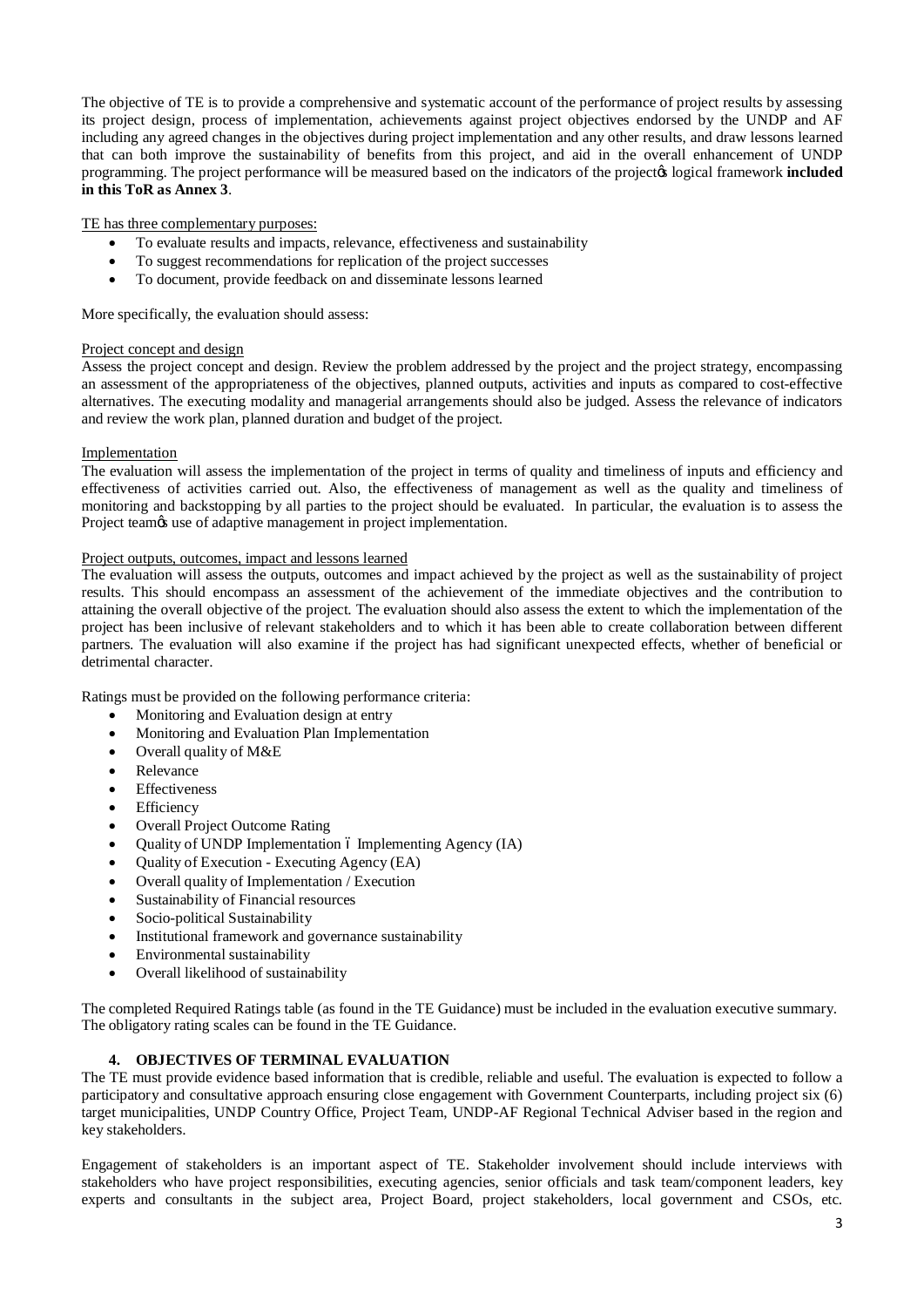Additionally, the TE should include field missions to Tbilisi and project sites in project six (6) target municipalities - Oni, Ambrolauri, Lentekhi, Tsageri, Tskaltubo and Samtredia.

Interviews will be held with the following organizations and individuals as a minimum:

- 1. UNDP Country Office management and relevant Programme staff
- 2. UNDP/AF project staff;
- 3. Executing agency (NEA)
- 4. National Project Director and relevant staff of MoENRP, MRDI and NEA
- 5. Project Board members and partners: Emergency Management Department, USAID project IWRM. MRDI; Target municipalities.

TE should include evaluation of all relevant sources of information, such as the project document, project reports 6 including Annual PPRs, AF Tracking Tools, project budget revisions, progress reports, project files, national strategic and legal documents, Mid-term Evaluation (MTE) report and any other materials that the team considers useful for this evidence-based evaluation. A list of documents that the project team and UNDP Country Office will provide for review is **included in this ToR in Annex 1**.

The TE report shall be a separate document which will contain the recommendations and conclusions. Respective Report template is **included in this ToR as Annex 2**.

The report will be intended to meet the needs of all the related parties (AF, UNDP, project partners, local communities and other related parties in Georgia and foreign countries).

# **5. DETAILED SCOPE OF THE TERMINAL EVALUATION**

The TE will assess the following four categories of project progress. Each category is required to be rated overall progress using a six-point rating scale **outlined below and included in this ToR under Rating section**.

# **i. Project Strategy**

Project design:

- Evaluate the problem addressed by the project and the underlying assumptions. Review the effect of any incorrect assumptions or changes to the context to achieving the project results as outlined in the Project Document.
- Evaluate the relevance of the project strategy and assess whether it provides the most effective route towards expected/intended results.
- Evaluate how the project addressed country priorities.
- Evaluate the extent to which relevant gender issues were raised in the project design.
- Evaluate if there are major areas of concern.

Results Framework/Logframe:

- Evaluate if the projector objectives and outcomes or components are clear, practical, and feasible within its time frame.
- Examine if progress so far has led to catalyse beneficial development effects (i.e. income generation, gender equality and women $\alpha$  empowerment, improved governance etc...) that should be included in the project results framework.
- Ensure broader development and gender aspects of the project are being monitored effectively.

# **ii. Progress Towards Results and Impacts**

Progress Towards Outcomes Analysis:

- · Evaluate the outputs and progress toward outcomes achieved so far and the contribution to attaining the overall objective of the project
- Examine whether progress so far has led to potentially adverse environmental and/or social impacts/risks that could threaten the sustainability of the project outcomes. Evaluate if these risks were managed, mitigated, minimized or offset.
- Evaluate the extent to which the implementation of the project has been inclusive of relevant stakeholders and to which it has been able to create collaboration between different partners, and how the different needs of male and female stakeholders has been considered. Identify opportunities for stronger substantive partnerships

## **iii. Project Implementation and Adaptive Management**

Management Arrangements:

- Review and evaluate overall effectiveness of project management as outlined in the Project Document.
- Review and evaluate the quality of execution of the Executing Agency/Implementing Partner(s).
- Review and evaluate the quality of support provided by the AF Partner Agency (UNDP).

Work Planning:

- Review any delays in project start-up and implementation, identify the causes and examine if they have been resolved.
- Are work-planning processes results-based?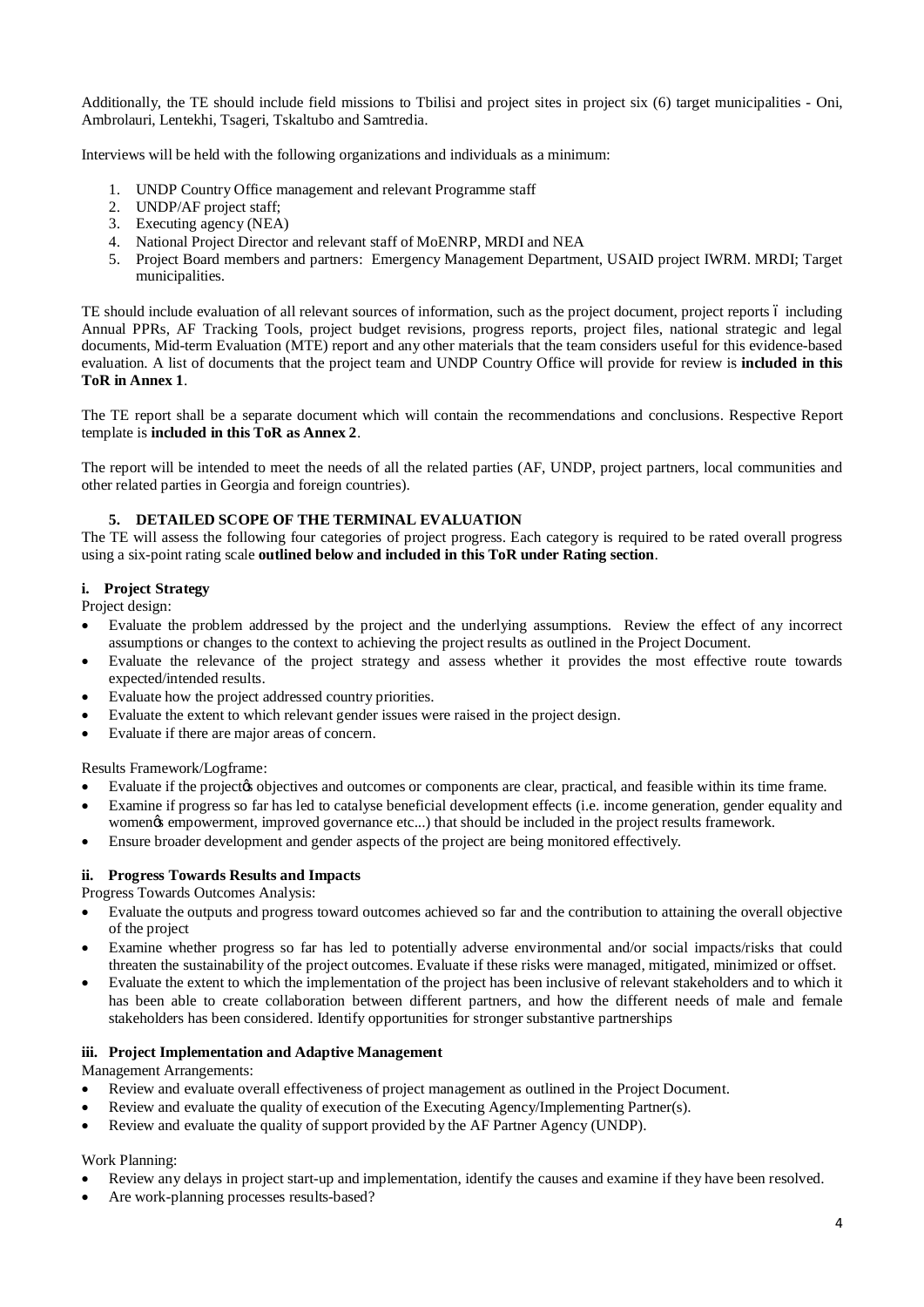Examine the use of the project ts results framework/logframe as a management tool and review any changes made to it since project start. Ensure any revisions meet UNDP-AF requirements and evaluate the impact of the revised approach on project management

Finance and co-finance:

- Consider the financial management of the project, with specific reference to the cost-effectiveness of interventions.
- Review and evaluate the changes to fund allocations as a result of budget revisions and assess the appropriateness and relevance of such revisions.
- Evaluate if project budget and duration were planned in cost effective way.
- Review and evaluate if the project had an appropriate financial controls, including reporting and planning, that allow management to make informed decisions regarding the budget and allow for timely flow of funds.
- · Complete the co-financing monitoring table **included in this ToR in Annex 1.**

# Mainstreaming:

UNDP supported projects are key components in UNDP country programming, as well as regional and global programmes. The evaluation will assess the extent to which the project was successfully mainstreamed with other UNDP priorities, including SDGs, poverty alleviation, improved governance, the prevention and recovery from natural disasters, and gender.

Project-level Monitoring and Evaluation Systems:

- Evaluate the monitoring tools currently being used: Do they provide the necessary information? Do they involve key partners? Do they use existing information? Are they efficient? Are they cost-effective? Are additional tools required?
- Ensure that the monitoring system, including performance indicators meet UNDP-AF minimum requirements. Develop SMART indicators as necessary.
- Examine the financial management of the project monitoring and evaluation budget. Are sufficient resources being allocated to monitoring and evaluation? Are these resources being allocated effectively?

Stakeholder Engagement:

- · Project management: Has the project developed and leveraged the necessary and appropriate partnerships with direct and tangential stakeholders?
- Participation and country-driven processes: Do local and national government stakeholders support the objectives of the project? Do they continue to have an active role in project decision-making that supports efficient and effective project implementation?
- Participation and public awareness: To what extent has stakeholder involvement and public awareness contributed to the progress towards achievement of project objectives?

## Reporting:

- Assess how adaptive management changes have been reported by the project management and shared with the Project Board.
- Assess how well the Project Team and partners undertake and fulfil AF reporting requirements (i.e. how have they addressed poorly-rated PPRs, if applicable)
- Assess how lessons derived from the adaptive management process have been documented, shared with key partners and internalized by partners.

Communications:

- Review and evaluate project communication with stakeholders. Does this communication with stakeholders contribute to their awareness of project outcomes and activities and investment in the sustainability of project results?
- Review and evaluate external project communication: Are proper means of communication established or being established to express the project progress and intended impact to the public (is there a web presence, for example? Or did the project implement appropriate outreach and public awareness campaigns?)
- Evaluate and summarize the projectos progress towards results in terms of contribution to sustainable development benefits, as well as global environmental benefits.

## **iv. Sustainability, replication and scaling up**

- · Validate whether the risks identified in the Project Document, PPRs, and the ATLAS Risk Management Module are the most important and whether the risk ratings applied are appropriate and up to date. If not, explain why. Describe the replication and scaling up potential of the project.
- In addition, assess the following risks to sustainability:

Financial risks to sustainability:

What is the likelihood of financial and economic resources not being available once the AF assistance ends (consider potential resources can be from multiple sources, such as the public and private sectors, income generating activities, and other funding that will be adequate financial resources for sustaining project  $\phi$  outcomes)?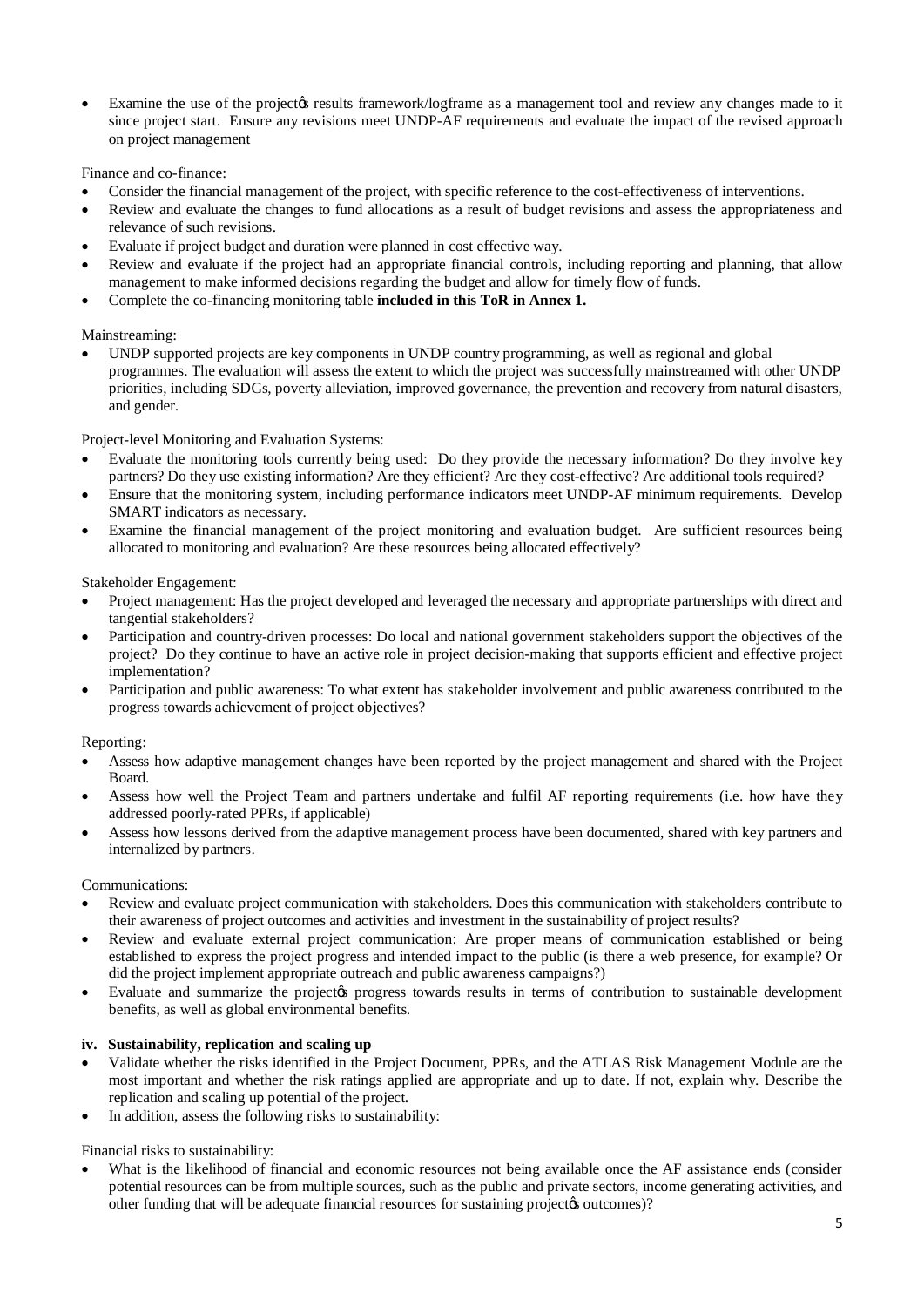Socio-economic risks to sustainability:

Are there any social or political risks that may jeopardize sustainability of project outcomes? What is the risk that the level of stakeholder ownership (including ownership by governments and other key stakeholders) will be insufficient to allow for the project outcomes/benefits to be sustained? Do the various key stakeholders see that it is in their interest that the project benefits continue to flow? Is there sufficient public/stakeholder awareness in support of the long term objectives of the project? Are lessons learned being documented by the Project Team on a continual basis and shared/ transferred to appropriate parties who could learn from the project and potentially replicate and/or scale it in the future?

Institutional Framework and Governance risks to sustainability:

· Do the legal frameworks, policies, governance structures and processes pose risks that may jeopardize sustenance of project benefits? While assessing this parameter, also consider if the required systems/mechanisms for accountability, transparency, and technical knowledge transfer are in place.

Environmental risks to sustainability:

Are there any environmental risks that may jeopardize sustenance of project outcomes?

#### **Conclusions, Lessons Learned & Recommendations**

The TE Report must include section setting out the TE $\alpha$  evidence-based conclusions, in light of the findings. Recommendations should be succinct suggestions for critical intervention that are specific, measurable, achievable, and relevant. Recommendations should include aspects of enhanced sustainability, national ownership and exit strategy. Analysis of the lessons learned is an important part of the terminal evaluation report. The lessons learned section/annex should analyze the lessons learned and best practices generated by the project, including but not limited to project to contribution to SDGs, gender equality, replication and scaling up potential.

#### **Rating**

The TE Report should include ratings of the projectos results and brief descriptions of the associated achievements in a TE Ratings & Achievement Summary Table in the Executive Summary of the TE report. Following rating scales should be used:

|                                                                                                                              | Ratings for Progress Towards Results: (one rating for each outcome and for the objective) |                                                                                                                                                                                                             |  |  |  |
|------------------------------------------------------------------------------------------------------------------------------|-------------------------------------------------------------------------------------------|-------------------------------------------------------------------------------------------------------------------------------------------------------------------------------------------------------------|--|--|--|
| 6                                                                                                                            | <b>Highly Satisfactory</b><br>(HS)                                                        | The objective/outcome is achieved or exceeds all its end-of-project targets, without major<br>shortcomings. The progress towards the objective/outcome can be presented as ogood<br>practice <sub>o</sub> . |  |  |  |
| The objective/outcome is achieved most of its end-of-project targets, with only minor<br>Satisfactory $(S)$<br>shortcomings. |                                                                                           |                                                                                                                                                                                                             |  |  |  |
| $\overline{4}$                                                                                                               | Moderately Satisfactory<br>(MS)                                                           | The objective/outcome is achieved most of its end-of-project targets but with significant<br>shortcomings.                                                                                                  |  |  |  |
|                                                                                                                              | Moderately<br>Unsatisfactory (HU)                                                         | The objective/outcome is achieved of its end-of-project targets with major shortcomings.                                                                                                                    |  |  |  |
|                                                                                                                              | Unsatisfactory (U)                                                                        | The objective/outcome is not achieved of most of its end-of-project targets.                                                                                                                                |  |  |  |
|                                                                                                                              | <b>Highly Unsatisfactory</b><br>(HU)                                                      | The objective/outcome has failed to achieve any of its end-of-project targets.                                                                                                                              |  |  |  |

|                | Ratings for Project Implementation & Adaptive Management: (one overall rating)                                                                                                                 |                                                                                                                                                                                                                                                                                                                                                                       |  |  |  |
|----------------|------------------------------------------------------------------------------------------------------------------------------------------------------------------------------------------------|-----------------------------------------------------------------------------------------------------------------------------------------------------------------------------------------------------------------------------------------------------------------------------------------------------------------------------------------------------------------------|--|--|--|
| 6              | <b>Highly Satisfactory</b><br>(HS)                                                                                                                                                             | Implementation of all three components 6 management arrangements, work planning,<br>finance and co-finance, project-level monitoring and evaluation systems, stakeholder<br>engagement, reporting, and communications of is leading to efficient and effective project<br>implementation and adaptive management. The project can be presented as ogood<br>practiceö. |  |  |  |
|                | Implementation of most of the three components is leading to efficient and effective<br>Satisfactory $(S)$<br>project implementation and adaptive management except for only few shortcomings. |                                                                                                                                                                                                                                                                                                                                                                       |  |  |  |
| 4              | Moderately Satisfactory<br>(MS)                                                                                                                                                                | Implementation of some of the three components is leading to efficient and effective<br>project implementation and adaptive management, with some componentsø significant<br>shortcomings.                                                                                                                                                                            |  |  |  |
|                | Moderately<br>Unsatisfactory (MU)                                                                                                                                                              | Implementation of some of the three components is not leading to efficient and effective<br>project implementation and adaptive management, with most components  shortcomings.                                                                                                                                                                                       |  |  |  |
| $\mathfrak{D}$ | Unsatisfactory $(U)$                                                                                                                                                                           | Implementation of most of the three components is not leading to efficient and effective<br>project implementation and adaptive management.                                                                                                                                                                                                                           |  |  |  |
|                | <b>Highly Unsatisfactory</b><br>(HU)                                                                                                                                                           | Implementation of none of the three components is leading to efficient and effective<br>project implementation and adaptive management.                                                                                                                                                                                                                               |  |  |  |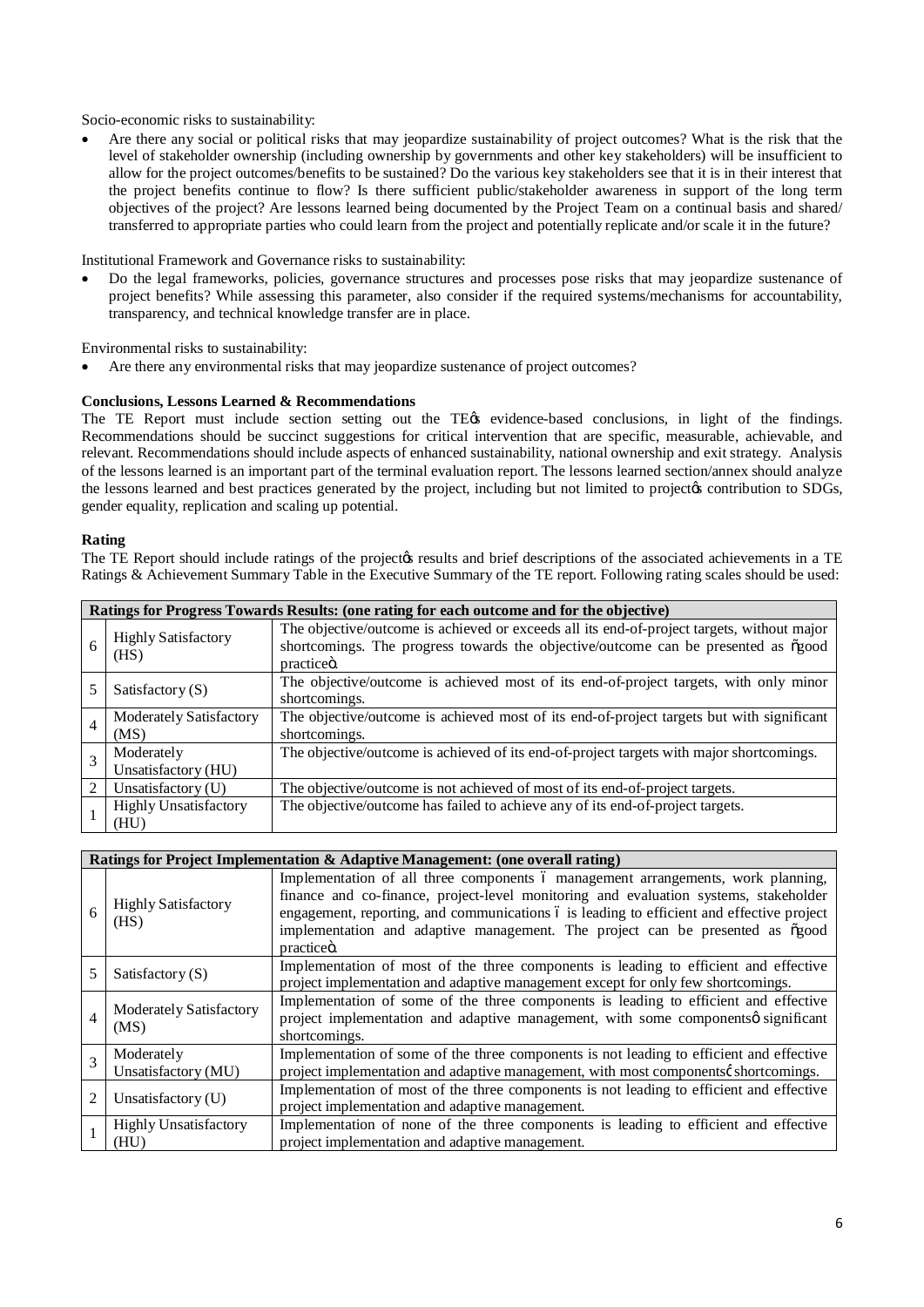| Ratings for Sustainability: (one overall rating) |                                                                                                                                                                |  |  |
|--------------------------------------------------|----------------------------------------------------------------------------------------------------------------------------------------------------------------|--|--|
| Likely $(L)$                                     | Negligible risks to sustainability, with key outcomes on track to be achieved by the<br>projectos closure and expected to continue into the foreseeable future |  |  |
| Moderately Likely (ML)                           | Moderate risks, but expectations that at least some outcomes will be sustained due to the<br>progress towards results on outcomes at the Midterm Evaluation    |  |  |
| Moderately Unlikely<br>(MU)                      | Significant risk that key outcomes will not carry on after project closure, although some<br>outputs and activities should carry on                            |  |  |
| Unlikely (U)                                     | Severe risks that project outcomes as well as key outputs will not be sustained                                                                                |  |  |

Detailed methodology and work plan should be developed during the preparatory phase of the TE. The TE tools and techniques may include, but not limited to:

- Desk review:
- · Interviews with major stakeholders, including UNDP/AF project implementing and executing agencies, government representatives, etc.
- Field visits to the project sites;
- · Questionnaires;
- Participatory techniques and other approaches for gathering and analysis of data.

# **6. TEAM COMPOSITION FOR TERMINAL EVALUATION**

TE Evaluation will be undertaken and led by one independent International Evaluator, Team Leader and will be assisted by the National Consultant, Team Member. The International Evaluator, Team Leader, will not have participated in the project preparation and/or implementation, and should not have conflict of interest with project related activities.

# **7. DUTIES, REQUIRED QUALIFICATION AND COMPETENCIES FOR TEAM LEADER**

## **Duties and Responsibilities:**

- $\triangleright$  Desk review of documents, development of draft methodology, detailed work plan and TE outline;
- $\triangleright$  Briefing with UNDP CO, agreement on the methodology, scope and outline of the TE report;
- $\triangleright$  Interviews with project implementing partner (executing agency), relevant Government, NGO and donor representatives, Project CTA and UNDP/AF Regional Technical Advisor;
- ÿ Field visit to the project pilot municipalities/project sites and interviews with respective local authority representatives;
- $\triangleright$  Debriefing with UNDP CO;
- $\triangleright$  Development and submission of the first TE report draft;
- > Finalization and submission of the final TE report through incorporating suggestions received on the draft report;

## **Required Qualification and Competencies:**

- A Masteros degree or equivalent in Natural Resource Management, Natural Sciences, Environmental Economics/Policy and/or other closely related field;
- Previous experience with result-based management evaluation methodologies;
- Experience applying SMART indicators and reconstructing or validating baseline scenarios;
- Competence in adaptive management, as applied to conservation or natural resource management;
- Work experience in relevant technical areas for at least seven (7) years;
- Experience of working CIS region will be an asset;
- Project evaluation/review experiences within United Nations system will be an asset;
- Experience working with the AF and/or evaluations will be an asset;
- Excellent communication skills;
- Demonstrable analytical skills;
- Fluency in English both written and spoken and good technical writing skills.

## **8. TIMEFRAME FOR TERMINAL EVALUATION / TEAM LEADER**

The total duration of the TE should be from **5 December 2016 to 7 February 2017**. Determined evaluation period for Team Leader includes in total 25 work days, including one (1) mission with up to 9 travel days to Georgia. Timeframe should be according to the following plan:

| <b>Activity</b>                   | <b>Evaluation Timeframe and Number of Work Days for Team Leader</b>   |
|-----------------------------------|-----------------------------------------------------------------------|
| <b>Preparatory Phase</b>          | $(5 - 11$ December 2016 period) (3 work days)                         |
| Evaluation mission and debriefing | (12 - 23 December 2016 period) (7 work days with up to 9 Travel days) |
| Draft evaluation report           | $(24$ December 2016 ó 12 January 2017) $(10$ work days)               |
| Finalisation of final report      | (no later than 7 February 2017) (5 work days)                         |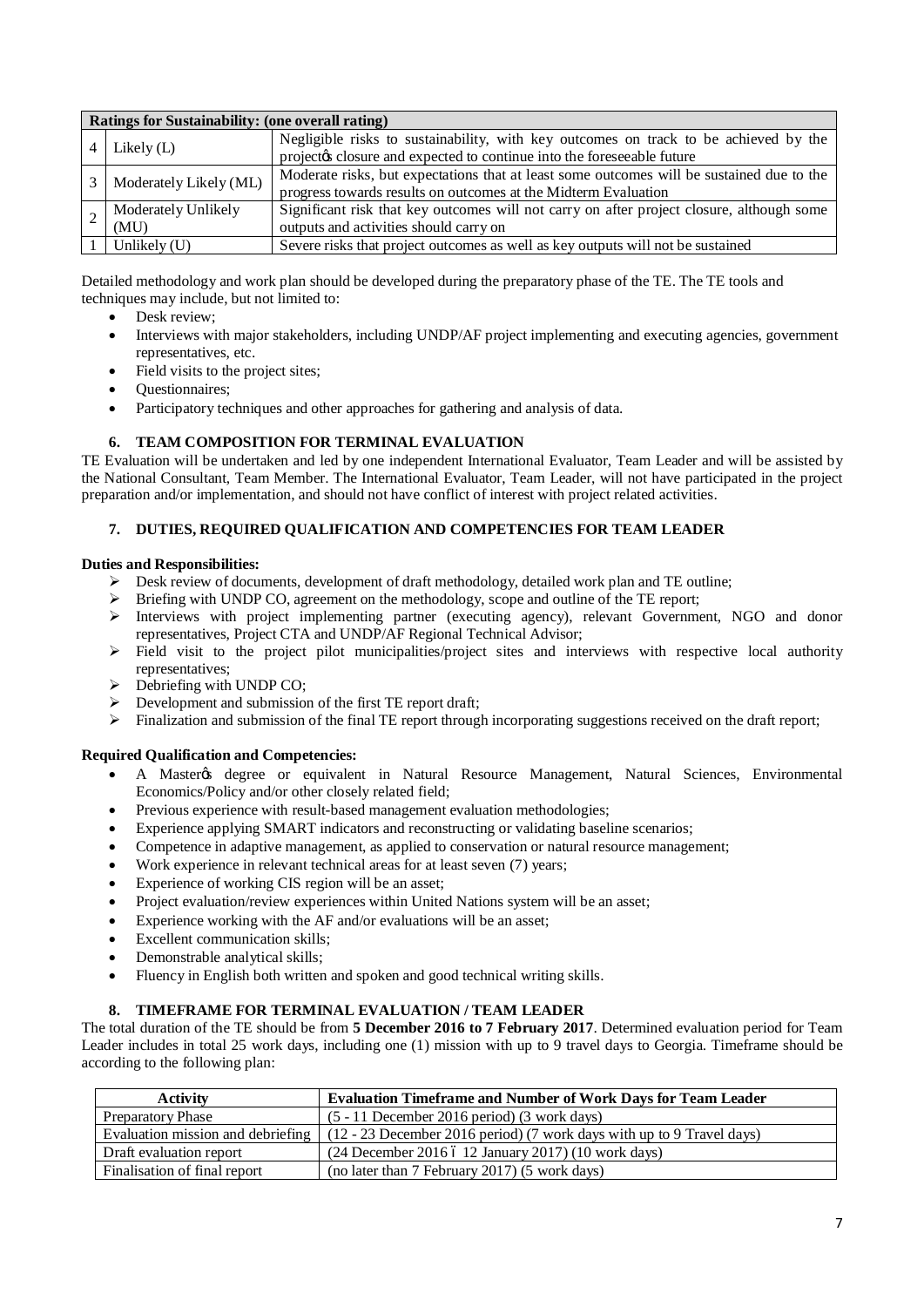# **9. IMPLEMENTATION ARRANGEMENTS**

The principal responsibility for managing this evaluation resides with the UNDP Country Office (UNDP CO) in Tbilisi, Georgia. The UNDP CO will contract the consultants and ensure the timely provision of travel costs and travel arrangements within the country for the evaluation team. The project team will be responsible for liaising with the evaluation team to set up stakeholder interviews, arrange field visits with missions to Tbilisi, Georgia including the following target municipalities in Rioni river basin: Oni, Ambrolauri, Tsageri, Lentekhi, Tskaltubo and Samtredia.

| Deliverable             | Content                                      | Timing                           | Responsibilities                  |
|-------------------------|----------------------------------------------|----------------------------------|-----------------------------------|
| <b>Inception Report</b> | clarifies timing and method of<br>evaluation | Before the evaluation<br>mission | submits to UNDP Country<br>Office |
|                         |                                              |                                  |                                   |
| Presentation            | <b>Initial Findings</b>                      | End of evaluation                | To project management and         |
|                         |                                              | mission                          | <b>UNDP Country Office</b>        |
| Draft Report            | Full report (template included in            | Within 3 weeks of the            | Sent to UNDP CO, reviewed         |
|                         | this ToR as Annex 3)                         | evaluation mission               | by RTS, ICTA                      |
| Final Report            | Revised report with audit trail              | Within 1 week of                 | Sent to UNDP CO                   |
|                         | detailing how all received comment           | receiving UNDP                   |                                   |
|                         | have (and have not) been addressed           | comments on draft                |                                   |
|                         | in the final evaluation report).             |                                  |                                   |

# **10. TERMINAL EVALUATION DELIVERABLES FOR TEAM LEADER**

## **Key Products Expected from the TE**

- Detailed methodology, work plan and outline;
- · Terminal Evaluation Report, including Conclusions and Recommendations for a strategy for future replication of the project approach, as well as Lessons Learned;
- Description of best practices, and an  $\ddot{\text{a}}$  cation listo in a certain area of particular importance for the project.

The Draft and Final Report should be prepared in the format as provided as a template **included in this ToR hereto**. **The draft report** will be presented to UNDP/AF not later than **12 January 2017**. **The final report** will be prepared on the basis of the comments to be obtained from the parties related. The deadline for the final report is **7 February 2016**. The report will be presented electronically and in hard copy, in English, and will be translated by the project into Georgian language for distribution to national counterparts.

# **11. PAYMENT MODALITY FOR TEAM LEADER**

| $\frac{6}{9}$                                                                      | <b>Milestone</b>                                        |  |
|------------------------------------------------------------------------------------|---------------------------------------------------------|--|
| 100% of travel costs (including living allowance, Upon arrival in Tbilisi, Georgia |                                                         |  |
| ticket cost and any other travel related transfer costs)                           |                                                         |  |
| 50% of consultation fee                                                            | Upon approval of $1st$ draft terminal evaluation report |  |
| 50% of consultation fee                                                            | Upon approval of final terminal evaluation report       |  |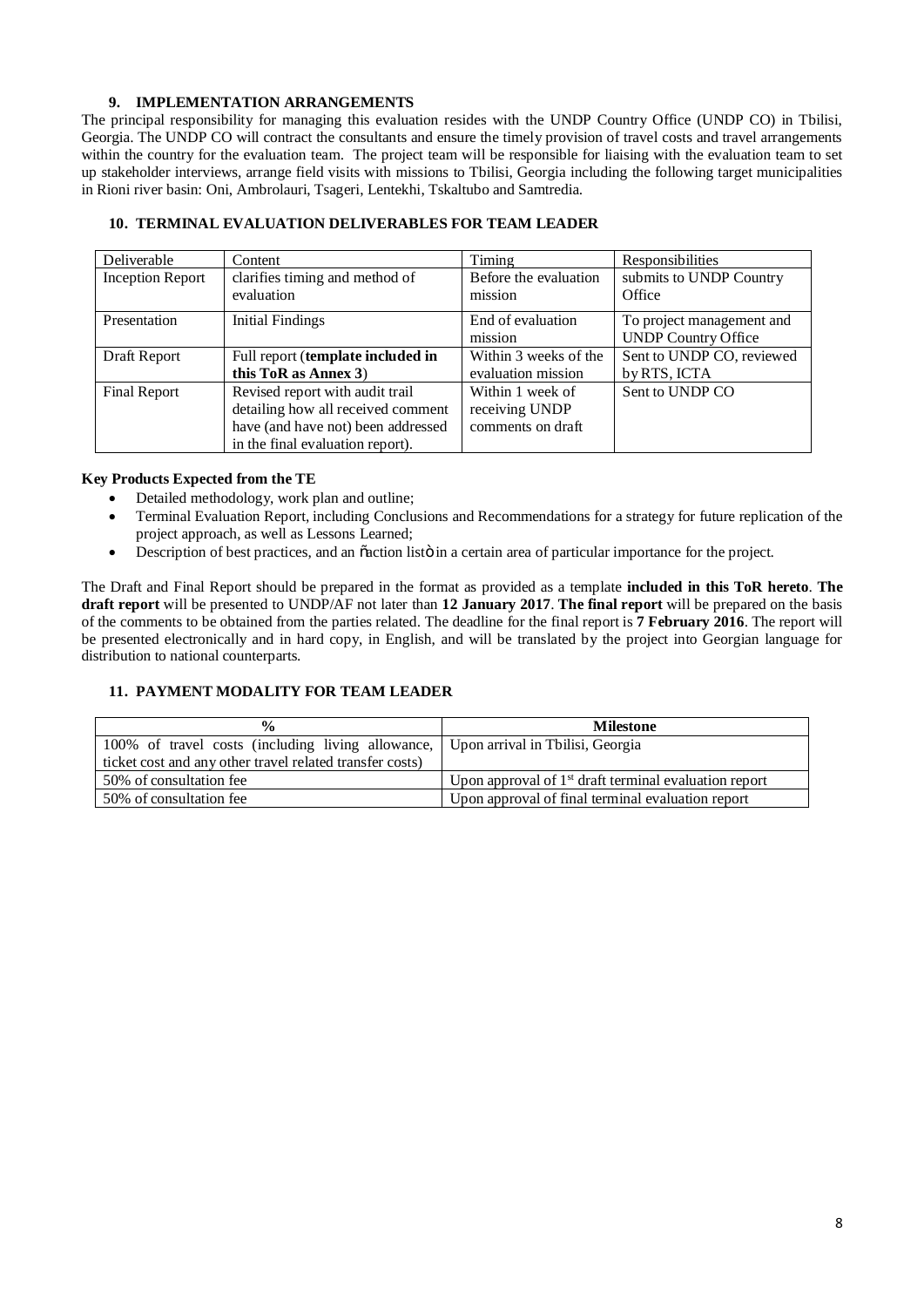#### **Annex 1**

## **List of Documents**

- 1. Project Document
- 2. AF Project Performance Reports (PPRs) & AF Tracking Tool
- 3. Quarterly progress reports and work plans of the various implementation task teams
- 4. Audit reports
- 5. The Expert Reports
- 6. Mid-Term Evaluation Report
- 7. M & E Operational Guidelines, all monitoring reports prepared by the project; and
- 8. Financial and Administration guidelines.

#### **The following documents will also be available:**

- 9. Project operational guidelines, manuals and systems
- 10. Minutes of the Project Board Meetings
- 11. Maps

 $\overline{a}$ 

- 12. The AF Operations guidelines; and
- 13. UNDP Monitoring and Evaluation Frameworks

Other relevant project related documents will be provided upon need and request.

| Sources of Co-<br>financing <sup>2</sup> | Name of Co-<br>financer | Type of Co-<br>financing <sup>3</sup> | Amount<br>Confirmed at CEO<br>endorsement<br>approval | Actual Amount<br>Materialized at<br>Midterm | Actual Amount<br>Materialized at<br>Closing |
|------------------------------------------|-------------------------|---------------------------------------|-------------------------------------------------------|---------------------------------------------|---------------------------------------------|
|                                          |                         |                                       |                                                       |                                             |                                             |
|                                          |                         |                                       |                                                       |                                             |                                             |
|                                          |                         |                                       |                                                       |                                             |                                             |
|                                          |                         |                                       |                                                       |                                             |                                             |
|                                          |                         |                                       |                                                       |                                             |                                             |
|                                          |                         |                                       |                                                       |                                             |                                             |
|                                          |                         |                                       |                                                       |                                             |                                             |
|                                          |                         |                                       |                                                       |                                             |                                             |
|                                          |                         | <b>TOTAL</b>                          |                                                       |                                             |                                             |

Explain  $\delta$ Other Sources of Co-financing<sup>o:</sup>

<sup>2</sup> Sources of Co-financing may include: Bilateral Aid Agency(ies), Foundation, GEF Agency, Local Government, National Government, Civil Society Organization, Other Multi-lateral Agency(ies), Private Sector, Other

<sup>3</sup> Type of Co-financing may include: Grant, Soft Loan, Hard Loan, Guarantee, In-Kind, Other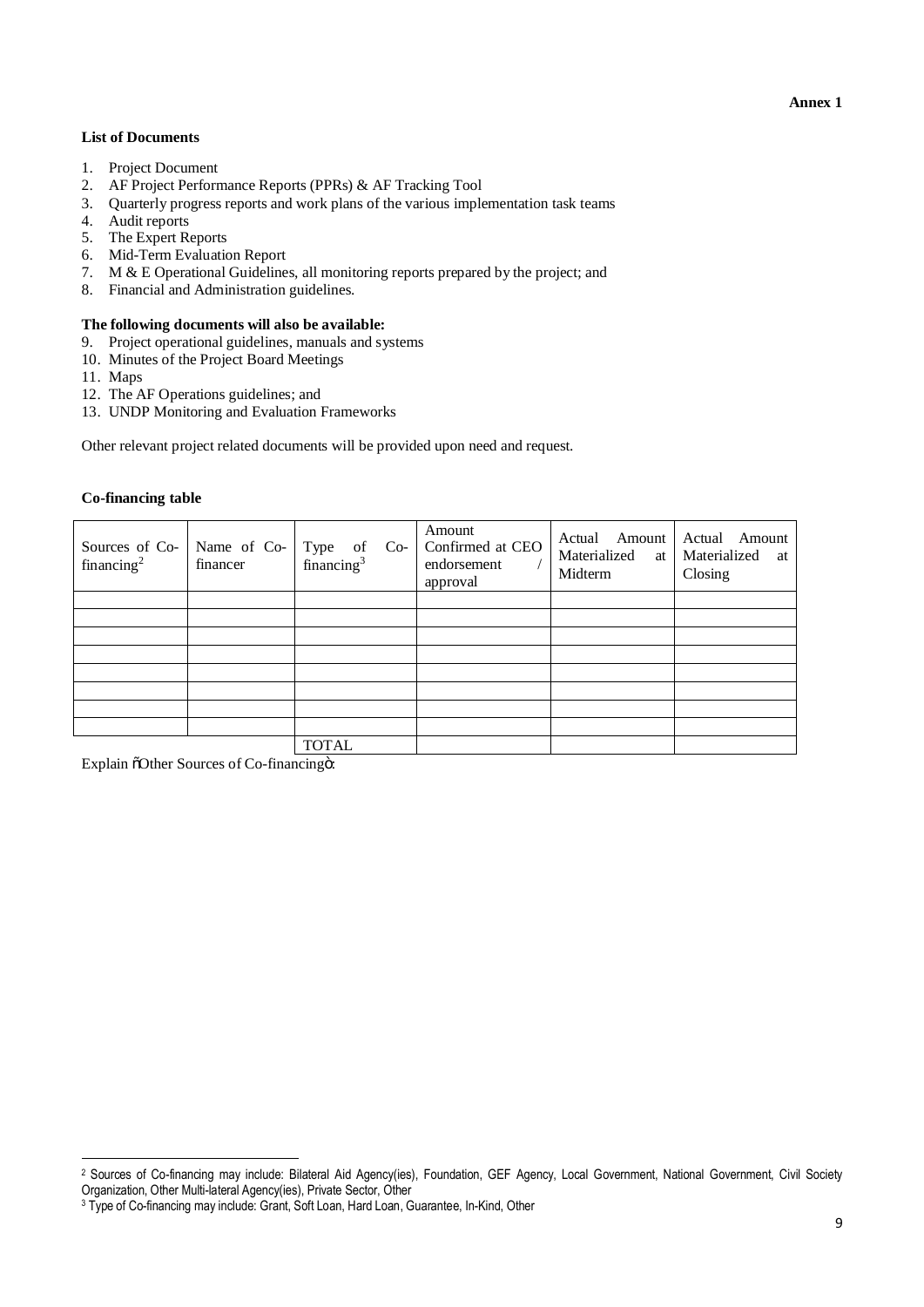# **Table of Contents for the Terminal Evaluation Report**

# **i. Opening page:**

- Title of UNDP supported AF financed project
- UNDP and AF project ID#s.
- · Evaluation time frame and date of evaluation report
- · Region and countries included in the project
- Implementing Partner and other project partners
- · Evaluation team members
- · Acknowledgements

# **ii. Executive Summary**

- · Project Summary Table
- Project Description (brief)
- · Evaluation Rating Table
- · Summary of conclusions, recommendations and lessons

# **iii. Acronyms and Abbreviations**

#### **1. Introduction**

- Purpose of the evaluation
- Scope & Methodology
- · Structure of the evaluation report

## **2. Project description and development context**

- Project start and duration
- · Problems that the project sought to address
- · Immediate and development objectives of the project
- · Baseline Indicators established
- Main stakeholders
- Expected Results

## **3. Findings**

- **3.1** Progress toward Results and impact:
	- Project Design
	- Progress
	- · Impact

# **3.2** Adaptive Management:

- · Work planning
- · Finance and co-finance
- Monitoring systems
- Risk management
- Reporting

# **3.3** Management Arrangements:

- · Overall project management
- · Quality of executive of Implementing Partners
- · Quality of support provided by UNDP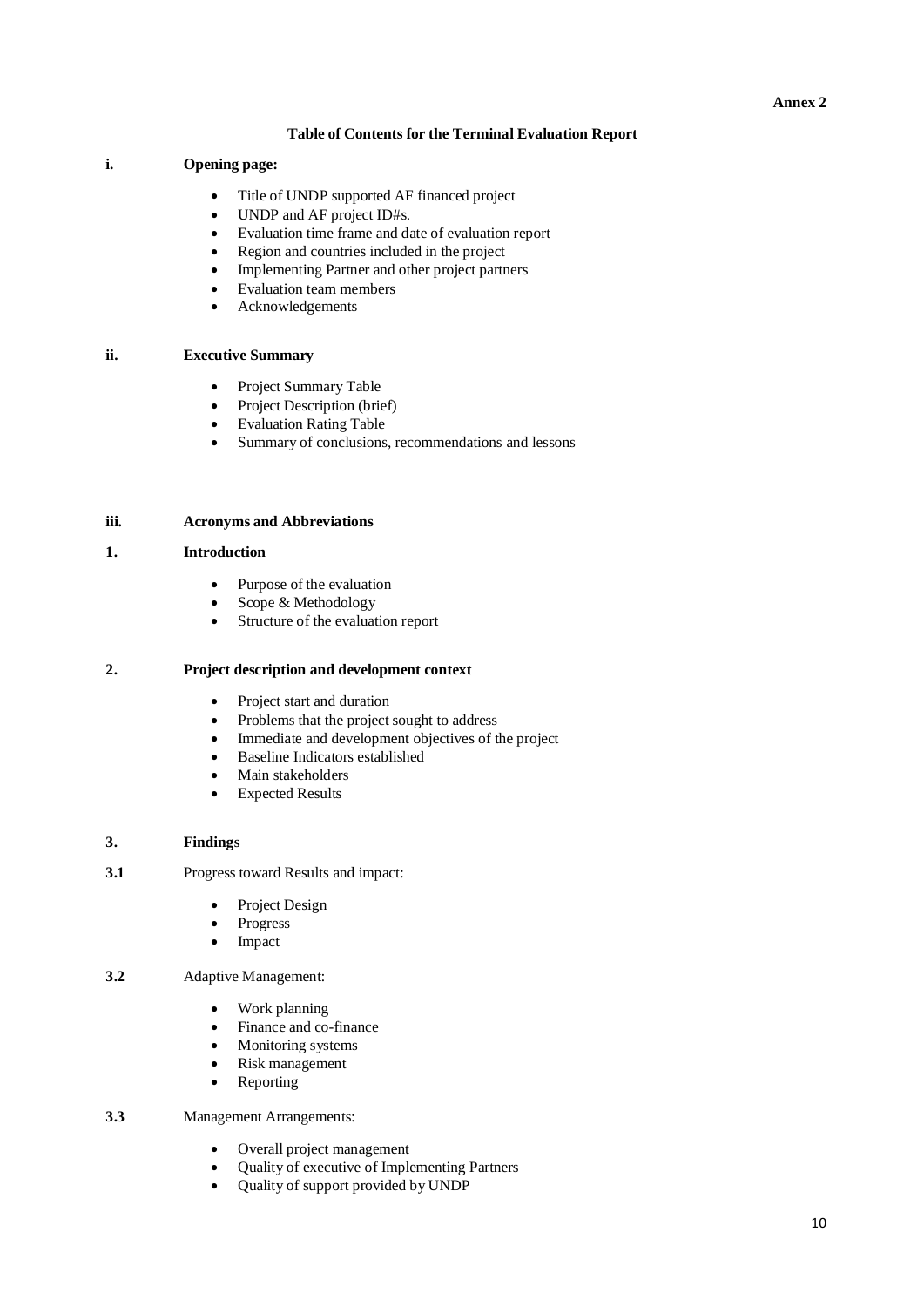# **4. Sustainability, replication and scaling up**

# **5. Conclusions, Recommendations & Lessons**

- · Corrective actions for the design, implementation, monitoring and evaluation of the project
- · Actions to follow up or reinforce initial benefits from the project
- · Proposals for future directions underlining main objectives
- · Best and worst practices in addressing issues relating to relevance, performance and success
- · Lessons learned

# **6. Annexes**

- · ToR
- Itinerary
- List of persons interviewed
- Summary of field visits
- · List of documents reviewed
- · Questionnaire used and summary of results
- · Co-financing table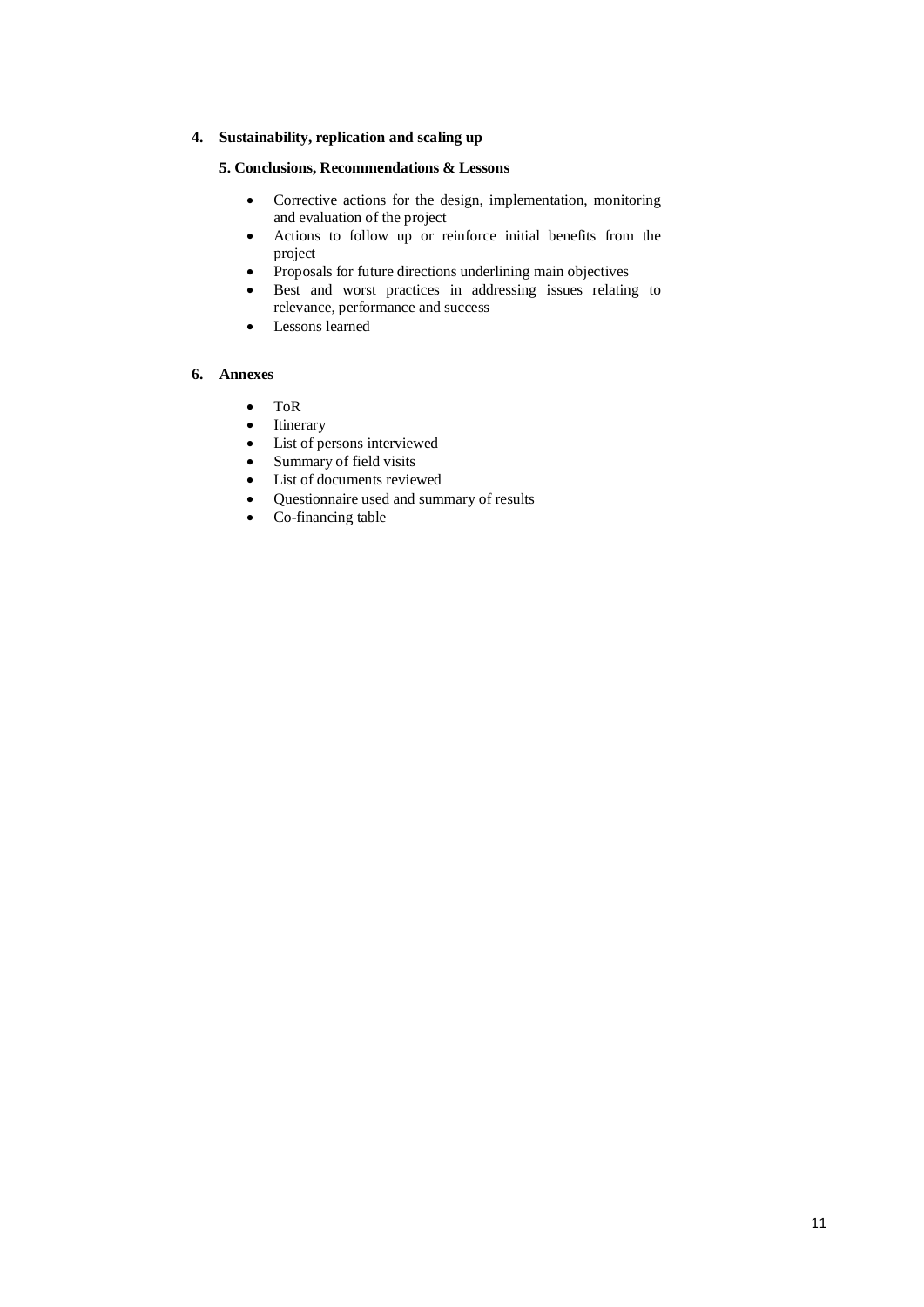# **Project log frame for the programme proposal, including milestones, targets and indicators**

| Objective: To improve resilience of highly exposed regions of Georgia to hydro-meteorological threats that are increasing in frequency and intensity as a result of climate change.<br>Indicator: number of people protected from the flood and flash flood risks in the Rioni river basin; |                                                                                                                                                              |                                                                                                                                                 |                                                                                               |                                                                                                                                                                                                                                                          |  |  |
|---------------------------------------------------------------------------------------------------------------------------------------------------------------------------------------------------------------------------------------------------------------------------------------------|--------------------------------------------------------------------------------------------------------------------------------------------------------------|-------------------------------------------------------------------------------------------------------------------------------------------------|-----------------------------------------------------------------------------------------------|----------------------------------------------------------------------------------------------------------------------------------------------------------------------------------------------------------------------------------------------------------|--|--|
| <b>Outcomes and</b><br>indicators                                                                                                                                                                                                                                                           | <b>Baseline</b>                                                                                                                                              | <b>Targets and Milestones</b>                                                                                                                   | <b>Source of Verification</b>                                                                 | <b>Outputs and indicators</b>                                                                                                                                                                                                                            |  |  |
| <b>Outcome 1: Floodplain</b><br>development policies in<br>place to minimize<br>exposure of highly<br>vulnerable people of<br>Rioni river basin to<br>climate change induced<br>flood risks.                                                                                                | Fragmentation<br>and<br>gaps in<br>policies and national regulations<br>for long-term flood/flash floods<br>under climate change                             | Floodplain land use and<br>development policy which<br>addresses fragmentation and<br>gaps in place by project<br>completion                    | <b>Official Edition</b><br>"Sakanonmdeblo<br>Matsneö                                          | Output 1.1. Hazard and inundation maps produced for<br>whole basin                                                                                                                                                                                       |  |  |
|                                                                                                                                                                                                                                                                                             | Lack of appropriate hazard maps<br>on which to base floodplain<br>policy                                                                                     | Local-level flood insurance<br>scheme<br>to<br>steer<br>development away from<br>high risk areas in place by<br>project closure                 | Project annual reports;<br>Mid-term<br>evaluation,<br>final report; training test<br>results; | Indicator 1.1.1: Studies conducted to develop to model<br>and map the hydro meteorological hazards of the whole<br>Rioni basin                                                                                                                           |  |  |
|                                                                                                                                                                                                                                                                                             | Low capacity among national and<br>regional staff to undertake hazard<br>mapping and risk assessment to<br>support<br>development<br>of<br>floodplain policy | Accurate hazard and risk<br>maps on which to base<br>development policy                                                                         | Project annual reports;<br>Mid-term<br>evaluation,<br>final report; training test<br>results; | Output 1.2. Enhanced land-use regulations introduced<br>(land-use planning, including zoning and development<br>controls, e.g. expansion, economic development<br>categories etc.) to ensure comprehensive floodplain<br>management and spatial planning |  |  |
|                                                                                                                                                                                                                                                                                             |                                                                                                                                                              | at least 42NEA staff and 60<br>municipality staff (at least<br>50% women) trained in<br>modern hazard mapping and<br>risk assessment techniques | staff training record and<br>certification                                                    | Indicator 1.2.1. A comprehensive and robust land use<br>and floodplain development policy framework for Rioni<br>basin.                                                                                                                                  |  |  |
| Indicator 1.1: Floodplain<br>development policies in<br>place, which minimize<br>Climate change<br>vulnerability implemented<br>by close of the project                                                                                                                                     |                                                                                                                                                              |                                                                                                                                                 |                                                                                               | Output 1.3. New building codes reviewed and<br>streamlined for the housing rehabilitation schemes to<br>flood proof new buildings (e.g. material standards,<br>traditional house raising etc);                                                           |  |  |
|                                                                                                                                                                                                                                                                                             |                                                                                                                                                              |                                                                                                                                                 |                                                                                               | Indicator 1.3.1. New building codes including building<br>flood resilience measures                                                                                                                                                                      |  |  |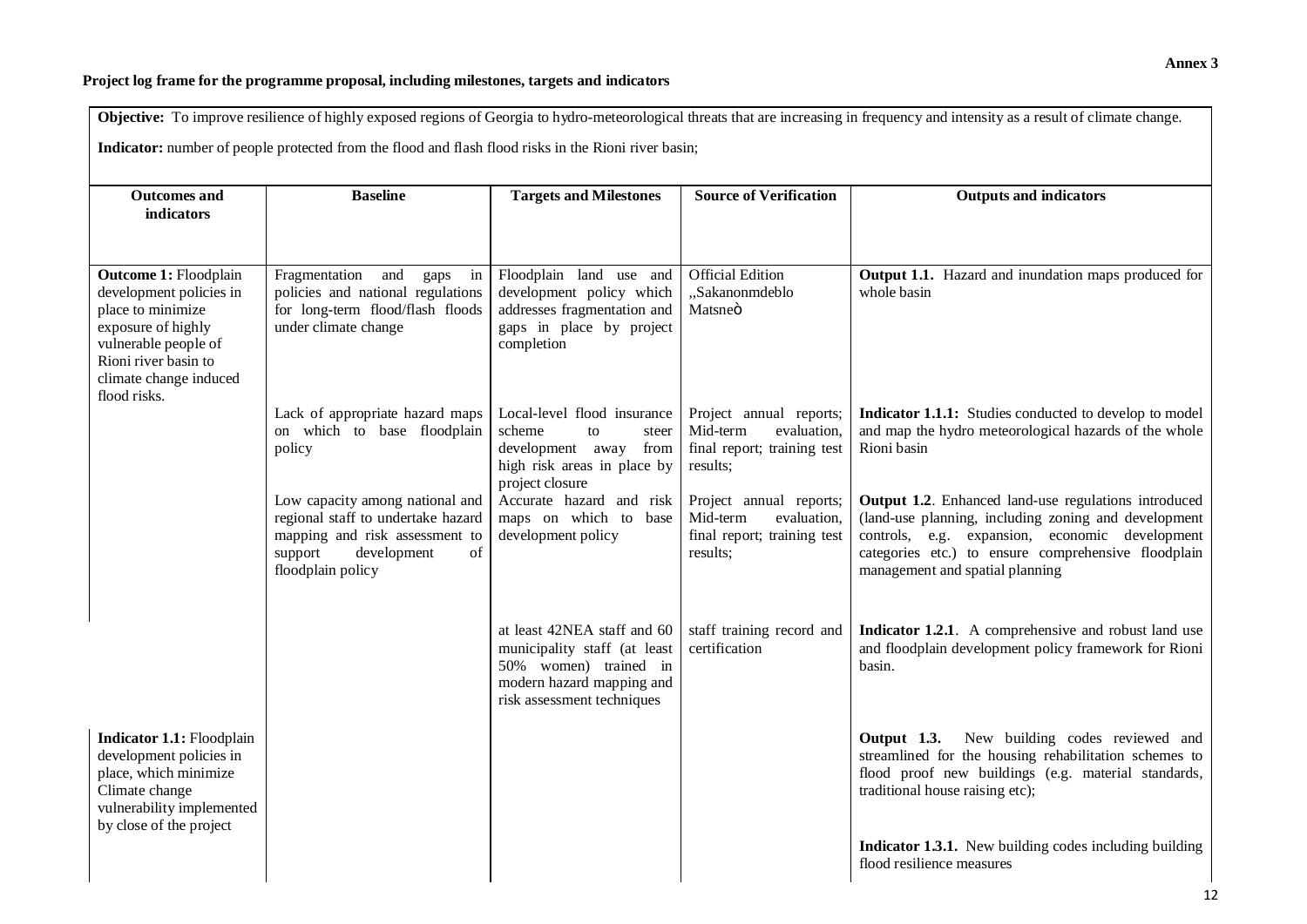|                                                                                                                                                                                                                              |                                                                                                                                                                                                                                         |                                                                                                                                      |                                                                                               | Output 1.4. Targeted training of national and local<br>authorities responsible for climate risk management in<br>advanced methods of forward looking climate risk<br>management planning and flood prevention measures;<br>Indicator 1.4.1. at least 42NEA staff and 60<br>municipality staff trained in modern hazard mapping<br>and risk assessment techniques<br>Output 1.5. Community-based flood insurance scheme<br>designed and implemented covering highly exposed<br>villages under 6 municipalities.<br>Indicator 1.5.1. At least 1 pilot community-based flood<br>insurance scheme in place |
|------------------------------------------------------------------------------------------------------------------------------------------------------------------------------------------------------------------------------|-----------------------------------------------------------------------------------------------------------------------------------------------------------------------------------------------------------------------------------------|--------------------------------------------------------------------------------------------------------------------------------------|-----------------------------------------------------------------------------------------------|--------------------------------------------------------------------------------------------------------------------------------------------------------------------------------------------------------------------------------------------------------------------------------------------------------------------------------------------------------------------------------------------------------------------------------------------------------------------------------------------------------------------------------------------------------------------------------------------------------|
| <b>Outcome 2: Direct</b><br>investments and local<br>actions in highly exposed<br>and vulnerable<br>communities improve<br>flood management<br>practice on 8,400km <sup>2</sup> and<br>build resilience of<br>200,000 people | Investment in flood intervention<br>measures limited and annual, falls<br>short of what is required                                                                                                                                     | Implementation<br>of<br>adaptation measures that are<br>of<br>a mix<br>traditional<br>engineering<br>and<br>bioengineering solutions | Project annual reports;<br>Mid-term<br>evaluation,<br>final report; training test<br>results; | Output 2.1. Direct measures of long term flood<br>prevention and risk mitigation designed with<br>participation of local governments and population in 6<br>municipalities (Lentekhi, Oni, Ambrolauri, Tskaltubo,<br>Samtredia, Tsageri);                                                                                                                                                                                                                                                                                                                                                              |
|                                                                                                                                                                                                                              | Traditional engineering measures<br>employed which to not take<br>account of climate change and fail<br>in subsequent hazard events.<br>Climate resilience not built into<br>current approach to direct flood<br>intervention measures. | and<br>implement<br>Set up<br>employee guarantee scheme<br>(targeting 200 employees in<br>each municipality, at least<br>50% women)  |                                                                                               | Indicator 2.1.1. Feasibility outline and detailed design<br>studies undertaken to ensure the best climate resilient<br>intervention measures are adopted which will include<br>bioengineering solutions as well as traditional hard<br>engineering options.                                                                                                                                                                                                                                                                                                                                            |
|                                                                                                                                                                                                                              | Current approaches do not<br>involve local communities in the<br>implementation of measures and<br>do not address the recurring<br>problem of loss of agricultural<br>property to flood damage                                          |                                                                                                                                      |                                                                                               | Indicator 2.1.2. 15 schemes implemented in the 6<br>municipalities                                                                                                                                                                                                                                                                                                                                                                                                                                                                                                                                     |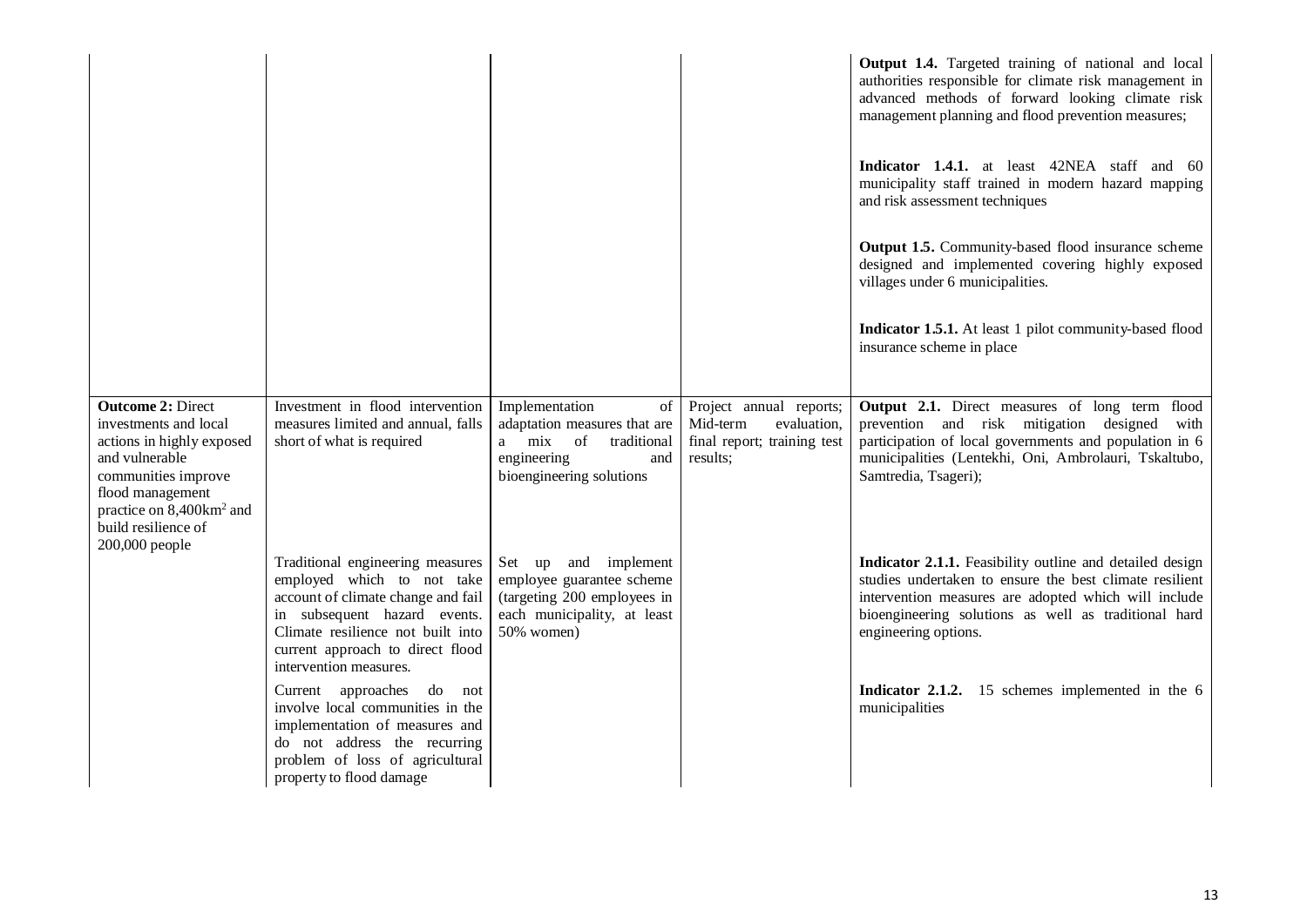| <b>Indicator 2.1: Number</b><br>of community based<br>adaptation solutions<br>implemented at the local<br>level upon project closure.                                 |                                                                                                                                                                                                                                                |                                                                                                                                   |                                                                                           | Output 2.2. Community-based adaptation measures,<br>such as bank terracing, vegetative buffers, bundles and<br>tree revetments implemented through the municipal<br>employment guarantee scheme;                                                             |
|-----------------------------------------------------------------------------------------------------------------------------------------------------------------------|------------------------------------------------------------------------------------------------------------------------------------------------------------------------------------------------------------------------------------------------|-----------------------------------------------------------------------------------------------------------------------------------|-------------------------------------------------------------------------------------------|--------------------------------------------------------------------------------------------------------------------------------------------------------------------------------------------------------------------------------------------------------------|
| Indicator 2.2: % of<br>population with improved<br>water management<br>practices resilient to<br>climate change impacts in<br>the targeted regions.                   |                                                                                                                                                                                                                                                |                                                                                                                                   |                                                                                           | Indicator 2.2.1. Municipal employment-guarantee<br>scheme employing local people in the implementation of<br>the adaptation schemes being implemented. Long-term<br>involvement of local population in the maintenance of<br>flood protection infrastructure |
|                                                                                                                                                                       |                                                                                                                                                                                                                                                |                                                                                                                                   |                                                                                           | <b>Output 2.3.</b> Flood plain seasonal productive systems<br>(e.g. short season annual cropping, cattle rearing plots or<br>seasonal pastures, agro-forestry) benefit 200,000 people<br>and improve resilience to flood threat;                             |
|                                                                                                                                                                       |                                                                                                                                                                                                                                                |                                                                                                                                   |                                                                                           | Indicator 2.3.1. Agro-forestry, cattle rearing plots and<br>seasonal cropping measures adopted in all 6<br>municipalities established                                                                                                                        |
|                                                                                                                                                                       |                                                                                                                                                                                                                                                |                                                                                                                                   |                                                                                           | Output 2.4. Lessons learned and best practices<br>documented and disseminated to raise awareness of<br>effective climate risk management options for further<br>up-scaling;                                                                                  |
|                                                                                                                                                                       |                                                                                                                                                                                                                                                |                                                                                                                                   |                                                                                           | Indicator 2.4.1. Municipal records of employees<br>guarantee scheme and number of people employed per<br>year                                                                                                                                                |
| <b>Outcome 3: Institutional</b><br>Capacity developed for<br>early warning and timely<br>alert communication to<br>vulnerable communities<br>of the Rioni river basin | Monitoring network in the Rioni<br>basin was reduced from 22 to 4<br>meteorological stations since the<br>early 1990s. The 4 remaining<br>meteorological stations covering<br>all of Rioni basin is inadequate<br>for effective early warning. | Implementation<br>of<br>adaptation measures that are<br>a mix of<br>traditional<br>engineering<br>and<br>bioengineering solutions | Project annual reports;<br>Mid-term<br>evaluation,<br>final report; Community<br>Surveys; | Output 3.1. Long term historical observation data<br>digitized and used in policy formulation and risk<br>management practices;                                                                                                                              |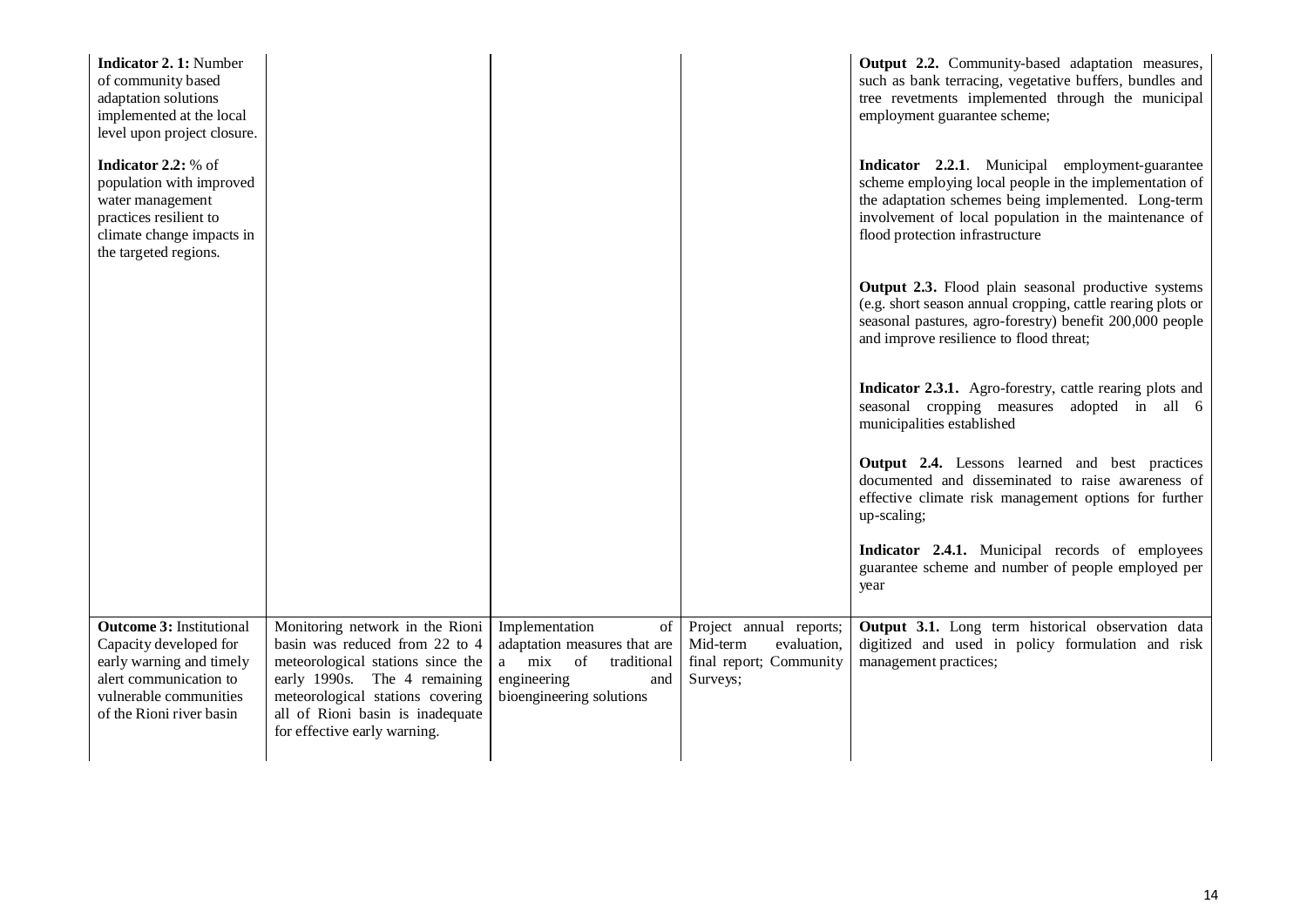| Indicator 3.1. Flood<br>forecasting and early<br>warning systems<br>introduced to benefit over<br>200,000 people at risk in<br>the Rioni basin from<br>flood, flash flood and | There is currently<br>limited<br>capability among national NEA<br>staff for undertaking flood risk<br>assessment and forecasting and<br>limited experience of EW systems<br>implementation and operation | Set up and implement<br>employee guarantee scheme<br>(targeting 200 employees in<br>each municipality, at least<br>50% women)                                            | Social<br>programme<br>budget statements | Indicator 3.1.1. Database of historical observation data<br>for Rioni digitized                                                                                                                                                                                                                |
|-------------------------------------------------------------------------------------------------------------------------------------------------------------------------------|----------------------------------------------------------------------------------------------------------------------------------------------------------------------------------------------------------|--------------------------------------------------------------------------------------------------------------------------------------------------------------------------|------------------------------------------|------------------------------------------------------------------------------------------------------------------------------------------------------------------------------------------------------------------------------------------------------------------------------------------------|
| landslide risk in the basin.                                                                                                                                                  | Various<br>out-of-date<br>and<br>inadequate hazard maps are used<br>for emergency planning and<br>response by different agencies                                                                         | Purchase and install 5 Met<br>stations, 20 Met posts, and<br>10 Hydrological posts                                                                                       |                                          | Output 3.2. Multi hazard risk assessment for the Rioni<br>river basin (floods, flash floods, associated mudflows<br>and landslides, linked with climatic alterations under<br>alternative scenarios);                                                                                          |
| Indicator 3.2.<br>Establishment/rehabilitati<br>on of monitoring stations<br>to increase spatial<br>coverage                                                                  | plans<br>Emergency<br>currently<br>available at MIA but propriety of<br>the information is unknown                                                                                                       | At least 10 NEA staff with<br>gender<br>balanced<br>composition trained in risk<br>assessment and forecasting<br>and EWS                                                 |                                          | Rioni flood forecasting model<br>Indicator 3.2.1.<br>developed, which will couple outputs from downscaled<br>meso-scale meteorological systems to HEC-HMS<br>hydrological models.<br>Linked forecasting met-<br>hydrological-hydraulic model.                                                  |
| Number of associations<br>with improved<br>institutional capacity to<br>deliver water services to<br>target communities.                                                      | Currently limited warnings to<br>communities                                                                                                                                                             | Provision of access to up-to-<br>date, definitive hazards and<br>forecast information<br>via<br>GIS-based<br>single<br>data<br>management<br>and<br>dissemination system |                                          | Output 3.3. Series of targeted training delivered for the<br>NEA staff and partner organizations in the advanced<br>methods of risk assessment and forecasting;                                                                                                                                |
| Indicator 3.2: % of<br>targeted population with<br>more to early warning in<br>the face of climate change                                                                     |                                                                                                                                                                                                          | Development of emergency<br>plans                                                                                                                                        |                                          | Indicator 3.3.1. At least 10 NEA staff trained in risk<br>assessment and forecasting and EWS. Municipality<br>emergency staff trained in emergency response.<br>Strengthened capacity of national and local staff in<br>monitoring, flood forecasting, early warning and<br>emergency response |
| Indicator 3.3. Number of<br>national and local staff<br>with flood forecasting,<br>early warning and flood<br>risk assessment<br>capabilities                                 |                                                                                                                                                                                                          | 90% of people in Rioni<br>basin to have access to early<br>warning messages/signals<br>by completion of project                                                          |                                          | Output 3.4. Essential equipment to increase monitoring<br>and forecasting capabilities in the target basin procured<br>and installed;                                                                                                                                                          |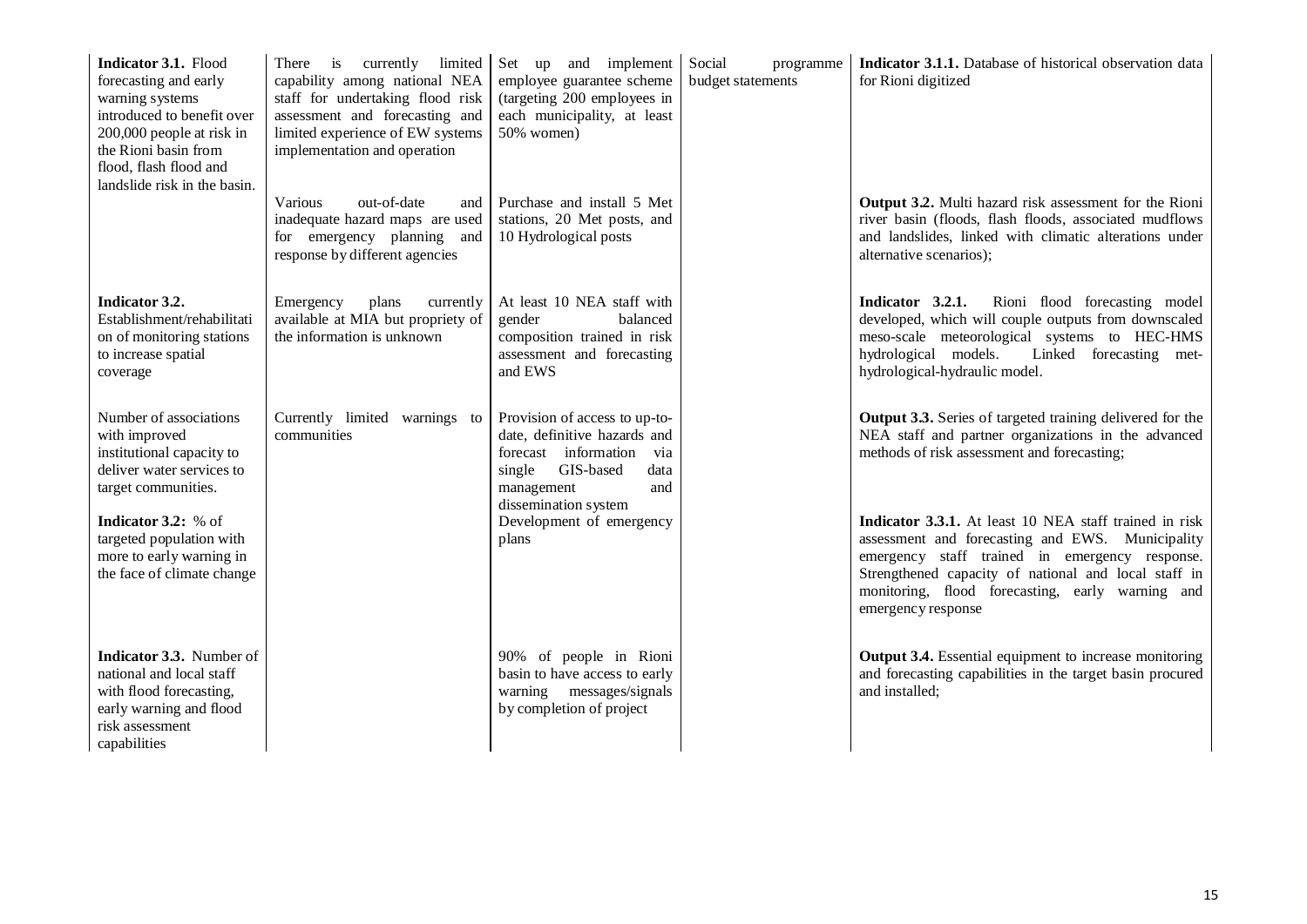|  |  | Indicator 3.4.1. Purchase and install 5 Met stations, 20<br>Met posts, and 10 Hydrological posts. Observation<br>network of all hydrological and meteorological variables<br>to provide an appropriate level of spatial resolution of<br>these variables for early warning |
|--|--|----------------------------------------------------------------------------------------------------------------------------------------------------------------------------------------------------------------------------------------------------------------------------|
|  |  | <b>Output 3.5.</b> Systems established at the national and sub-<br>national level led by the NEA for long and short term<br>flood forecasting of hydrological risks; including<br>dissemination and communication of forecasts.                                            |
|  |  | Indicator 3.5.1. A fully integrated flood early warning<br>system (Deltares-FEWS) which links forecasting models<br>to telemetered data as input and forecasting reporting<br>and warning systems as output.                                                               |
|  |  | Indicator 3.5.2. An early warning communication<br>network using different communication links such as<br>telephone trees, SMS and e-mail networks                                                                                                                         |
|  |  | Indicator 3.5.3. GIS-based website for dissemination of<br>hazard maps and associated information, such as hydro<br>meteorological telemetric and Deltares-FEWS data to<br>central and local government stakeholders.                                                      |
|  |  | Indicator 3.5.4. A public-facing website presenting key<br>layers of information, with the potential to disseminate<br>early warning information to the public.                                                                                                            |
|  |  | <b>Indicator 3.5.5.</b> Early warning awareness and training<br>workshops for community, NGOs, government and<br>media representatives.                                                                                                                                    |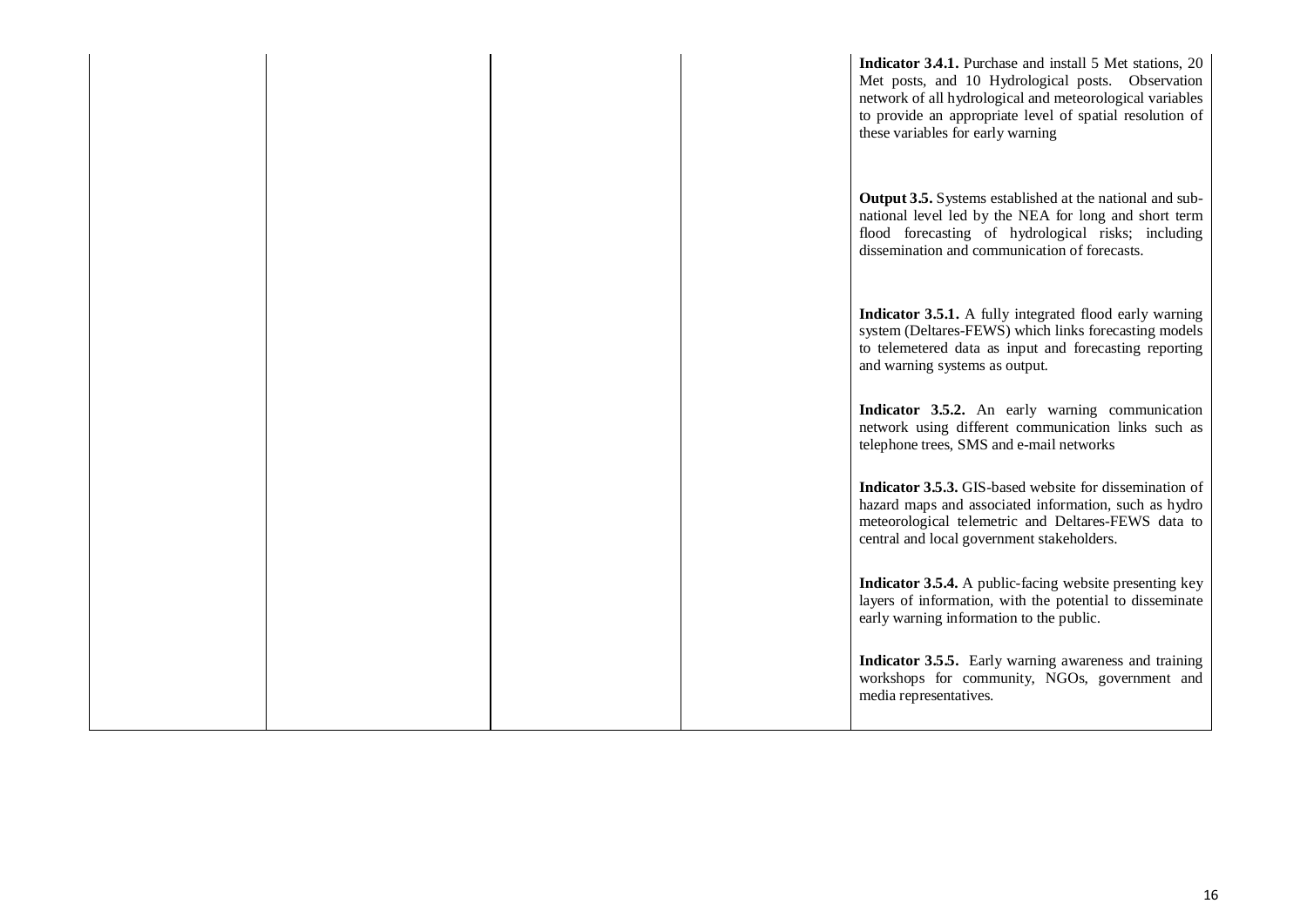# **Annex 2: List of people interviewed and evaluation itinerary**

| <b>Date</b> | <b>Place</b>                     | <b>Key informant</b>                                                                    | <b>Position</b>                                                | <b>Interview time</b> |
|-------------|----------------------------------|-----------------------------------------------------------------------------------------|----------------------------------------------------------------|-----------------------|
| 12.12.16    | Skype interview                  | Dr. Margaretta Ayoung-Monk                                                              | <b>UNDP CTA</b>                                                | 50 min.               |
| 13.12.16    | Skype Interview                  | Dr. Margaretta Ayoung-Monk                                                              | <b>UNDP CTA</b>                                                | 90 min.               |
| 15.12.16    | Tbilisi airport                  | 00h10 arrival of evaluation team leader in Georgia                                      | TK flight                                                      |                       |
| 15.12.16    | <b>UNDP Tbilisi</b>              | Ms. Nino Antadze                                                                        | UNDP Energy and Environment Team Leader                        | 50 min.               |
| 15.12.16    | <b>UNDP Tbilisi</b>              | Mr. Nikoloz Kuchaidze                                                                   | MINT, Emergency Department                                     | 50 min.               |
| 15.12.16    | <b>UNDP Tbilisi</b>              | Presentation of the evaluation methodology to Project<br><b>Executive Board members</b> | PEB members                                                    | 120 min.              |
| 15.12.16    | <b>UNDP</b> Tbilisi              | Mr. Ivane Tsiklauri                                                                     | UNDP project manager                                           | 45 min.               |
|             | Project management team          | Ms. Natia Lipartiani                                                                    | <b>UNDP</b> Admin/finance assistant                            |                       |
| 15.12.16    | <b>Hotel Betsy Tbilisi</b>       | Dr, Hans Ewoldsen                                                                       | Technical expert Dam Safety                                    | 45 min.               |
| 16.12.16    | Elkana Office, Tbilisi           | Ms. Medea Gabunia, ELKANA                                                               | Head of Administration Dept.                                   | 55 min.               |
| 16.12.16    | <b>UNDP Tbilisi</b>              | Mr. George Badurashvili                                                                 | M&E Specialist, UNDP                                           | 40 min.               |
| 17.12.16    | Departure to municipalities      | Road travel to target municipalities                                                    | Driver and TE team                                             |                       |
| 17.12.16    | Samtredia municipality           | 11 men from Ianeti village, FGD                                                         |                                                                | 50 min.               |
| 17.12.16    | Samtredia municipality           | Observation of project sites (river bank protection and<br>agroforestry activities)     |                                                                | 60 min.               |
| 17.12.16    | Samtredia municipality           | Mr. Mamuka Tavadze and Mr. Paata Kokhreidze                                             | Deputy Governor and community representative                   | 45 min.               |
| 17.12.16    | Travel to Tskaltubo municipality | Mr. Aleko Dadunashvili                                                                  | Assistant to Head of municipality                              | 80 min.               |
|             |                                  | Mr. Grigol Gabidzashvili                                                                | Director of contractor company õMerksiö                        |                       |
|             |                                  | Mr. Avtandil Qvachakidze                                                                | NEA ó Kutaisi regional branch                                  |                       |
|             |                                  |                                                                                         |                                                                |                       |
| 17.12.16    | Travel to Tsageri municipality   | Mr. Iuri Dartsuliani                                                                    | Municipality project focal point (Infrastructure Unit<br>Head) | 50 min.               |
| Overnight   |                                  |                                                                                         |                                                                |                       |
| 18.12.16    | Travel to Lentekhi municipality  | Mr. Germane Qurasbediani                                                                | Head of economic development unit at Lentekhi                  | 60 min.               |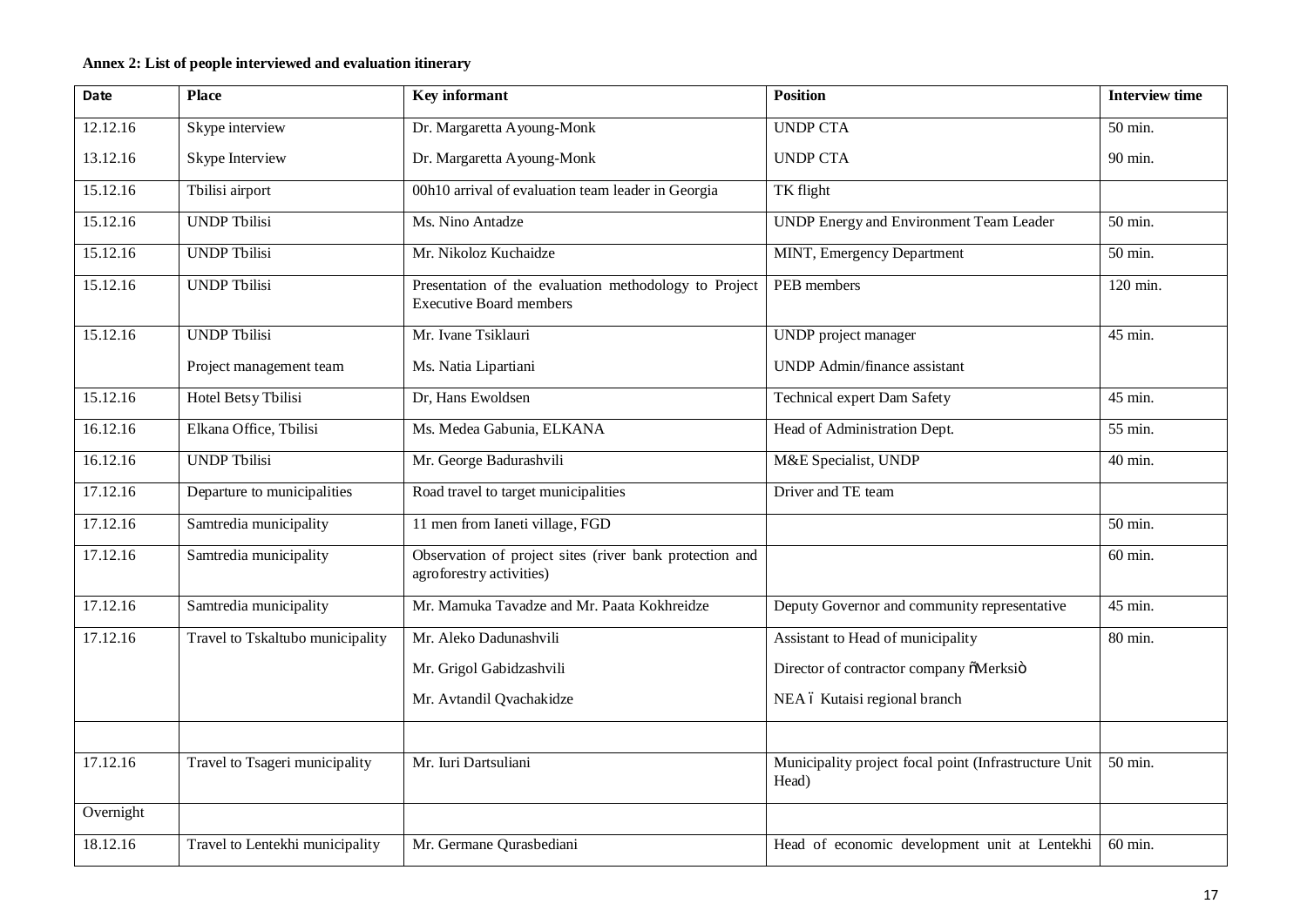|           |                            |                                                                       | Municipality                                                                               |         |
|-----------|----------------------------|-----------------------------------------------------------------------|--------------------------------------------------------------------------------------------|---------|
|           |                            | Mr. Soso Museliani                                                    | Head of agriculture at Lentekhi Municipality                                               |         |
|           |                            |                                                                       |                                                                                            |         |
| 18.12.16  | Lentheki municipality      | Observation of project sites (infrastructure only)                    |                                                                                            | 45 min. |
| 18.12.16  | Travel<br>Ambrolauri<br>to | Mr. Malkhaz Lomtadze                                                  | Head of Municipality                                                                       | 45 min. |
|           | municipality               | Mr. Parna Bakuradze                                                   | Deputy head of Municipality                                                                |         |
|           |                            | Mr. Aleko Qurtsikidze                                                 | Infrastructure Unit at Ambrolauri Municipality                                             |         |
|           |                            | Mr. Koba Gamkrelidze                                                  | Infrastructure Unit at Ambrolauri Municipality                                             |         |
|           |                            | Mr. Soso Chelidze                                                     | Community Representative in village Bugeuli and<br>Subcontractor for infrastructural works |         |
| Overnight |                            |                                                                       |                                                                                            |         |
| 19.12.16  | Travel to Oni municipality | Group discussion with 8 people, including:                            |                                                                                            | 45 min. |
|           |                            | Mr. Giorgi Lobjanidze                                                 | Head of Municipality                                                                       |         |
|           |                            | Mr. Givi Bendianishvili                                               | Head of Infrastructure Unit at the Municipality                                            |         |
|           |                            | Ms. Nino Metreveli                                                    | Senior Specialist of the Infrastructure Unit                                               |         |
|           |                            | Ms. Irma Koberidze                                                    | Main Specialist of the Economic Development Unit                                           |         |
|           |                            | Mr. Teimuraz Grdzelishvili                                            | of Municipality                                                                            |         |
|           |                            | Mr. Nugzar Gamkrelidze                                                | Specialist of the Infrastructure Unit                                                      |         |
|           |                            | Mr. Mikheil Lobjanidze                                                | Community member from Village Comandeli                                                    |         |
|           |                            | Mr. Budo Rekhviashvili                                                | Community member from Oni Community                                                        |         |
|           |                            |                                                                       | Community member from Oni Community                                                        |         |
| 19.12.16  | Oni municipality           | Observation of project sites, both infrastructure and<br>agroforestry |                                                                                            | 60 min. |
| 19.12.16  | Travel back to Tbilisi     |                                                                       | Driver and TE team                                                                         |         |
| 20.12.16  | NEA office, Tbilisi        | Mr. Ramaz Chitanava                                                   | Head, hydrometeorological dept.                                                            | 90 min. |
|           |                            | Mr. Tariel Beridze                                                    | Deputy Head                                                                                |         |
| 20.12.16  | MoERNP Office, Tbilisi     | Mr. Grigol Lazierievi                                                 | Head of Climate Change Division                                                            | 45 min. |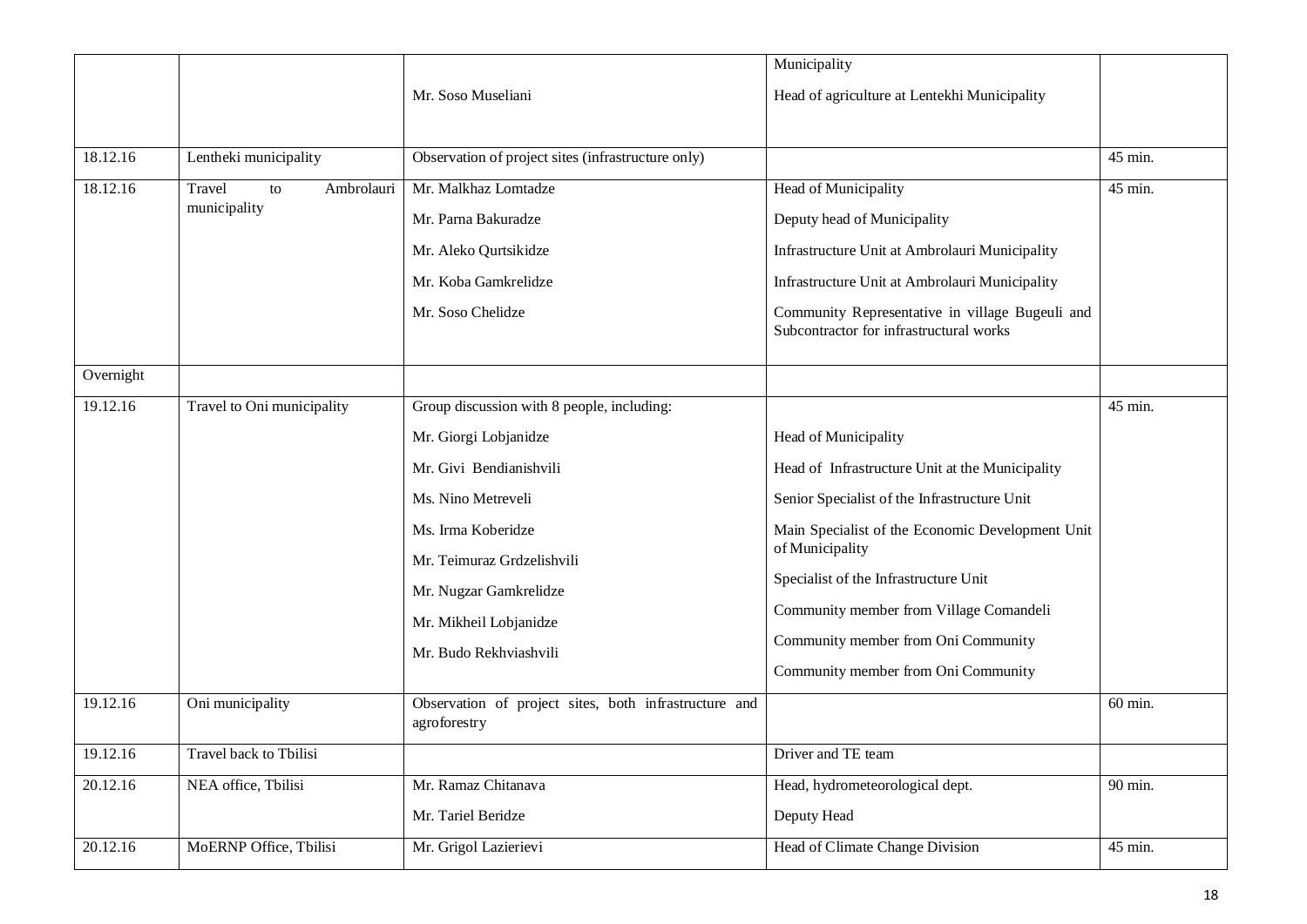| 20.12.16 | MRDI office, Tbilisi        | Mr. Temur Kapanadze                                | Head, Bank Protection Division                                                                                   | 70 min.   |
|----------|-----------------------------|----------------------------------------------------|------------------------------------------------------------------------------------------------------------------|-----------|
|          |                             | Mr. Revaz Sajaia                                   | Deputy Head, Bank Protection Division                                                                            |           |
|          |                             | Mr. Temur Metreveli                                | Head of Monitoring of Bank Protection                                                                            |           |
| 20.12.16 | Skype discussion            | Ms. Natalia Olofinskaya                            | <b>UNDP Regional Technical Specialist</b>                                                                        | 30 min.   |
| 21.12.16 | NEA Office, Tbilisi         | Mr. Merab Gafrindashvili                           | Head, Geological Department                                                                                      | 45 min.   |
| 21.12.16 | MoERNP Office, Tbilisi      | Ms. Nino Tkhilava, National Project Director       | Head, Department of Environmental policy and<br>international relations                                          | 60 min.   |
| 21.12.16 | <b>CENN Office, Tbilisi</b> | Mr. Rezo Getiashvili                               | Environmental projects coordinator                                                                               | 60 min.   |
| 21.12.16 | Tbilisi                     | Ms. Mariam Shotadze                                | Former USAID Country Programme Director ó<br>Integrated Natural Resources Management in<br>Watersheds of Georgia | 55 min.   |
| 21.12.16 | <b>UNDP Tbilisi</b>         | Ms. Natia Lipartiani                               | <b>UNDP</b> Project assistant                                                                                    | $60$ min. |
| 21.12.16 | <b>UNDP Tbilisi</b>         | Mr. Dimitri Ukleba                                 | UNDP supervising engineer                                                                                        | 45 min.   |
|          |                             | Mr. Zaqro Onioani                                  | Mshenebeli LM 2009                                                                                               |           |
|          |                             | Mr. Kakha Avaliani                                 | SpetsHydroMsheni                                                                                                 |           |
|          |                             | Mr. Vakhtang Burchuladze                           | SpetsHydroMsheni                                                                                                 |           |
|          |                             | Mr. Joni Alavidze                                  | SpetsHydroMsheni                                                                                                 |           |
| 22.12.16 | <b>UNDP Tbilisi</b>         | Preparation of debriefing/validation presentation  | TE team                                                                                                          | 90 min.   |
| 22.12.16 | <b>UNDP Tbilisi</b>         | Mr. Shombi Sharp                                   | <b>UNDP Deputy RR</b>                                                                                            | 45 min.   |
|          |                             | Ms. Natia Natsvlishvili                            | <b>UNDP Assistant RR</b>                                                                                         |           |
|          |                             | Ms. Nino Antadze                                   | <b>UNDP</b> Energy and Environment TL                                                                            |           |
| 22.12.16 | <b>UNDP Tbilisi</b>         | Presentation of preliminary TE findings to the PEB | Powerpoint presentation enclosed                                                                                 | 120 min.  |
| 22.12.16 | <b>UNDP Tbilisi</b>         | Wrap-up and follow-up with Project Team            |                                                                                                                  | 60 min.   |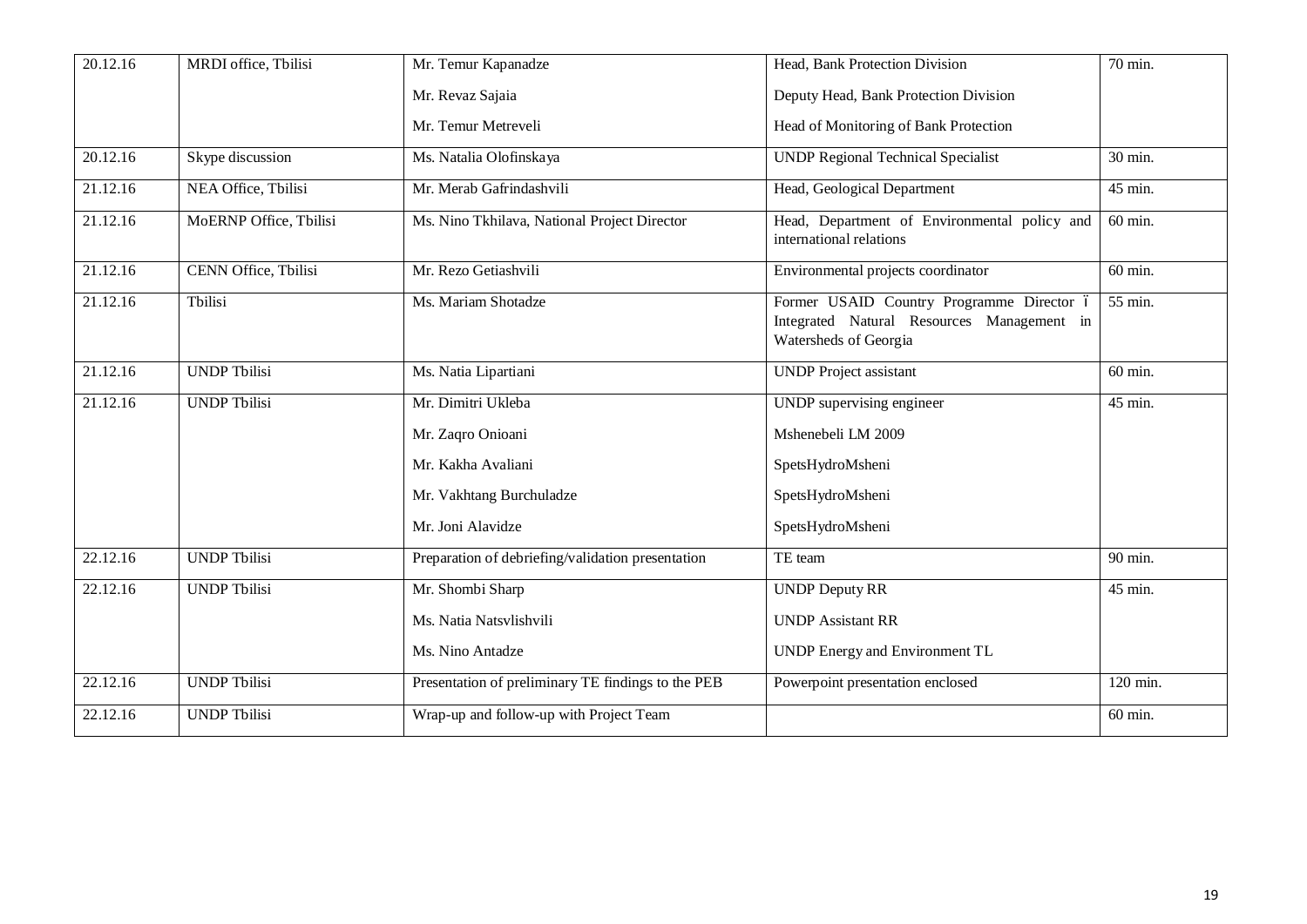### **Annex 3: reference documents and bibliography**

- **• Developing Climate Resilient Flood and Flash Flood Management Practices to Protect Vulnerable Communities of Georgia Project Project Document**
- **• AF Project Performance Reports (PPRs) & AF Tracking Tool**
- **• Project Quarterly progress reports and work plans of the various implementation task teams**
- **• Audit reports**
- **• Expert Reports**
- **• M & E Operational Guidelines, all monitoring reports prepared by the project**
- **• UNDP Financial and Administration guidelines.**
- **• Project operational guidelines, manuals and systems**
- **• Minutes of the Project Board Meetings**
- **• Maps**
- **• The AF Operations guidelines**
- **• UNDP Monitoring and Evaluation Framework**

#### **As well as**

- · **OECD/DAC glossary of key terms in evaluation and RBM, 2002**
- · **UNDP Handbook on PME**
- · **M. Q. Patton, Utilization-focused evaluation, sage publications, 3rd edition, 1999**
- · **OECD/DAC Quality standards for development evaluation, 2010**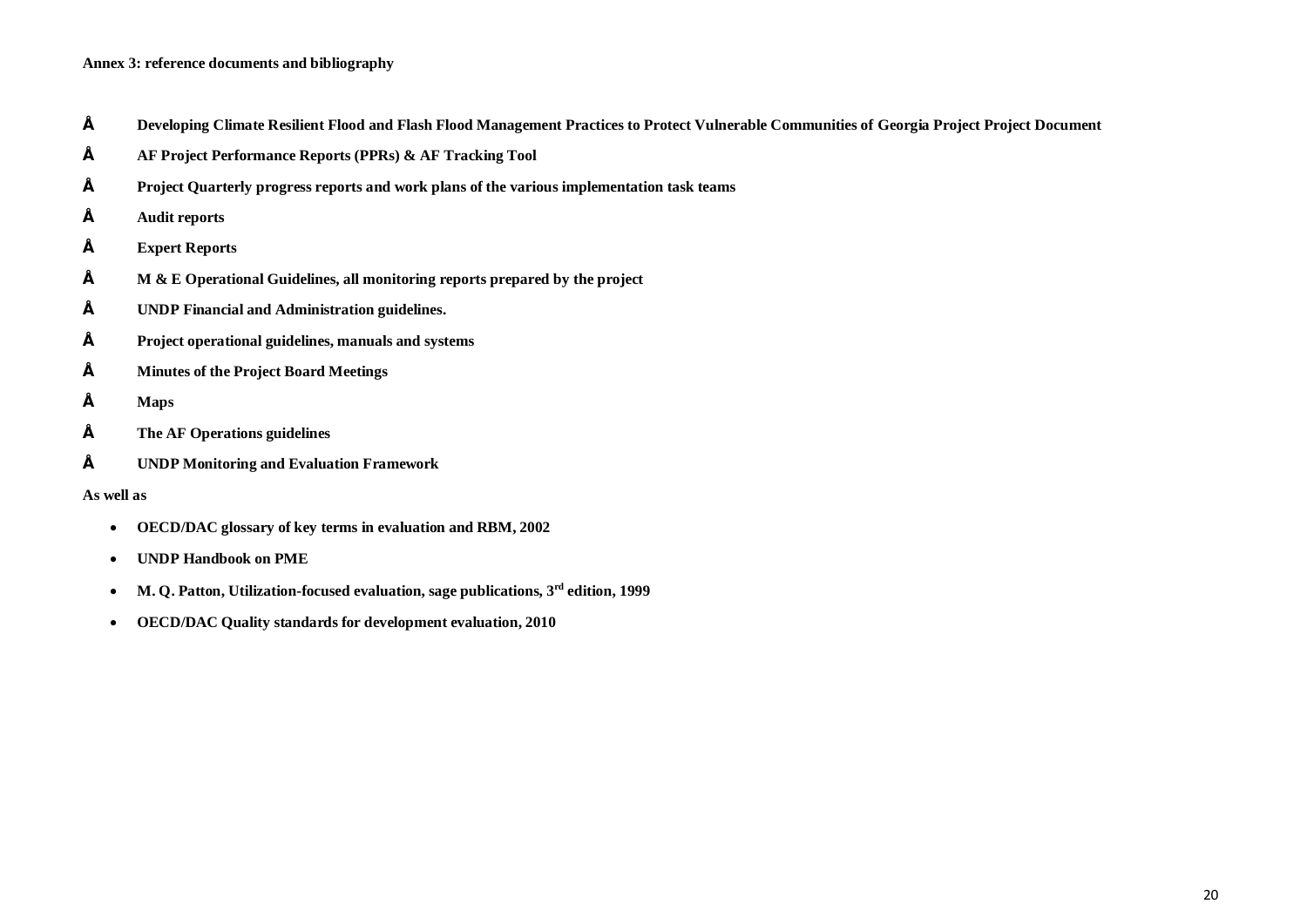# **Annex 4: FGD guide and key evaluation questions (as indicated in the inception report)**

FGD Municipalities:

Count participants and sex (F/M)

- 1. Ask about what they know of the project what is the project objective?
- 2. What has it done in the municipality?
- 3. What difference did it make to them personally?
- 4. Do they consider that it contributed to increase their resilience to climate change?
- 5. If so, how so?
- 6. Overall value of the project, 1 to 5

Other comments and suggestions

| <b>KEY EVALUATION QUESTIONS</b>                                                                                               | <b>LINE OF</b><br><b>ENQUIRY</b> | <b>ISSUE</b>                      | <b>DATA SOURCE &amp; METHODS</b>                           | <b>MEANS OF VERIFICATION</b>                  |
|-------------------------------------------------------------------------------------------------------------------------------|----------------------------------|-----------------------------------|------------------------------------------------------------|-----------------------------------------------|
| 1. Relevance                                                                                                                  |                                  |                                   |                                                            |                                               |
| 1.1. To what extent did the project respond to the needs of<br>the government                                                 | a)<br>$\mathsf{b}$               | responsiveness                    | Documentary analysis, KII<br>with stakeholders             | Project documents and<br>interview notes      |
| 1.2. To what extent did the project respond to the needs of<br>the municipalities and the population of the<br>catchment area | b) c)<br>a)                      | responsiveness                    | Documentary analysis, KII<br>and FDG at municipality level | Project documents, notes<br>from KII and FGD  |
| 1.3. What gaps were filled by the project?                                                                                    | b)<br>a)<br>c)<br>d)             | Responsiveness,<br>priority level | Documentary analysis, KII                                  | Project documents and<br>interview notes      |
| 2. Efficiency                                                                                                                 |                                  |                                   |                                                            |                                               |
| 2.1. Is the project bringing value for money                                                                                  | b) c) d)<br>a)                   | Value for<br>money                | Budget analysis, KII with<br>UNDP staff and counterparts   | Financial reports, audits,<br>interview notes |
| 2.2. Has it been efficiently managed                                                                                          | b) c) d)<br>a)                   | efficiency                        | Workplan analysis, KII with<br>UNDP staff and counterparts | Workplan, budget, PPR<br>and PEB minutes      |
| 2.3. How well was the project designed?                                                                                       | N/A                              | PCM and RBM<br>value              | Documentary analysis and<br>KII with UNDP staff            | Analysis of project<br>document and notes     |
| <b>Effectiveness</b><br>3.                                                                                                    |                                  |                                   |                                                            |                                               |
| 3.1. What are the key results of the project?                                                                                 | a)<br>b) c) d)                   | Key results                       | Documentary analysis and                                   | Project documents, KII,                       |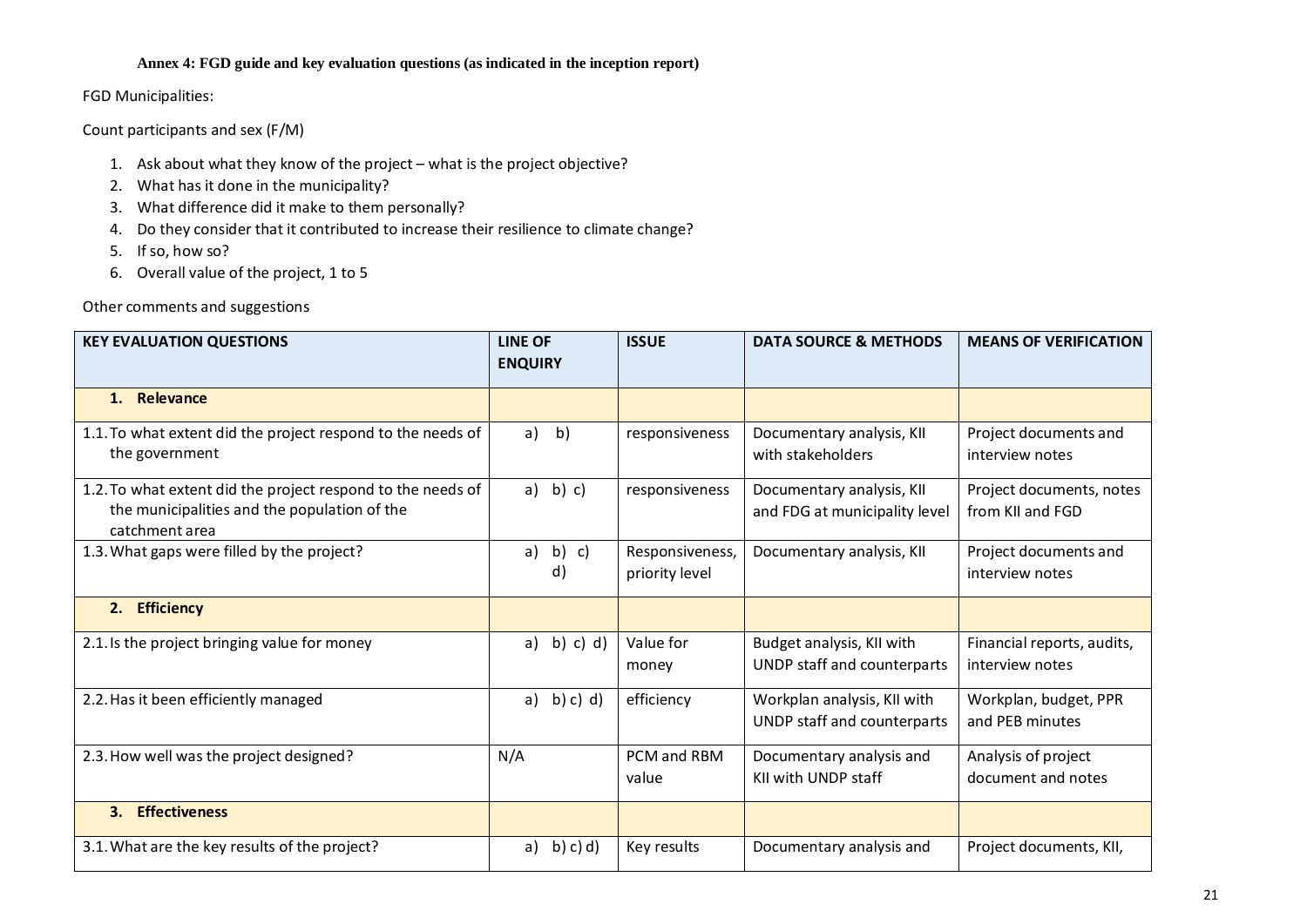|                                                                                                                             |                |                             | KII including field level FGD                                              | FGD, triangulated                                   |
|-----------------------------------------------------------------------------------------------------------------------------|----------------|-----------------------------|----------------------------------------------------------------------------|-----------------------------------------------------|
| 3.2. To what extent are the outcomes achieved?                                                                              | a) b) c) d)    | Outcome<br>achievement      | Documentary analysis and<br>KII including field level FGD                  | Project documents, KII,<br>FGDs, triangulated       |
| 3.3. To what extent is the project objective achieved?                                                                      | $a)$ b) c) d)  | Achievement of<br>objective | Documentary analysis and<br>KII including field level FGD                  | Project documents, KII,<br>FGDs, triangulated       |
| 3.4. What are examples of good practice                                                                                     | b) c) d)<br>a) | Good practice               | Documentary analysis, KII<br>and FGD, interpretation                       | Documentation,<br>interview notes, data<br>analysis |
| 3.5. What capacities have been developed as a result of<br>the project?                                                     | b) c) d)<br>a) | Capacity<br>development     | Documentary analysis, KII<br>and FGD, interpretation                       | Project documents, KII,<br>FGD, triangulated        |
| 4. Impact                                                                                                                   |                |                             |                                                                            |                                                     |
| 4.1. To what extent have people's lives been affected by<br>the project                                                     | $c)$ d)<br>a)  | Project effects             | Documentary analysis, KII<br>and FGD, interpretation                       | Documentation,<br>interview notes, data<br>analysis |
| 4.2. To what extent has the project changed the way GoG<br>and municipalities manage flood risks and develop<br>resilience? | b) c) d)<br>a) | Institutional<br>effect     | Documentary analysis, KII<br>with stakeholders including<br>municipalities | Project documents and<br>interview notes            |
| 4.3. What has changed as a result of the project?                                                                           | b) c) d)<br>a) | Ownership and<br>commitment | Documentary analysis, KII<br>with stakeholders including<br>municipalities | Project documents and<br>interview notes            |
| 5. Sustainability                                                                                                           |                |                             |                                                                            |                                                     |
| 5.1. How much of the project outputs can be incorporated<br>in the GoG budgets for implementation                           | b) c) d)<br>a) | Ownership                   | Documentary analysis, KII<br>with stakeholders                             | Project and GoG<br>documents, interview<br>notes    |
| 5.2. To what extent are policy guidance materials being<br>used by the GoG                                                  | a) b)          | Ownership                   | Documentary analysis, KII<br>with stakeholders                             | Project and GoG<br>documents, interview<br>notes    |
| 5.3. Are there any examples of replication, scaling-up or<br>spin-off from the project                                      | a) $d$ ) c) d) | Commitment                  | Documentary analysis, KII<br>with stakeholders                             | Project and GoG<br>documents, interview<br>notes    |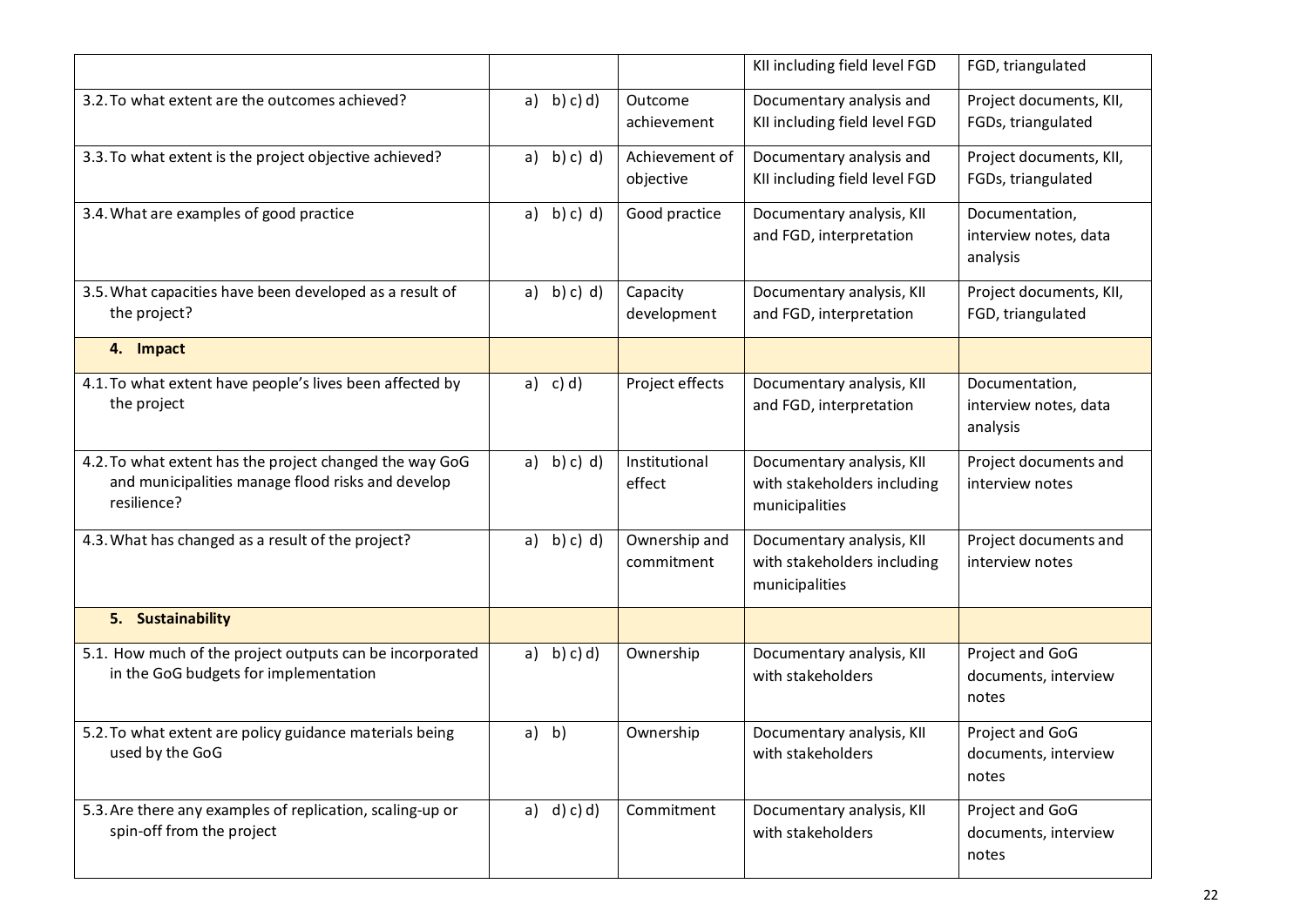# **Annex 5: Power point presentation of the evaluation methodology and presentation of the TE preliminary findings**

pres15dec16.pdf

pres22dec.pdf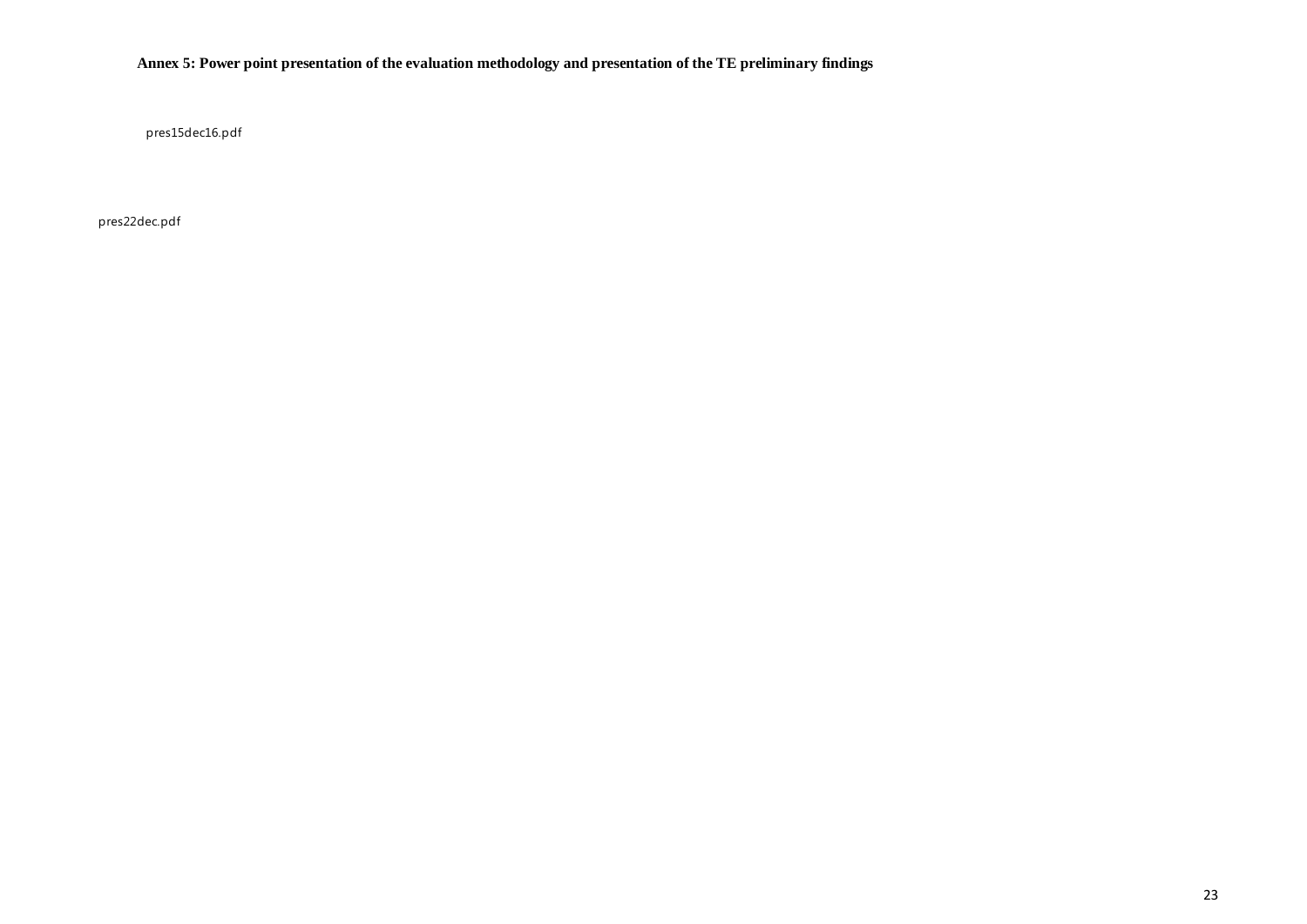# **EVALUATION CONSULTANT CODE OF CONDUCT AND AGREEMENT FORM**

# **Evaluators:**

- 1. Must present information that is complete and fair in its assessment of strengths and weaknesses so that decisions or actions taken are well founded.
- 2. Must disclose the full set of evaluation findings along with information on their limitations and have this accessible to all affected by the evaluation with expressed legal rights to receive results.
- 3. Should protect the anonymity and confidentiality of individual informants. They should provide maximum notice, minimize demands on time, and respect people's right not to engage. Evaluators must respect people's right to provide information in confidence, and must ensure that sensitive information cannot be traced to its source. Evaluators are not expected to evaluate individuals, and must balance an evaluation of management functions with this general principle.
- 4. Sometimes uncover evidence of wrongdoing while conducting evaluations. Such cases must be reported discreetly to the appropriate investigative body. Evaluators should consult with other relevant oversight entities when there is any doubt about if and how issues should be reported.
- 5. Should be sensitive to beliefs, manners and customs and act with integrity and honesty in their relations with all stakeholders. In line with the UN Universal Declaration of Human Rights, evaluators must be sensitive to and address issues of discrimination and gender equality. They should avoid offending the dignity and self-respect of those persons with whom they come in contact in the course of the evaluation. Knowing that evaluation might negatively affect the interests of some stakeholders, evaluators should conduct the evaluation and communicate its purpose and results in a way that clearly respects the stakeholders' dignity and self-worth.
- 6. Are responsible for their performance and their product(s). They are responsible for the clear, accurate and fair written and/or oral presentation of study imitations, findings and recommendations.
- 7. Should reflect sound accounting procedures and be prudent in using the resources of the evaluation.

# **Evaluation Consultant Agreement Form1**

| Agreement to abide by the Code of Conduct for Evaluation in the UN System                                             |  |  |  |  |  |
|-----------------------------------------------------------------------------------------------------------------------|--|--|--|--|--|
| <b>Name of Consultant:</b> Ketevan Skhireli                                                                           |  |  |  |  |  |
| <b>Name of Consultancy Organization</b> (where relevant):                                                             |  |  |  |  |  |
| I confirm that I have received and understood and will abide by the United Nations Code of Conduct<br>for Evaluation. |  |  |  |  |  |
| Signed at Tbilisi on Feb 20. 2017<br>$d$ 1602                                                                         |  |  |  |  |  |

1www.unevaluation.org/unegcodeofconduct

Signature:

.<br>-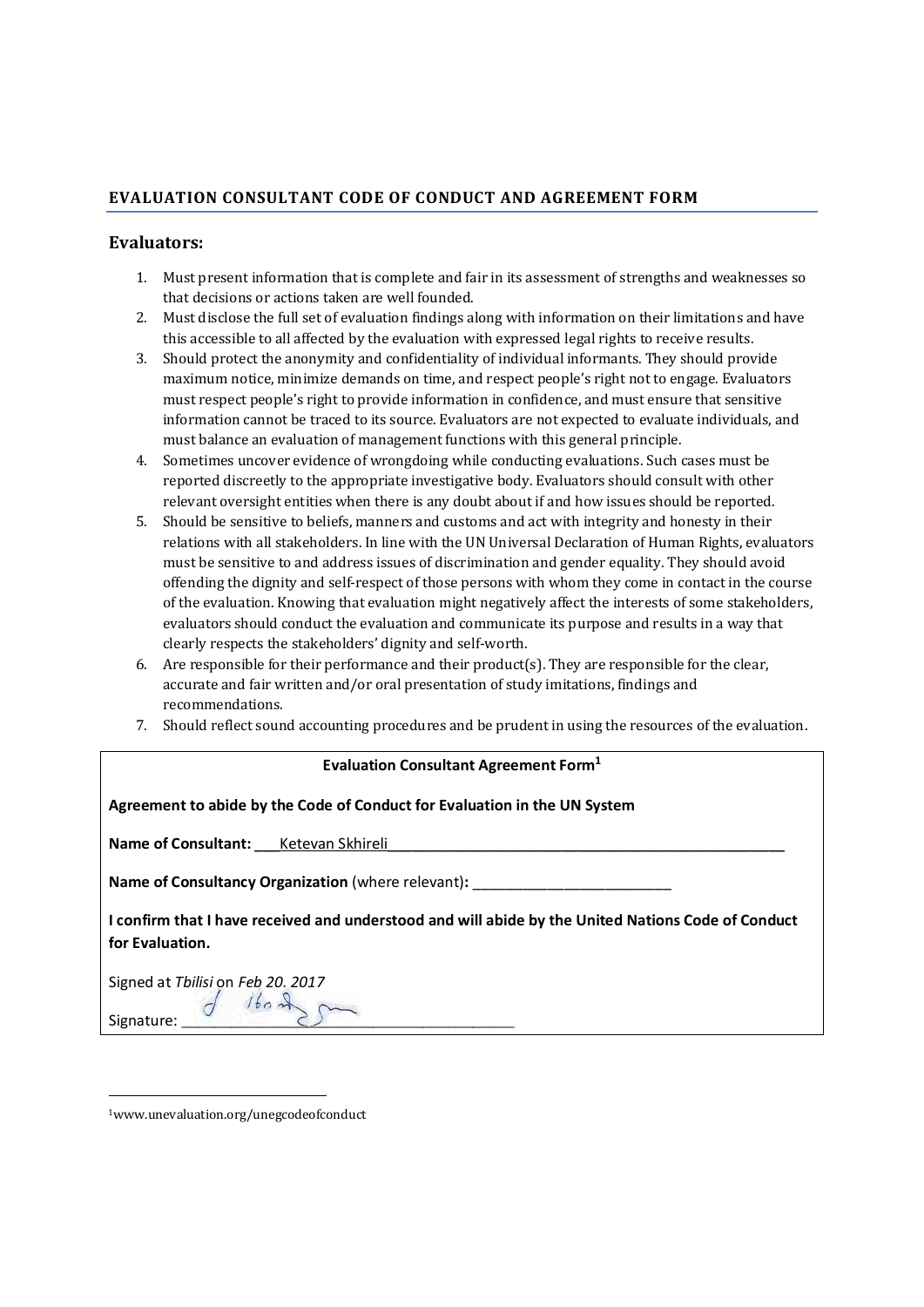# **UNDP-GEF TE Report Audit Trail**

**To the comments received on (***02/09/17 and 02/16/17***) from the Terminal Evaluation of (Developing Climate Resilient Flood and Flash Flood Management Practices to Protect Vulnerable Communities of Georgia") (UNDP Project ID-***PIMS #4583)*

*The following comments were provided in track changes to the draft Terminal Evaluation report; they are referenced by institution ("Author" column) and track change comment number ("#" column):*

|                                          |                |                               |                                                                                                                                                                                                                                                                                                                                                                                                                                                                                                                                                                                                | <b>TE</b> team                                                                                                                                                                                                                                           |
|------------------------------------------|----------------|-------------------------------|------------------------------------------------------------------------------------------------------------------------------------------------------------------------------------------------------------------------------------------------------------------------------------------------------------------------------------------------------------------------------------------------------------------------------------------------------------------------------------------------------------------------------------------------------------------------------------------------|----------------------------------------------------------------------------------------------------------------------------------------------------------------------------------------------------------------------------------------------------------|
| <b>Author</b>                            | Ħ              | Para No./<br>comment location | <b>Comment/Feedback on the draft TE report</b>                                                                                                                                                                                                                                                                                                                                                                                                                                                                                                                                                 | response and<br>actions taken                                                                                                                                                                                                                            |
| <b>UNDP</b><br>email from<br>Feb 9, 2017 | $\mathbf{1}$   | General                       | The evaluation does not seem to provide an in-<br>depth analysis of the project impact and<br>achievements. The issue on M&E plan or poor M&E<br>framework is dominating the whole report despite<br>the fact that overall ratings are HS and excellent<br>performance is praised                                                                                                                                                                                                                                                                                                              | Followed<br>throughout the<br>doc at certain<br>level                                                                                                                                                                                                    |
| <b>UNDP</b><br>email from<br>Feb 9, 2017 | $\overline{2}$ | General                       | The role of technical teams was indeed crucial for<br>the implementation of the project and achieving<br>project outputs. I think it will be fair to<br>acknowledge this role and the fact that this project,<br>has brought in important, innovative know-hows<br>through team of experienced international experts                                                                                                                                                                                                                                                                           | Reflected in the<br>text                                                                                                                                                                                                                                 |
| <b>UNDP</b><br>email from<br>Feb 9, 2017 | 3              | General                       | As noted during TE mission, including by colleagues<br>from the Government, this evaluation is expected<br>to be used as a strong advocacy tool with decision-<br>makers, or potential donors, especially when we<br>speak about replicating or upscaling of the project.<br>Thus, will be useful to have more emphasis on the<br>innovative approaches that were brought in<br>Georgia by this project, that have been tested in<br>Rioni basin, and that this project has built<br>significant capacities with NEA.                                                                          | Reflected at<br>certain level in<br>the body of the<br>text                                                                                                                                                                                              |
| <b>UNDP</b><br>email from<br>Feb 9, 2017 | 4              | General                       | Some of the TE TOR requirements have not been<br>fully reflected in the report. Will be grateful if you<br>can take a careful look at the ToR and revise the<br>report accordingly. Some of missing/incomplete<br>sections include:<br>a)<br>Co-financing analysis - including table 1<br>and table 2 are missing this info<br>Executive Summary - Evaluation Rating<br>b)<br>table. The obligatory rating scales can be found in<br>the TE Guidance.<br>Acronyms and Abbreviations - there is a<br>c)<br>need for some additions/corrections, please see<br>comments in the attached document | Your point 4.a.<br>about co-<br>financing, the PPR<br>indicates the<br>same information<br>as I put in table 1.<br>And $2. -$ that is,<br>4,9 mio from AF<br>and 160,000 usd<br>from UNDP, and<br>there is no other<br>information. If<br>you have other |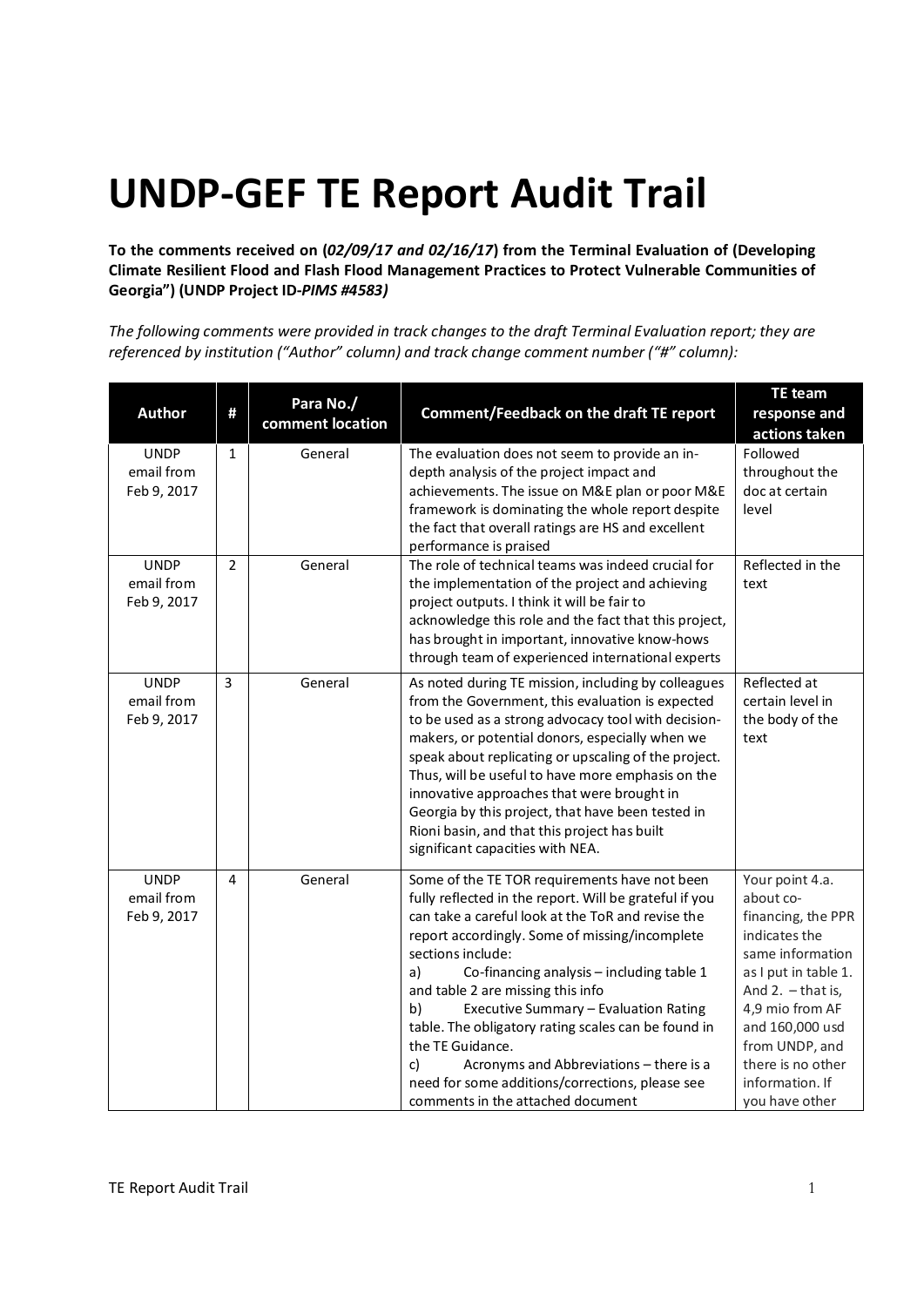|  | Chapter 3 - The evaluation will assess the<br>d)     | data, please share |
|--|------------------------------------------------------|--------------------|
|  | extent to which the project was successfully         | so I can           |
|  | mainstreamed with other UNDP priorities,             | incorporate it in  |
|  | including SDGs, poverty alleviation, improved        | the report.        |
|  | governance, the prevention and recovery from         | As already         |
|  | natural disasters, and gender.                       | discussed during   |
|  | Not all the elements outlined in section 5<br>e)     | the TE, UNDP       |
|  | of the TOR are reflected in the report. Could you    | Georgia doesn't    |
|  | please kindly review this list and update the report | have a strong      |
|  | accordingly                                          | evaluation         |
|  | Lessons learned section seems rather<br>f)           | culture. I am not  |
|  |                                                      | a technical expert |
|  | light, while it is indeed a crucial element of the   |                    |
|  | evaluation report                                    | but definitely I   |
|  |                                                      | am an evaluation   |
|  |                                                      | expert as          |
|  |                                                      | member of the      |
|  |                                                      | EES, former board  |
|  |                                                      | member of the      |
|  |                                                      | Spanish            |
|  |                                                      | Evaluation         |
|  |                                                      | Society, having 82 |
|  |                                                      | evaluations        |
|  |                                                      | completed and      |
|  |                                                      | being a vetted     |
|  |                                                      | trainer for M&E    |
|  |                                                      | and RBM for the    |
|  |                                                      | UN, and having     |
|  |                                                      | trained UNPD       |
|  |                                                      | staff and          |
|  |                                                      | government in      |
|  |                                                      | various countries. |
|  |                                                      | The TOR            |
|  |                                                      | contained no less  |
|  |                                                      | than 41 questions  |
|  |                                                      | in bullet points,  |
|  |                                                      | something that is  |
|  |                                                      | impossible to      |
|  |                                                      | address            |
|  |                                                      | comprehensively    |
|  |                                                      | in the evaluation  |
|  |                                                      | time-frame and     |
|  |                                                      | with the limited   |
|  |                                                      | field presence     |
|  |                                                      | required. I sent   |
|  |                                                      | you an inception   |
|  |                                                      | report, which      |
|  |                                                      | details how the    |
|  |                                                      | evaluation would   |
|  |                                                      | be undertaken,     |
|  |                                                      | the main focus of  |
|  |                                                      | the evaluation,    |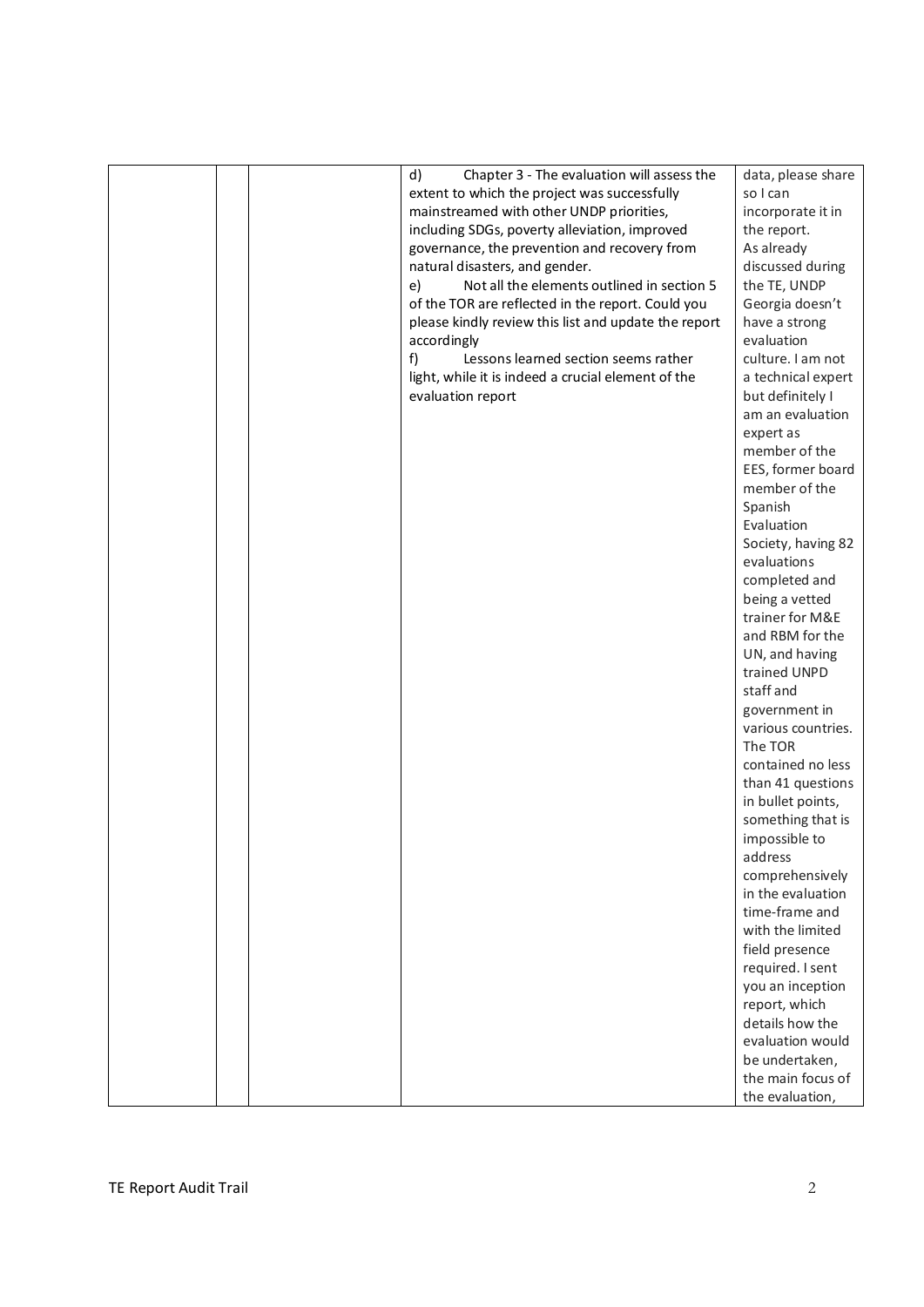|                                          |   |         |                                                                                                                                                                                                                                                                                                  | and the main<br>evaluation<br>questions and<br>evaluation<br>approach. There<br>was no discussion<br>on its contents,<br>which means that<br>UNDP has agreed<br>to this approach.<br>Obviously we did<br>not cover every<br>single aspect of<br>the TOR in detail,<br>and your<br>comments under<br>point 4. d) and e)<br>were not within<br>the 3 main<br>evaluation<br>purposes, so they<br>were not covered<br>as mentioned in<br>my inception<br>report, as there is<br>always a choice<br>to make between<br>depth and<br>breadth,<br>including in<br>determining the<br>length of an<br>evaluation report<br>(where good<br>practice is<br>actually on short |
|------------------------------------------|---|---------|--------------------------------------------------------------------------------------------------------------------------------------------------------------------------------------------------------------------------------------------------------------------------------------------------|--------------------------------------------------------------------------------------------------------------------------------------------------------------------------------------------------------------------------------------------------------------------------------------------------------------------------------------------------------------------------------------------------------------------------------------------------------------------------------------------------------------------------------------------------------------------------------------------------------------------------------------------------------------------|
|                                          |   |         |                                                                                                                                                                                                                                                                                                  | and synthetic<br>reports and not<br>descriptive<br>narratives).                                                                                                                                                                                                                                                                                                                                                                                                                                                                                                                                                                                                    |
| <b>UNDP</b><br>email from<br>Feb 9, 2017 | 5 | General | Usually the evaluation reports include a verified<br>project results tracker (logframe with the end of<br>project indicator values) - do you plan to include<br>such a tracker?                                                                                                                  | Added                                                                                                                                                                                                                                                                                                                                                                                                                                                                                                                                                                                                                                                              |
| <b>UNDP</b><br>email from<br>Feb 9, 2017 | 6 | General | Recommendation regarding community-based EWS<br>- as mentioned by Margaretta, the wording needs<br>to be changed towards the need for community-<br>based EWS/"last mile" communication element<br>that has not been covered by Rioni project but will<br>have to be covered by the new project. | Changed                                                                                                                                                                                                                                                                                                                                                                                                                                                                                                                                                                                                                                                            |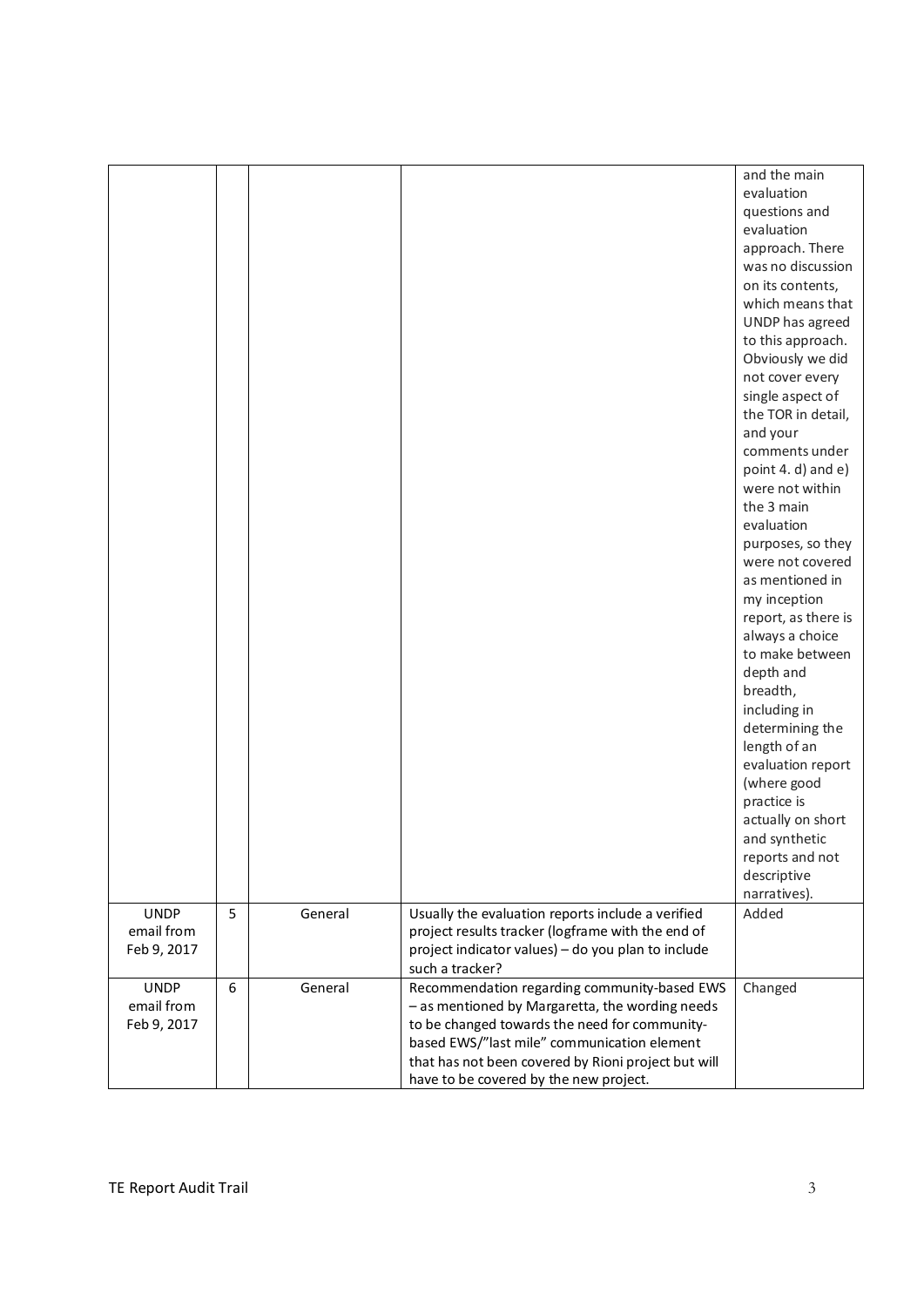| <b>UNDP</b> | 7 | General | Regarding Komandeli site in Oni municipality,           | Point on     |
|-------------|---|---------|---------------------------------------------------------|--------------|
| email from  |   |         | project int. consultant (Hans Ewoldsen) did physical    | Komandeli is |
| Feb 9, 2017 |   |         | inspection of all sites last year and his site visit    | given below. |
|             |   |         | report from last May when he went to inspect the        |              |
|             |   |         | site. Han's description of the intended work for the    |              |
|             |   |         | site seems to align with what the TE described as       |              |
|             |   |         | what was implemented. However, Hans' report             |              |
|             |   |         | clearly states that the measures were not meant to      |              |
|             |   |         | address the landslide which was too deep to             |              |
|             |   |         | address with the funds. Here are some excerpts          |              |
|             |   |         | from the report: "The landslide zone is thought to      |              |
|             |   |         | be continuing to move slowly toward the river           |              |
|             |   |         | channel, and is reported to be as much as 20            |              |
|             |   |         | meters deep in the center portion. The exact            |              |
|             |   |         | position of the toe of the landslide is not known,      |              |
|             |   |         | but is thought to be at riverbed level. It is also      |              |
|             |   |         | reported that the current "existing landslide zone"     |              |
|             |   |         | is part of a large zone of ground movement, this        |              |
|             |   |         | zone may extend a considerable distance upslope.        |              |
|             |   |         | Water seepage has been reported as continuing at        |              |
|             |   |         | the roadway level on the slide"; "The scope of work     |              |
|             |   |         | to stabilize the landslide is beyond the financial      |              |
|             |   |         | capacity of the project to fund, thus the only          |              |
|             |   |         | treatment of the landslide will be to plant trees       |              |
|             |   |         | along the slope above the roadway, this may serve       |              |
|             |   |         | to slow movement of the earth mass. During the          |              |
|             |   |         | site visit of 18 - 22 April 2016, it was noted that a   |              |
|             |   |         | fenced strip several meters wide above the              |              |
|             |   |         | roadway had been constructed, extending from the        |              |
|             |   |         | downstream edge of the landslide to the upstream        |              |
|             |   |         | edge. The strip was planted with seedling trees,        |              |
|             |   |         | with 4 rows of trees planted on about 2 meter           |              |
|             |   |         | spacings, and the rows about 1 meter apart. No          |              |
|             |   |         | other measures are planned for landslide control."      |              |
|             |   |         | Hope above clarifies the issue and if you seem          |              |
|             |   |         | appropriate please reflect this in the report           |              |
| <b>UNDP</b> | 8 | General | Regarding rating for 'Sustainability' - if you strongly | Rating not   |
| email from  |   |         | feel that is should remain moderately unlikely, may     | changed      |
| Feb 9, 2017 |   |         | I suggest then that you include specific                |              |
|             |   |         | recommendation on this topic in the                     |              |
|             |   |         | recommendations section. Please also look at my         |              |
|             |   |         | comment in the attached file.                           |              |
|             |   |         |                                                         |              |
|             |   |         |                                                         |              |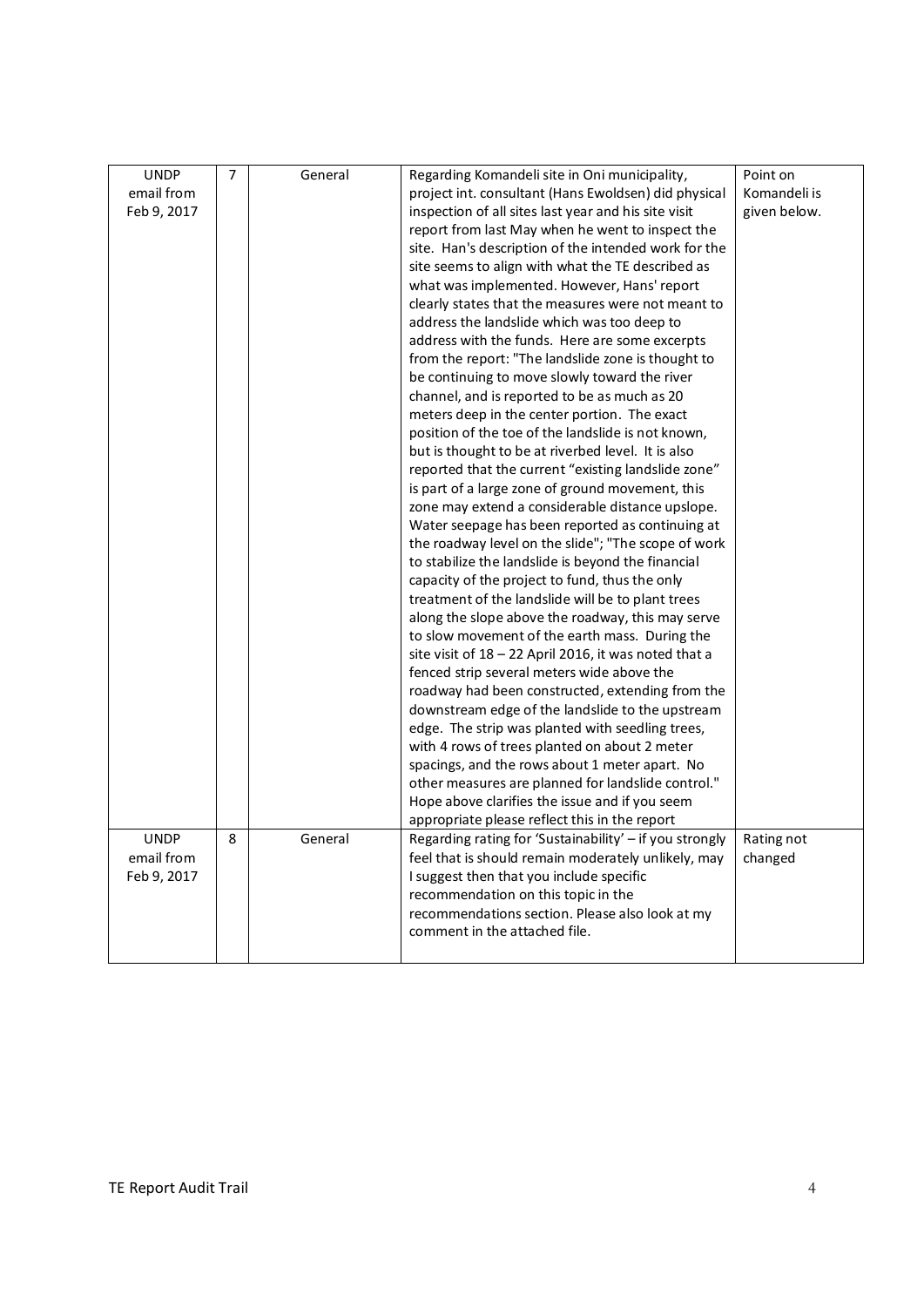|                                          | 9  |         | It would be useful if in the sections on replication<br>and recommendations the report emphasizes<br>importance of implementing specific risk reduction<br>measures (structural and non-structural) along with<br>the EWS. In the other sections of the report there is<br>an acknowledgement in this regard. However, it is<br>important to make the point even stronger - this is<br>important for justifying similar actions in the<br>proposal that we are currently working on.                                                                                                                                                                                         |                                                                                                                                                                                                                                                                                                                                                                                                                                                                                                                                                                                                                                                                                                                                                                        |
|------------------------------------------|----|---------|------------------------------------------------------------------------------------------------------------------------------------------------------------------------------------------------------------------------------------------------------------------------------------------------------------------------------------------------------------------------------------------------------------------------------------------------------------------------------------------------------------------------------------------------------------------------------------------------------------------------------------------------------------------------------|------------------------------------------------------------------------------------------------------------------------------------------------------------------------------------------------------------------------------------------------------------------------------------------------------------------------------------------------------------------------------------------------------------------------------------------------------------------------------------------------------------------------------------------------------------------------------------------------------------------------------------------------------------------------------------------------------------------------------------------------------------------------|
| <b>UNDP</b><br>email from<br>Feb 9, 2017 | 10 | General | Under the section on 'Progress towards Outputs,<br>Outcomes, and Objective: Ratings & Achievements<br>Summary Table', there is no discussion on the<br>progress towards outputs only outcomes. I would<br>expect to see a discussion of how each of the<br>activities that contributed to the result, were<br>executed and how they contributed to the<br>outcomes. I would also expect to see discussion of<br>the technical contributions of all activities that<br>resulted in the outcome. The report seems to miss<br>some very important contributions of the outputs<br>to the overall outcome. You may wish to<br>consult/interview Margaretta again on these issues | Your comment 10<br>about how<br>activities<br>contribute to the<br>outcomes: this is<br>not the trend in<br>current<br>evaluation<br>practice, nor on<br>how UNDP<br>undertakes<br>outcome<br>evaluations.<br>While GEF has its<br>own guidance,<br>this is not a GEF<br>funded project,<br>and the GEF TE is<br>not always<br>consistent with<br>the higher-level<br>evaluation<br>guidance from<br>UNDG and the<br>UNDP EO. As I am<br>not a technical<br>expert, it is not<br>realistic to expect<br>me to appraise<br>the work of the<br>technical experts<br>or specific<br>technical aspects,<br>so the focus and<br>value of the<br>evaluation report<br>is not the TE<br>assessing the<br>quality of the<br>activities carried<br>out per say,<br>rather their |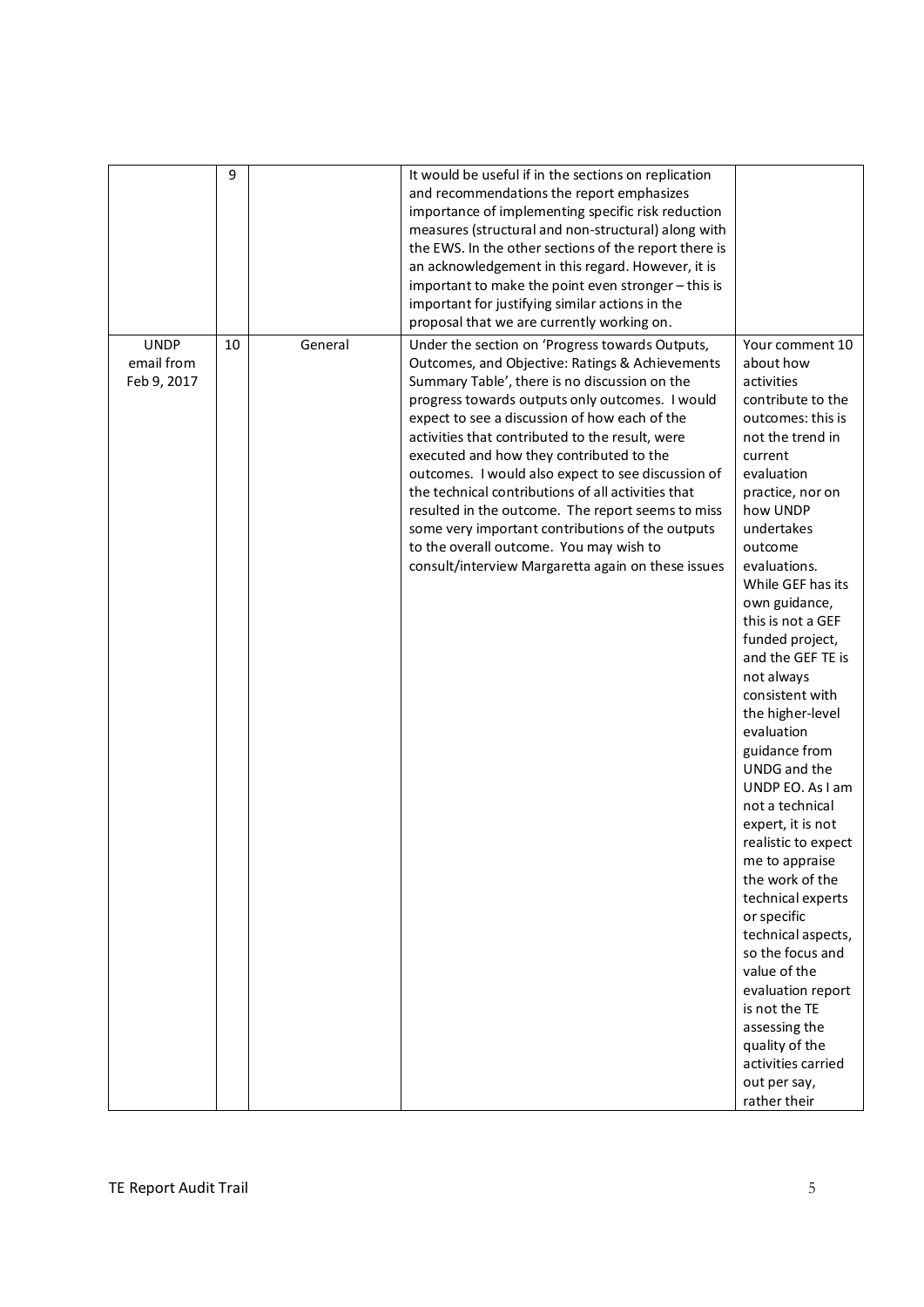|                                                                                   |    |                          |                                                                                                                                                                                                                                                                                                                                                                                                                                                                                       | contribution to<br>the outcomes.<br>Descriptive<br>narrative<br>evaluations based<br>on the logframe<br>are much more<br>compliance-<br>oriented<br>evaluations which<br>is not the type of<br>evaluations I<br>conduct. |
|-----------------------------------------------------------------------------------|----|--------------------------|---------------------------------------------------------------------------------------------------------------------------------------------------------------------------------------------------------------------------------------------------------------------------------------------------------------------------------------------------------------------------------------------------------------------------------------------------------------------------------------|--------------------------------------------------------------------------------------------------------------------------------------------------------------------------------------------------------------------------|
|                                                                                   | 11 |                          | In general, the report does not seem to provide a<br>sufficient level of detail of the project or of the<br>significance of the technical achievements. As a<br>reader with no knowledge of the project, it would<br>be difficult to understand what the project was<br>about or the significance of its achievements<br>based on this report                                                                                                                                         |                                                                                                                                                                                                                          |
|                                                                                   | 12 |                          | The report has largely missed the key contribution<br>that was made by international expertise and this<br>is reflected in the fact that apart from the CTA and<br>dams expert (who happened to be in country at<br>the time) no other international experts were<br>interviewed to gain an understanding of their<br>contributions to the project outcomes. The TE is<br>supposed to assess the technical expertise that<br>have been employed in the project (under<br>efficiency). |                                                                                                                                                                                                                          |
| <b>UNDP Country</b><br>Office<br>From Track-<br>changes<br>comments Feb<br>9,2017 | 13 | <b>Executive Summary</b> | This is Agency, not Department; please correct this<br>in other parts of the report too. It used to be EMD,<br>but since 2015 is EMA                                                                                                                                                                                                                                                                                                                                                  | Title of the<br>department has<br>been changed<br>throughout the<br>text                                                                                                                                                 |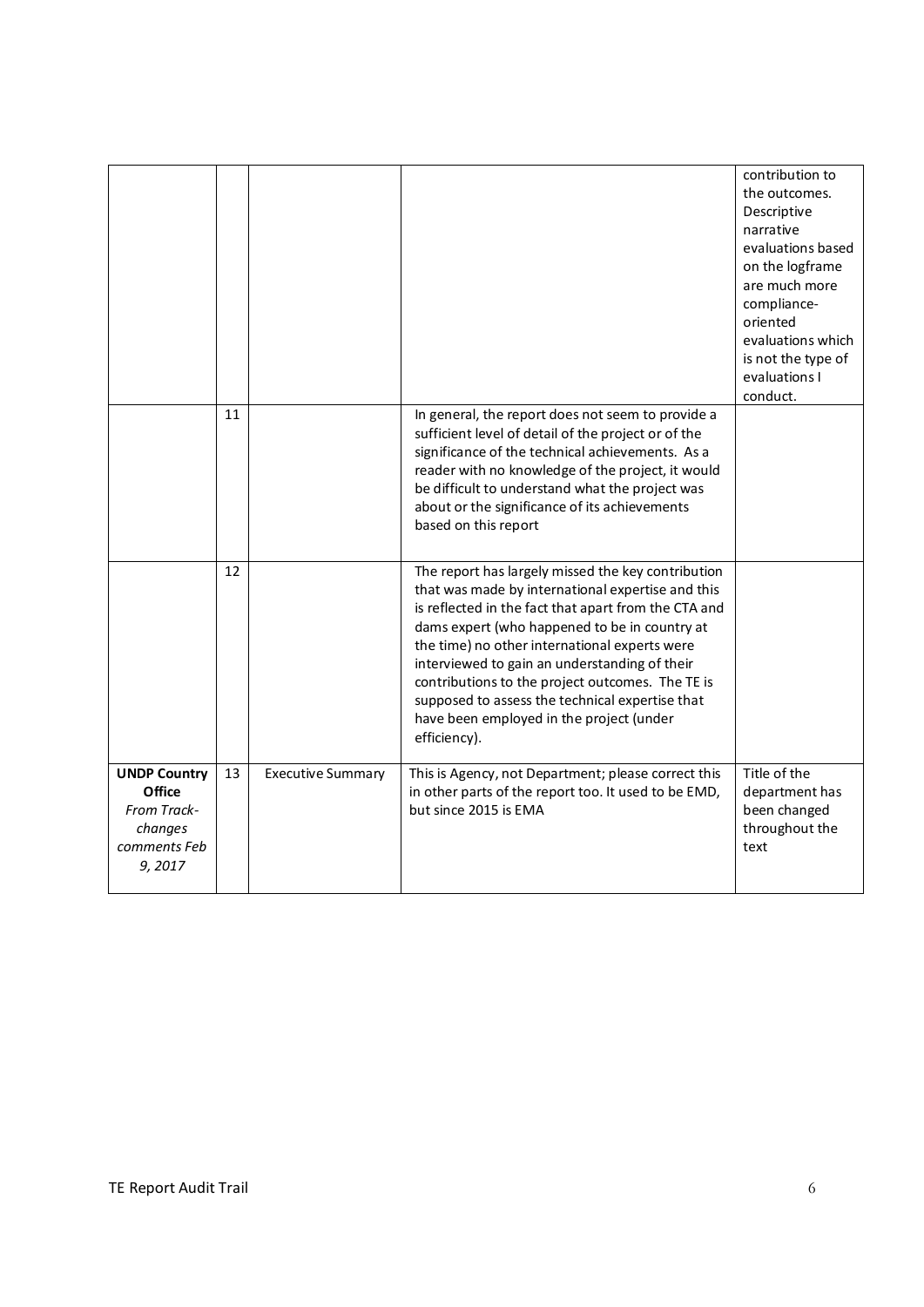| <b>Technical</b><br><b>Adviser</b><br>From Track-<br>changes<br>comments Feb<br>9,2017<br><b>UNDP Country</b><br>Office<br>From Track-<br>changes | 14 | <b>Executive Summary</b> | Under this section, I would expect to see a detailed<br>discussion of how each of the activities that<br>contributed to the result, were executed. I would<br>expect to see an assessment of the approaches<br>used and the how they all contributed to the<br>outcome. I would also expect to see discussion of<br>the technical contributions of all activities that<br>contributed to the outcome. The report seems to<br>miss some very important contributions of the<br>outputs to the overall outcome. For example:<br>Output 1.1 hazard mapping. A state-of-the-art<br>hydraulic model was developed and implemented<br>for the basin which accounts for approximately<br>25% of the land area of Georgia. It has introduced<br>technologies and tools that places Georgia on par<br>with European countries in this area and<br>contributes towards Georgia's EU FD<br>responsibilities when it eventually becomes part of<br>the EU.<br>Furthermore, the capacity that was built is<br>extremely sustainable and has equipped NEA with<br>the ability to do this type of modelling for<br>themselves. This is a key example of technical<br>sustainability. All other outputs and activities have<br>made invaluable technical contributions which I<br>think are largely missed in this report. The report,<br>in general, reflects a lack of assessment of the<br>technical detail, technical achievements and<br>relevance of such to the development goals in DRM<br>and CCA for Georgia. | Description was<br>reflected in the<br>main body of the<br>text, rather than<br>an executive<br>summary |
|---------------------------------------------------------------------------------------------------------------------------------------------------|----|--------------------------|---------------------------------------------------------------------------------------------------------------------------------------------------------------------------------------------------------------------------------------------------------------------------------------------------------------------------------------------------------------------------------------------------------------------------------------------------------------------------------------------------------------------------------------------------------------------------------------------------------------------------------------------------------------------------------------------------------------------------------------------------------------------------------------------------------------------------------------------------------------------------------------------------------------------------------------------------------------------------------------------------------------------------------------------------------------------------------------------------------------------------------------------------------------------------------------------------------------------------------------------------------------------------------------------------------------------------------------------------------------------------------------------------------------------------------------------------------------------------------------------------------|---------------------------------------------------------------------------------------------------------|
| comments Feb<br>16, 2017                                                                                                                          |    |                          | This info is embedded in the various sections of<br>the report - perhaps not extensively but some<br>sections are certainly covering some of the<br>important activities that contributed to the<br>achievement of outcomes.                                                                                                                                                                                                                                                                                                                                                                                                                                                                                                                                                                                                                                                                                                                                                                                                                                                                                                                                                                                                                                                                                                                                                                                                                                                                            |                                                                                                         |
| <b>Technical</b><br><b>Adviser</b>                                                                                                                | 15 | <b>Executive Summary</b> | Project documents are not meant to provide the<br>level of detail you are suggesting, but are meant to<br>make the case for the project (to the funding body)<br>and set out, in outline, how these will be achieved.<br>During project inception phase, a detailed Project<br>methodology document, and project programme<br>were developed by the CTA and this is what was<br>used to guide all project implementation alongside<br>(and mostly instead of) the project document.<br>These documents may not have been provided<br>during your review, but can be provided on                                                                                                                                                                                                                                                                                                                                                                                                                                                                                                                                                                                                                                                                                                                                                                                                                                                                                                                         | Not considered.<br>Comment from<br>the UNDP was<br>added in a<br>footnote.                              |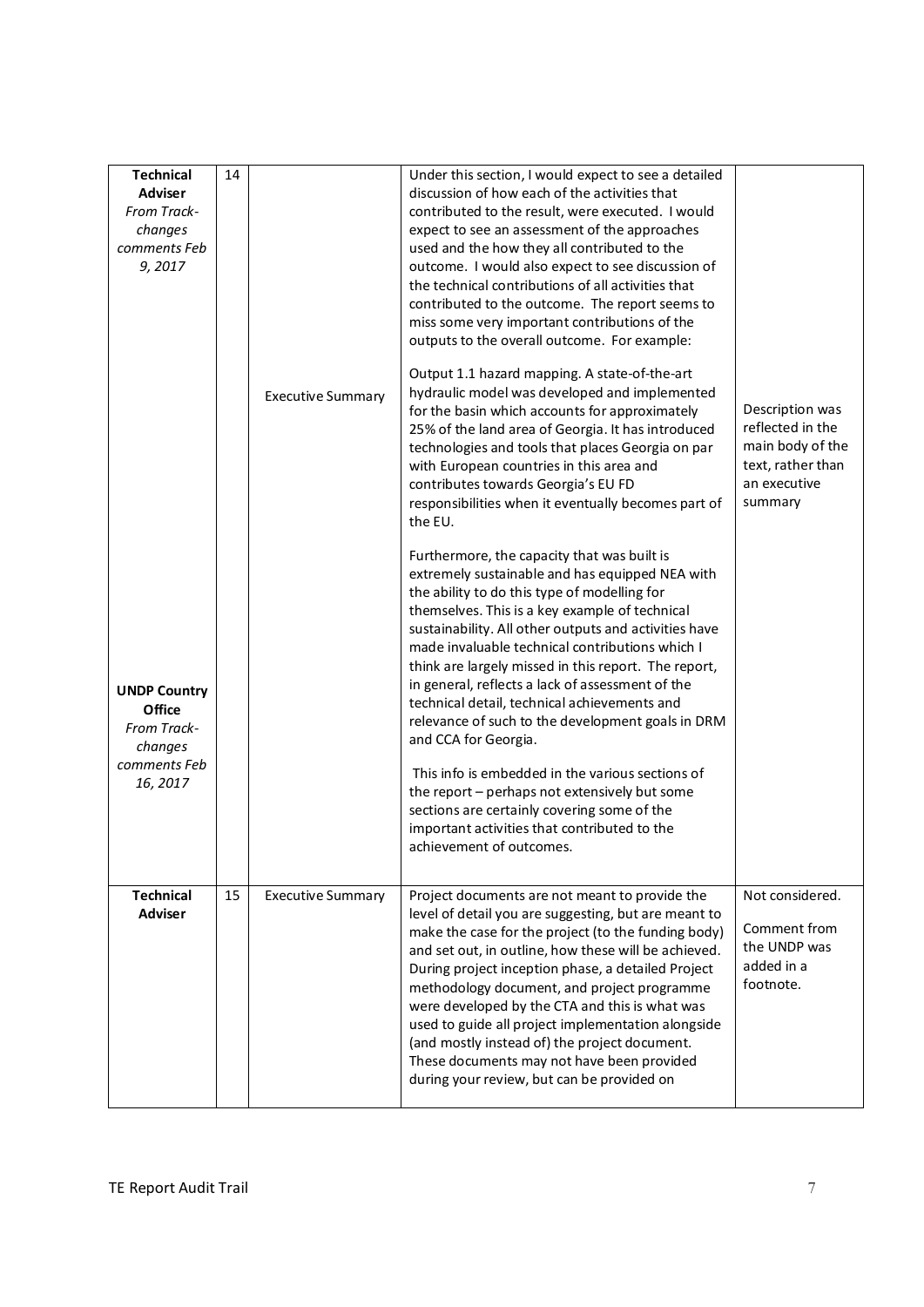|                                                                                          |    |                          | request.                                                                                                                                                                                                                                                                                                                                                                                                                                                                                                                                                                                                                                                                                                                                                                 |                                                                                                                                       |
|------------------------------------------------------------------------------------------|----|--------------------------|--------------------------------------------------------------------------------------------------------------------------------------------------------------------------------------------------------------------------------------------------------------------------------------------------------------------------------------------------------------------------------------------------------------------------------------------------------------------------------------------------------------------------------------------------------------------------------------------------------------------------------------------------------------------------------------------------------------------------------------------------------------------------|---------------------------------------------------------------------------------------------------------------------------------------|
| <b>UNDP Country</b><br>Office<br>From Track-                                             |    |                          | Moreover as is the practice with donor funded and<br>UNDP implemented project, by the time Projects<br>start, the ProDoc that is approved by a donor,<br>require refreshing and doing a real detailed project<br>work planning; therefore the inception<br>reports/project detailed work plans are used and<br>followed during the project implementation                                                                                                                                                                                                                                                                                                                                                                                                                |                                                                                                                                       |
| changes<br>comments Feb<br>9,2017                                                        |    |                          | Perhaps our comments were more of a general<br>character when we speak about ambitious<br>character of the project document/logframe. The                                                                                                                                                                                                                                                                                                                                                                                                                                                                                                                                                                                                                                |                                                                                                                                       |
| From Track-<br>changes<br>comments Feb<br>16, 2017                                       |    |                          | point was that ProDoc /proposal to funding body is<br>relatively indicative while more details/clarity are<br>provided at inception phase, including work plans<br>that are followed later. You can keep this sentence<br>as it is.                                                                                                                                                                                                                                                                                                                                                                                                                                                                                                                                      |                                                                                                                                       |
| <b>Technical</b><br><b>Adviser</b><br>From Track-<br>changes<br>comments Feb<br>16, 2017 |    |                          | To clarify, I was making the point that the project<br>was not 'exceedingly' ambitious which implies a<br>level of un-achievability. The point regarding the<br>detailed methodology and programme is that the<br>achievability of the technical scope and the<br>timeframes of the project are further detailed<br>within these documents and show that the project<br>implementation was carefully guided by these<br>documents and not the PD alone. UNDP's view is<br>that while the project was ambitious and well<br>designed and well executed, it was partly due to<br>the use of these more detailed guidance<br>documents to stare the implementation. As it<br>stands, the sentence implies that only the PD was<br>available for guiding the implementation. |                                                                                                                                       |
| <b>UNDP Country</b><br>Office<br>From Track-<br>changes<br>comments Feb<br>9,2017        | 16 | <b>Executive Summary</b> | There is also a 'road map' document for the<br>implementation of the policy which might not have<br>been provided as it was a secondary document for<br>this deliverable. However, it provides proformas<br>for each stage of implementation and will enable<br>government to monitor progress of the<br>implantation in a step by step manner.                                                                                                                                                                                                                                                                                                                                                                                                                          | Paragraph added                                                                                                                       |
| <b>Technical</b><br><b>Adviser</b><br>From Track-<br>changes<br>comments Feb<br>9,2017   | 17 | <b>Executive Summary</b> | The last PPR provides an analysis of the 'lives<br>saved' by the implementation of the FFEWS<br>systems based on standard 'loss of life' calculations<br>for any FFEWS with climate change considerations.<br>And this shows that, the FFEWS will save more than<br>200,000 lives over the next 50 years.                                                                                                                                                                                                                                                                                                                                                                                                                                                                | Did not agree<br>with point raised.<br>Point not taken<br>into<br>consideration.<br>Please refer to<br>the updated<br>project results |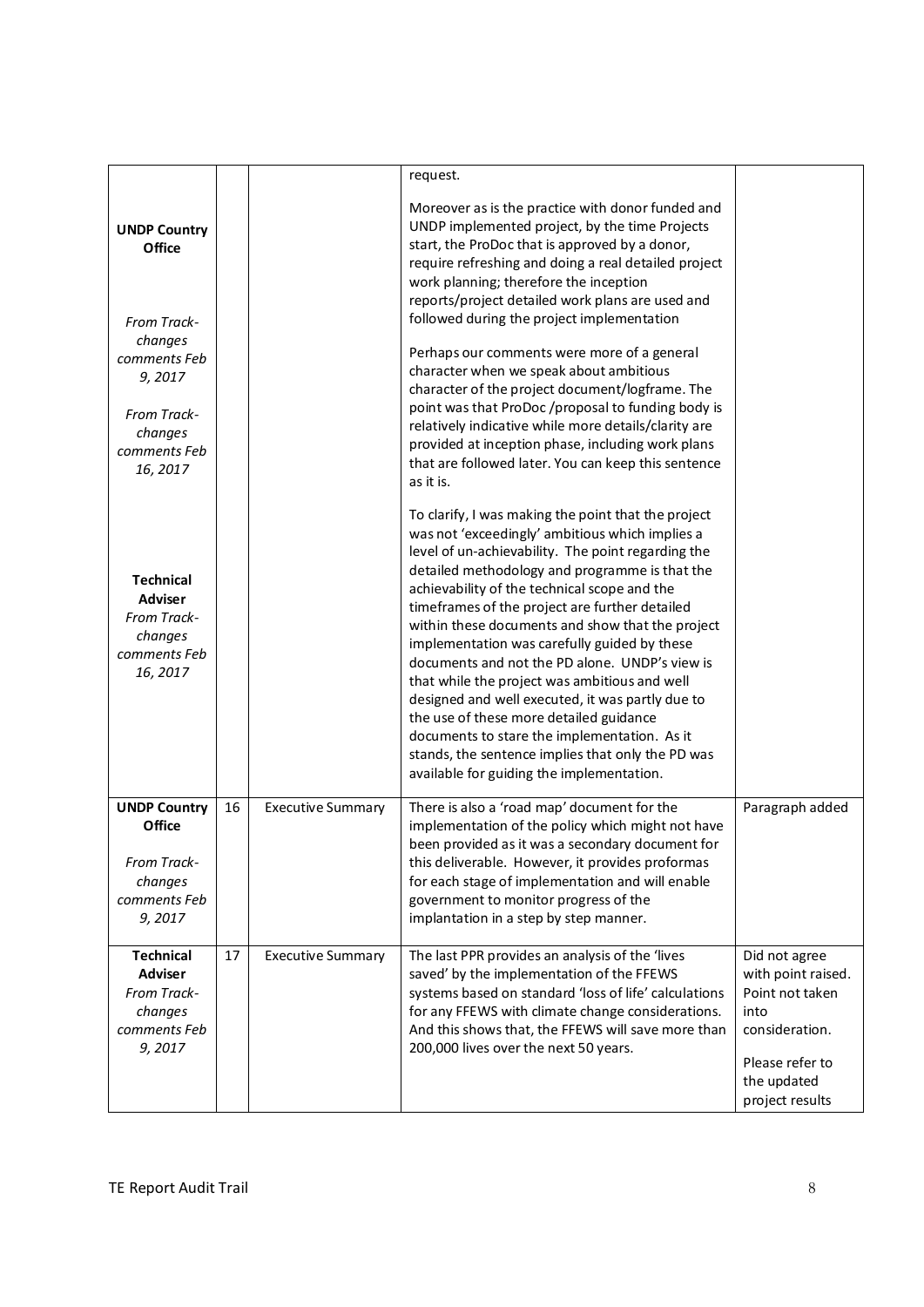| <b>UNDP Country</b><br><b>Office</b><br>From Track-<br>changes<br>comments Feb<br>16, 2017 |  | With regard to monitoring the effectiveness of the<br>FFEWS, there could be a recommendation to<br>include improvements to the systems to enable<br>such monitoring but these need to be built into<br>monitoring of the wider emergency response<br>success rate of the NEA and CMS. It should be<br>noted that there hasn't been a major flood since<br>the implementation of the new FFEWS, so results<br>of its effectiveness will not be known until then. It<br>might be useful to outline how the users of the<br>FFEWS are better able to forecast and manage<br>flood risk as a result of the FFEWS as part of your<br>assessment of 'achievement' of the desired<br>outcome.<br>With respect to areas benefitting from improved<br>FRM practices, this will need to include monitoring<br>of the benefits that improved development<br>planning/permitting and hazard zoning that the<br>land-use policy (from component 1) provides.<br>In addition it might have been useful to assess how<br>staff in 6 target municipalities managed flood risk<br>before the structures were built and how the<br>manage floods now. Community interviews would<br>also have provided a useful source of information<br>for this assessment<br>This is certainly too technical; I am not FFEWS<br>specialist either, but I trust Margaretta and Juan<br>are. According to Margaretta, international best<br>practice has been applied in working out the lives<br>that would be saved due to FFEWS. However, I see<br>you have your own perspective on this. So this<br>issue could be argued further. I think this is not<br>needed at this stage. You seem to have your own<br>interpretation | and resource<br>framework that is<br>included as annex<br>and was<br>discussed<br>between the TE<br>and the project<br>management. It<br>shows how<br>project<br>management<br>would have<br>revised the<br>framework if this<br>had been<br>approved by the<br>RTA, and the<br>outcome could<br>have been<br>defined as: 2.<br><b>Direct</b><br>investments and<br>local actions in<br>highly exposed<br>and vulnerable<br>communities<br>improve flood<br>management<br>practice, without<br>mentioning the<br>coverage or<br>number of people<br>whose resilience<br>had been<br>developed in CCA,<br>something that is<br>quite difficult to<br>measure directly<br>and is only<br>feasible to<br>measure after the<br>end of the<br>project. |
|--------------------------------------------------------------------------------------------|--|------------------------------------------------------------------------------------------------------------------------------------------------------------------------------------------------------------------------------------------------------------------------------------------------------------------------------------------------------------------------------------------------------------------------------------------------------------------------------------------------------------------------------------------------------------------------------------------------------------------------------------------------------------------------------------------------------------------------------------------------------------------------------------------------------------------------------------------------------------------------------------------------------------------------------------------------------------------------------------------------------------------------------------------------------------------------------------------------------------------------------------------------------------------------------------------------------------------------------------------------------------------------------------------------------------------------------------------------------------------------------------------------------------------------------------------------------------------------------------------------------------------------------------------------------------------------------------------------------------------------------------------------------------------------------------------------|---------------------------------------------------------------------------------------------------------------------------------------------------------------------------------------------------------------------------------------------------------------------------------------------------------------------------------------------------------------------------------------------------------------------------------------------------------------------------------------------------------------------------------------------------------------------------------------------------------------------------------------------------------------------------------------------------------------------------------------------------|
|                                                                                            |  |                                                                                                                                                                                                                                                                                                                                                                                                                                                                                                                                                                                                                                                                                                                                                                                                                                                                                                                                                                                                                                                                                                                                                                                                                                                                                                                                                                                                                                                                                                                                                                                                                                                                                                | It is not a<br>technical issue, it<br>is the definition<br>of the outcome<br>indicator and<br>therefore an RMB<br>and M&E issue,<br>on how you                                                                                                                                                                                                                                                                                                                                                                                                                                                                                                                                                                                                    |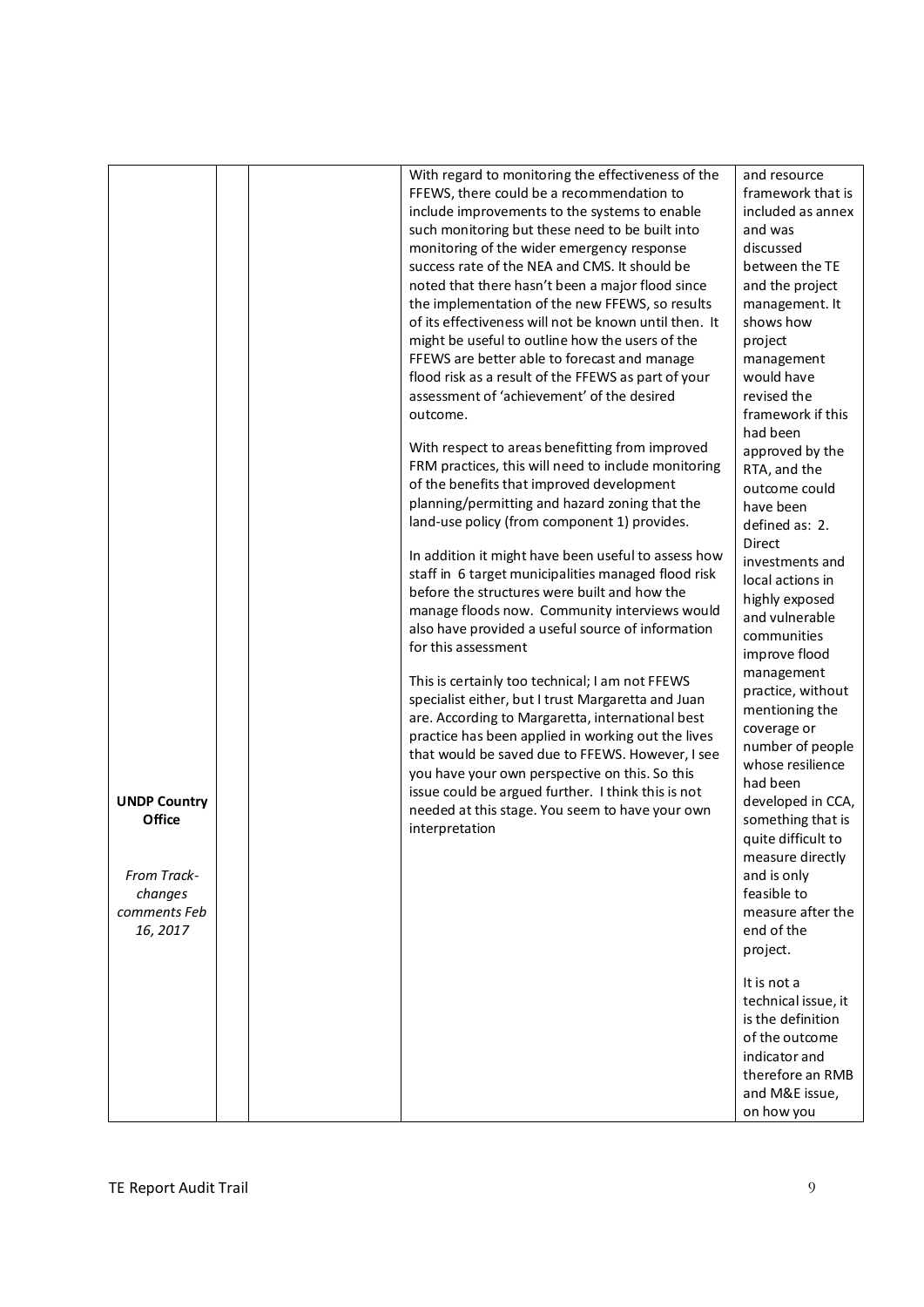|                                                                                   |    |                                               |                                                                                                                                                                                                                                            | link/interpret the<br>statement. Sorry<br>but I do not agree<br>here. Let me<br>know if you want<br>to footnote it<br>please.                                                                                                                                                                                                                                                                                                                                                                                                                                                                                                     |
|-----------------------------------------------------------------------------------|----|-----------------------------------------------|--------------------------------------------------------------------------------------------------------------------------------------------------------------------------------------------------------------------------------------------|-----------------------------------------------------------------------------------------------------------------------------------------------------------------------------------------------------------------------------------------------------------------------------------------------------------------------------------------------------------------------------------------------------------------------------------------------------------------------------------------------------------------------------------------------------------------------------------------------------------------------------------|
| <b>UNDP Country</b><br>Office<br>From Track-<br>changes<br>comments Feb<br>9,2017 | 18 | Throughout the text                           | Please spell out and / or add this under<br>abbreviations list                                                                                                                                                                             | Abbreviation is<br>spelled out                                                                                                                                                                                                                                                                                                                                                                                                                                                                                                                                                                                                    |
| <b>UNDP Country</b><br>Office<br>From Track-<br>changes<br>comments Feb<br>9,2017 | 19 | Sustainability rating<br>in Executive summary | TE suggests that sustainability will be unlikely?<br>Sustainability of project results can never be<br>guaranteed by UNDP; we actually face this issue in<br>other projects too. So perhaps TE should explain<br>this issue in more detail | Rating not<br>changed: "It is<br>indeed a<br>recurrent<br>challenge<br>common to all<br>projects, as most<br>projects do not<br>contemplate a<br>sustainability<br>strategy that may<br>inform how<br>benefits can<br>continued to be<br>leveraged after<br>the end of the<br>project. It is<br>therefore always<br>a difficult<br>question for<br>projects as they<br>are not designed<br>to become<br>sustainable. Some<br>activities have<br>become part of<br>the ongoing work<br>of the different<br>stakeholders<br>(such as flood<br>modelling maps<br>in NEA), but some<br>will require<br>additional<br>funding that may |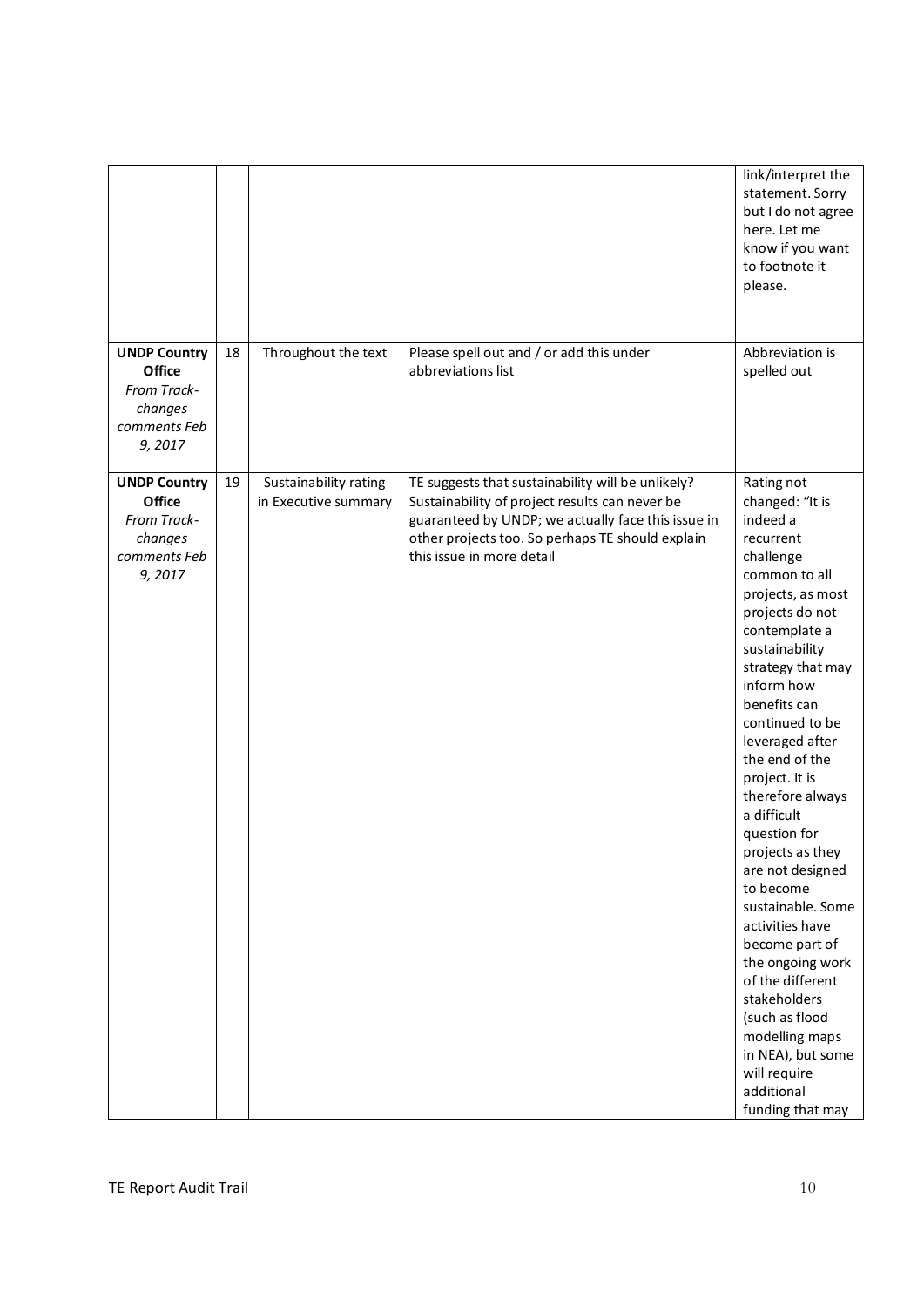|                                                                                        |    |                                                             |                                                                                                                                                                                                                                                                                                        | be difficult to<br>obtain<br>considering the<br>national budget<br>reductions". |
|----------------------------------------------------------------------------------------|----|-------------------------------------------------------------|--------------------------------------------------------------------------------------------------------------------------------------------------------------------------------------------------------------------------------------------------------------------------------------------------------|---------------------------------------------------------------------------------|
| <b>UNDP Country</b><br>Office<br>From Track-<br>changes<br>comments Feb<br>9,2017      | 20 | Abbreviations table                                         | Do you mean Emergency Management Agency?<br>Please correct to EMA then; to my knowledge such<br>department does not exist in MIA, but rather in<br><b>EMA</b>                                                                                                                                          | Abbreviation<br>changed                                                         |
| <b>UNDP Country</b><br>Office<br>From Track-<br>changes<br>comments Feb<br>9,2017      | 21 | 1.2. Scope and<br>Methodology<br>(tools and<br>methodology) | Please spell out, is this Interior Ministry?                                                                                                                                                                                                                                                           | Spelled out in the<br>abbreviation list                                         |
| <b>UNDP Country</b><br>Office<br>From Track-<br>changes<br>comments Feb<br>9,2017      | 22 | <b>Project Description</b><br>and Development<br>Context    | Not clear what is the source, please add                                                                                                                                                                                                                                                               | Source added                                                                    |
| <b>UNDP Country</b><br>Office<br>From Track-<br>changes<br>comments Feb<br>9,2017      | 23 | <b>Project Description</b><br>and Development<br>Context    | Emergency Management Department (EMD) under<br>the Ministry of Internal Affairs (in 2005) and the<br>National Environmental Agency (NEA) (2008)1<br>under the Ministry of Environment and Natural<br>Resources Protection. At a later stage, other<br>institutions and entities became engaged in DRM. | Changed<br>accordingly                                                          |
| <b>Technical</b><br><b>Adviser</b><br>From Track-<br>changes<br>comments Feb<br>9,2017 | 24 | <b>Project Description</b><br>and Development<br>Context    | These are supposed to be longer-term strategic<br>FRM/DRM management functions, which is not<br>only linked to emergency response. But lack of<br>funding means that it has been largely reactive in<br>the past.                                                                                      | Paragraph added<br>respectively                                                 |
|                                                                                        |    |                                                             | With hazard mapping, increased capacity in<br>strategic hazard management, risk models on<br>which to do Cost-benefit analysis of specific<br>intervention, they are now hopefully able to<br>advocate for funds to carry out these strategic                                                          |                                                                                 |

 $1$  The Centre of Monitoring and Prognosis, established in 2006 and re-established later as NEA.

.<br>-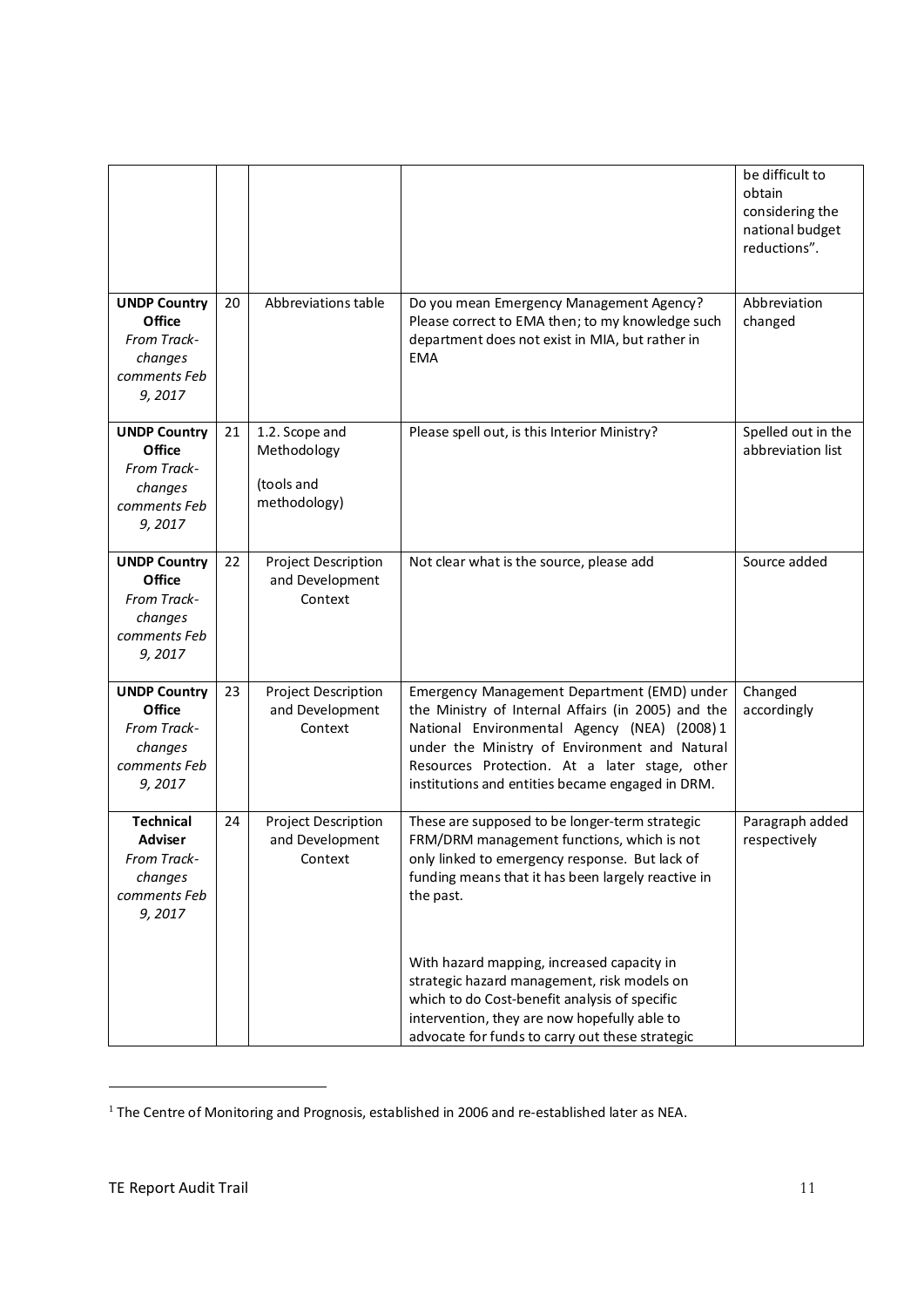|                                                                                   |    |                                                           | functions                                                                                                                                                                                                                                                                                                                                                                                                                                                                                                                                                  |                                                      |
|-----------------------------------------------------------------------------------|----|-----------------------------------------------------------|------------------------------------------------------------------------------------------------------------------------------------------------------------------------------------------------------------------------------------------------------------------------------------------------------------------------------------------------------------------------------------------------------------------------------------------------------------------------------------------------------------------------------------------------------------|------------------------------------------------------|
| <b>UNDP Country</b><br>Office<br>From Track-<br>changes<br>comments Feb<br>9,2017 | 25 |                                                           | National Disaster Risk Reduction Strategy and<br>Action Plan, which was formally adopted by the<br>Government in late December 2016; I think this is<br>important strategy document and is worth<br>mentioning; BTW, this strategy paper was<br>developed with the technical assistance of<br>UNDP/UN back in 2015, following a comprehensive<br>assessment of the DRR system in Georgia; it was<br>coordinated by the State Security and Crises<br>Management Council; and is first ever DRR-related<br>Strategy which is indeed a very progressive step. | Paragraph added                                      |
| <b>UNDP Country</b><br>Office<br>From Track-<br>changes<br>comments Feb<br>9,2017 | 26 | <b>Project Description</b><br>and Development<br>Context  | True, but HFA period ended in 2015 and globally<br>Sendai Framework is now adopted and used. This<br>section needs an update, but shortly, Georgian nat.<br>DRR strategy follows the Sendai priorities and<br>Georgia is committed to regularly monitor the<br>implementation as well as ensure regular reporting<br>to Sendai secretariat                                                                                                                                                                                                                 | Changed<br>accordingly                               |
| <b>Project Team</b><br>From Track-<br>changes<br>comments Feb<br>9,2017           | 27 | <b>Project Description</b><br>and Development<br>Context  | Instead of CENN should be USAID Project<br>"Integrated Natural Resources Management in<br>Watersheds of Georgia"                                                                                                                                                                                                                                                                                                                                                                                                                                           | Changed<br>accordingly                               |
| <b>UNDP Country</b><br>Office<br>From Track-<br>changes<br>comments Feb<br>9,2017 | 28 | Findings:<br>3.1. Progress towards<br>results and impacts | Do you mean RTA? We at country office level<br>followed RTA advice on this issue                                                                                                                                                                                                                                                                                                                                                                                                                                                                           | Question was<br>clarified. RTA<br>added to the text. |
| Technical<br><b>Adviser</b><br>From Track-<br>changes<br>comments Feb<br>9,2017   | 29 | Findings:<br>3.1. Progress towards<br>results and impacts | I would expect to see here, a table of project<br>logframe including the Project Outcomes,<br>indicators, baseline and targets (as in PD and/or<br>Inception report). There should then be detailed<br>examination of the barriers that the project is<br>aiming to address. Finally, this section should list<br>progress against targets as detailed in the PPRs and<br>with comments on the achievement against<br>targets.                                                                                                                             | Table added                                          |
| <b>Technical</b><br><b>Adviser</b><br>From Track-<br>changes<br>comments Feb      | 30 | Findings:<br>3.1. Progress towards<br>results and impacts | It was also developed for the whole basin and not<br>just the 6 target municipalities and includes state-<br>of-the art modelling tools (not even found in some<br>more advanced countries) which will enable the<br>GoG to fully management weather index insurance                                                                                                                                                                                                                                                                                       | Added under the<br>progress sub-<br>section.         |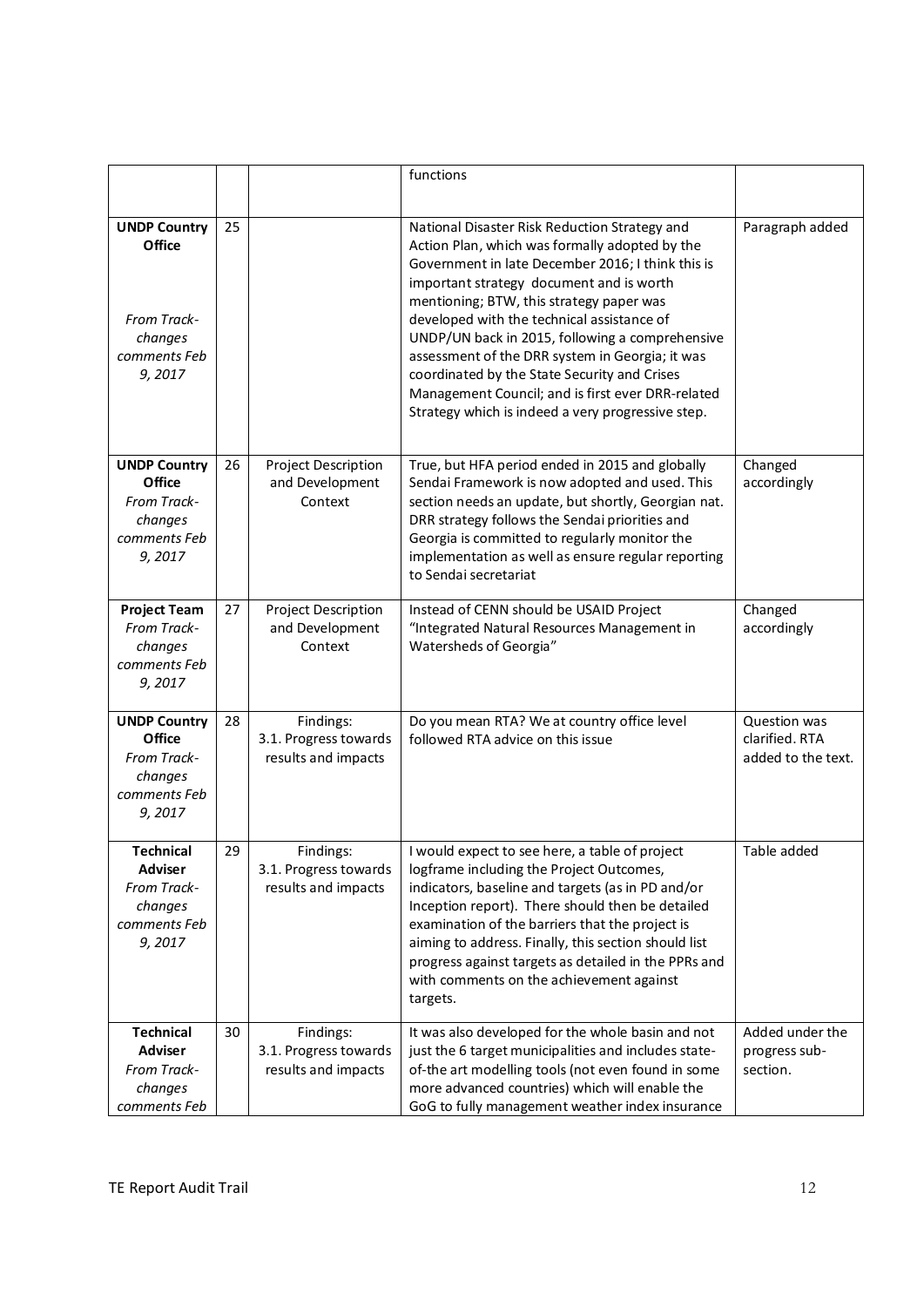| 9,2017                                                                                                                  |    |                                                                            | (WII) scheme for Rioni. It is also highly scalable to                                                                                                                                                                                                                                                                                                                                                                                                                                                                                                                                                                                                                                                                                                                                                                                                                                                                                                                                                                                                                                                                                                                                                                                                                                                         |                                                                                                   |
|-------------------------------------------------------------------------------------------------------------------------|----|----------------------------------------------------------------------------|---------------------------------------------------------------------------------------------------------------------------------------------------------------------------------------------------------------------------------------------------------------------------------------------------------------------------------------------------------------------------------------------------------------------------------------------------------------------------------------------------------------------------------------------------------------------------------------------------------------------------------------------------------------------------------------------------------------------------------------------------------------------------------------------------------------------------------------------------------------------------------------------------------------------------------------------------------------------------------------------------------------------------------------------------------------------------------------------------------------------------------------------------------------------------------------------------------------------------------------------------------------------------------------------------------------|---------------------------------------------------------------------------------------------------|
|                                                                                                                         |    |                                                                            | the rest of Georgia once similar hazard maps and<br>socio-economic data are included in the model.                                                                                                                                                                                                                                                                                                                                                                                                                                                                                                                                                                                                                                                                                                                                                                                                                                                                                                                                                                                                                                                                                                                                                                                                            |                                                                                                   |
| <b>UNDP Country</b><br>Office<br><b>Technical</b><br><b>Adviser</b><br>From Track-<br>changes<br>comments Feb<br>9,2017 | 31 | Findings:<br>3.1. Progress towards<br>results and impacts<br>Effectiveness | I think there is too detailed description and<br>explanation of this one case 'black spot' in this<br>section. If TE describes such level of detail for this<br>one case, then at least should be some balance<br>with 'good cases' ??? or at least recognizing that all<br>other measures were technically sound, etc? Also,<br>please take a note of Margaretta's comment below<br>This obviously was not planted to address the<br>landslide which had been assessed as too deep for<br>planting on the slopes to stabilise the ground.<br>This could be a mis-communication with the LA's<br>and community. They should have been informed<br>that the project was not going to be able to address<br>the landslide issue as intended, but only the river<br>bank issue.<br>Furthermore, this should not be within the<br>progress section but should be within the                                                                                                                                                                                                                                                                                                                                                                                                                                       | The paragraph<br>was moved to the<br>effectiveness<br>section and<br>revised at certain<br>level. |
| <b>UNDP Country</b><br>From Track-<br>changes<br>comments Feb<br>16, 2017                                               |    |                                                                            | effectiveness section where should also be<br>discussion of other case studies showing a balance<br>between 'issues identified' and good practices.<br>Thanks for considering suggestion to move this<br>case under effectiveness section and also<br>rewording the text. However, both myself and<br>Margaretta think that you have in fact, delved onto<br>the assessment of effectiveness by raising the<br>'technical' issues around Komandeli site (despite<br>that fact you are not a technical expert?). What<br>about looking at the effectiveness of any other<br>structures. This seems to be not a fair assessment<br>of effectiveness. Nor are any other aspects of<br>effectiveness addressed. I also think that this<br>'unsatisfactory result' is dominating, or perhaps it is<br>because this was the only case and you describe it<br>in detail? . You indeed mention the good results<br>but if you describe in such a technical detail<br>'unsatisfactory result' wouldn't it be good to have<br>good balance of good v. one bad case?? At least<br>one good case, with photos and description will be<br>useful to be noted. Or you don't have such detailed<br>info at hand?<br>Komandeli site description - it is becoming little<br>too much of a discussion. The revised text is good | More details<br>added to                                                                          |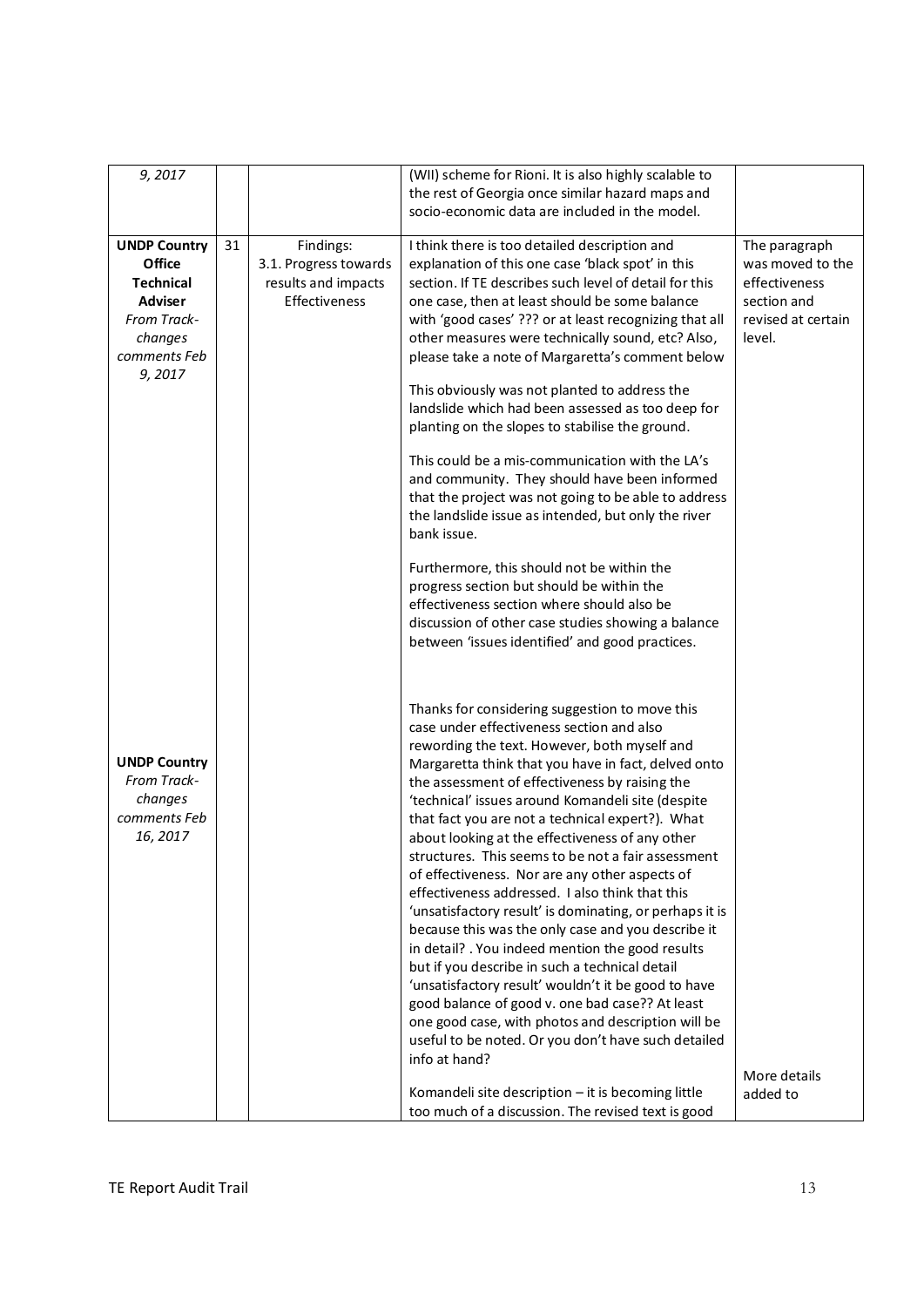| <b>UNDP Country</b><br>From general<br>comments-<br>e-mail from<br>Feb 20, 2017        |    |                                                                        | to me, incl. yellow highlights. I think that providing<br>so much technical detail on just one case and not<br>doing so for at least one good case is not fair. So I<br>suggest either revising/reducing the current case<br>description or adding at least one good case. You<br>decide, please.                                                                                                                                                                                                                                                                                                                                                                                                                                                                                                                                                                                                                                                                                                                                                                                                                                                                                                                                                 | highlight positive<br>cases.<br>"Komandeli site is<br>now shortened so<br>it doesn't seem to<br>stand out so<br>$much - l$ just<br>didn't have<br>enough<br>information from<br>good cases to<br>provide detailed<br>structural<br>analysis".<br>(Comment from |
|----------------------------------------------------------------------------------------|----|------------------------------------------------------------------------|---------------------------------------------------------------------------------------------------------------------------------------------------------------------------------------------------------------------------------------------------------------------------------------------------------------------------------------------------------------------------------------------------------------------------------------------------------------------------------------------------------------------------------------------------------------------------------------------------------------------------------------------------------------------------------------------------------------------------------------------------------------------------------------------------------------------------------------------------------------------------------------------------------------------------------------------------------------------------------------------------------------------------------------------------------------------------------------------------------------------------------------------------------------------------------------------------------------------------------------------------|----------------------------------------------------------------------------------------------------------------------------------------------------------------------------------------------------------------------------------------------------------------|
| <b>Technical</b><br><b>Adviser</b><br>From Track-<br>changes<br>comments Feb<br>9,2017 | 32 | Findings:<br>3.1. Progress towards<br>results and impacts<br>Relevance | This is and all other sections is too brief and do not<br>consider the sub-questions as per the GEF guidance<br>used and as contained in your ToR. I would expect<br>to see text addressing at least some of the sub-<br>questions normally considered in evaluations.<br>Under relevance for example you need to:<br>1) Outline the country priorities (not just<br>mentioning the Water Law) as well as the donor<br>programme priorities and state how the project<br>design is relevant to these.<br>2) Provide a detailed assessment of the problem to<br>be addressed and how the project design and<br>approach to implementation align with the country<br>and donor priorities (Review the relevance of the<br>project strategy and assess whether it provides the<br>most effective route towards expected/intended<br>results)<br>3) Assess the relevance of the tools / instruments /<br>inputs applied by the project in supporting effective<br>implementation<br>4) Assess the relevance and effect of technical<br>assistance and planning support given to the NEA,<br>MRDI other project target beneficiaries. This is an<br>opportunity to detail the technical input to the<br>project, state why they were relevant (against | Feb 20, 2017)<br>Point not taken<br>based on the<br>approaches and<br>methodology laid<br>out in the<br>Inception report.                                                                                                                                      |
| <b>UNDP Country</b><br>Office<br>From Track-                                           |    |                                                                        | alternatives) and why there were effective<br>This could be further argued but certainly does not<br>make sense at this stage. You have obviously<br>followed your inception report and focused on<br>issues that were noted in this report                                                                                                                                                                                                                                                                                                                                                                                                                                                                                                                                                                                                                                                                                                                                                                                                                                                                                                                                                                                                       |                                                                                                                                                                                                                                                                |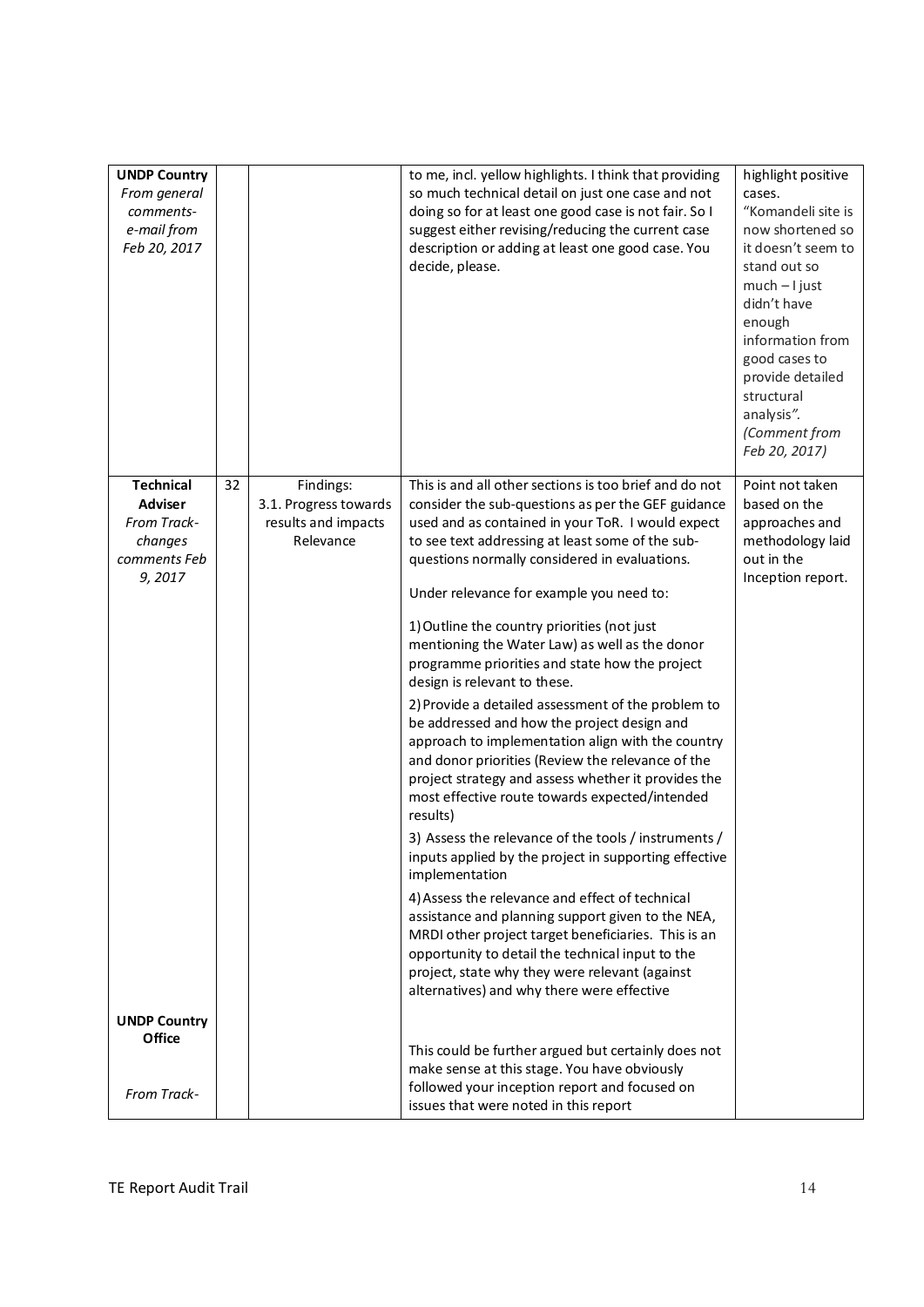| changes<br>comments Feb<br>16, 2017                                                    |    |                                                           |                                                                                                                                                                                                                                                                                                                                                                                                                                                                                                                                                                                                                                                                                                                                                                                                                                                                                                                                                                                                                                                                                                              |                                                                                                                                                                                                                                                                                                                                                                                                                                                                                              |
|----------------------------------------------------------------------------------------|----|-----------------------------------------------------------|--------------------------------------------------------------------------------------------------------------------------------------------------------------------------------------------------------------------------------------------------------------------------------------------------------------------------------------------------------------------------------------------------------------------------------------------------------------------------------------------------------------------------------------------------------------------------------------------------------------------------------------------------------------------------------------------------------------------------------------------------------------------------------------------------------------------------------------------------------------------------------------------------------------------------------------------------------------------------------------------------------------------------------------------------------------------------------------------------------------|----------------------------------------------------------------------------------------------------------------------------------------------------------------------------------------------------------------------------------------------------------------------------------------------------------------------------------------------------------------------------------------------------------------------------------------------------------------------------------------------|
| <b>Technical</b><br><b>Adviser</b>                                                     | 33 | Findings:<br>3.1. Progress towards                        | This section seems to mainly deal with financial<br>efficiency and does not even provide a detail assess                                                                                                                                                                                                                                                                                                                                                                                                                                                                                                                                                                                                                                                                                                                                                                                                                                                                                                                                                                                                     | "As mentioned in<br>the inception                                                                                                                                                                                                                                                                                                                                                                                                                                                            |
| From Track-<br>changes<br>comments Feb<br>9,2017                                       |    | results and impacts                                       | of such. Your comments on efficiency should be<br>evidence based (i.e. where is the analysis of the<br>finances to support your claim).<br>It should also include the following measures of<br>efficiency:<br>1. timeliness and quality of the reporting followed<br>by the project<br>2. qualitative and quantitative aspects of<br>management and other inputs (such as equipment,<br>monitoring and review and other technical<br>assistance and budgetary inputs) provided by the<br>project visa-vis achievement of outputs and target<br>3. factors and constraints which have affected<br>project implementation including technical,<br>managerial, organizational, institutional and socio-<br>economic policy issues in addition to other external<br>factors unforeseen during the project design.                                                                                                                                                                                                                                                                                                | report, efficiency<br>is not the focus of<br>this evaluation<br>nor is it<br>mentioned in the<br>evaluation<br>purpose, please<br>see review to<br>TOR."                                                                                                                                                                                                                                                                                                                                     |
| <b>Technical</b><br><b>Adviser</b><br>From Track-<br>changes<br>comments Feb<br>9,2017 | 34 | Findings:<br>3.1. Progress towards<br>results and impacts | This section should have considered the following<br>sub-questions;<br>1) Review whether the project has accomplished<br>its outputs. In particular the mission should<br>review:<br>a. Area selection criteria and its implementation<br>b. Targeting strategy for the identification of<br>project beneficiaries including both men and<br>women.<br>c. Any emerging effect of the project on<br>beneficiaries including both men and women.<br>2) Assess the performance of the project so far<br>with particular reference to qualitative and<br>quantitative achievements of outputs and targets<br>as defined in the project documents and work-<br>plans and with reference to the project baseline<br>3) Assess the effectiveness of the cost sharing<br>the<br>arrangements<br>between<br>project<br>and<br>beneficiary communities<br>and<br>the<br>between<br>Government and UNDP<br>Here the project actual interventions should not<br>described in detail and should include a detailed<br>account of what was done, Including technical<br>approach and how it has effectively (or otherwise) | Long narrative<br>and descriptive<br>reports are not<br>exactly RBM<br>friendly. Better to<br>focus on the<br>interpretation<br>which is what the<br>evaluation is<br>about, than the<br>facts that are<br>already contained<br>in the PPR,<br>Results<br>Framework, and<br>other documents<br>that can simply<br>be attached to<br>the evaluation<br>report. The goal is<br>to avoid an<br>exceedingly long<br>document that no<br>one will read As I<br>indicated, I am<br>not a technical |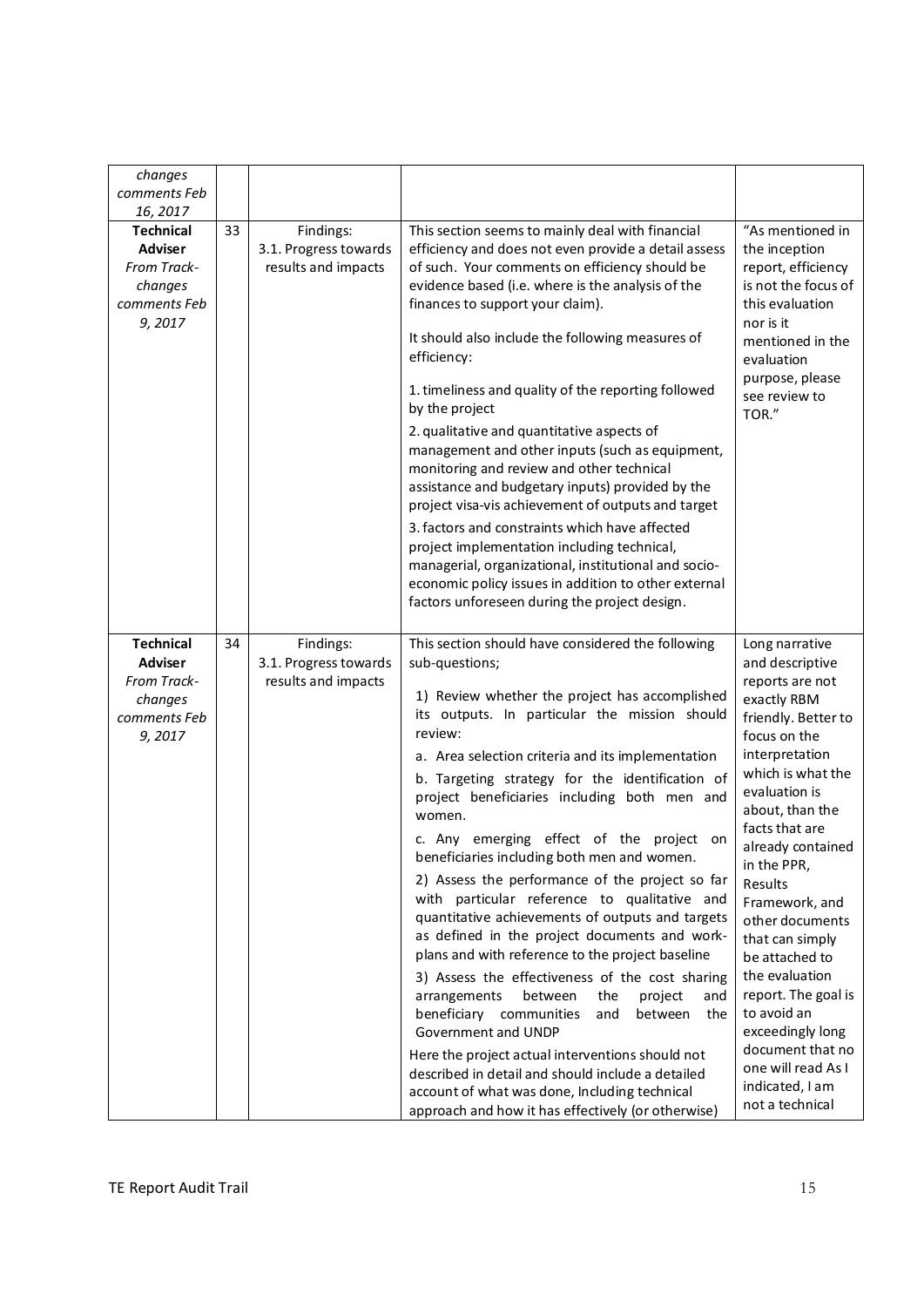|                                                                                        |    |                                         | addressed the barriers it sought to address. Here<br>examples of good practice as well as poor practice<br>should be highlighted. This is where the example of<br>Oni should be placed, but alongside the examples<br>of other sites as well as other types of<br>interventions. In other words, you should take each<br>expected output and discuss how it was done, how<br>effective it was and what the impact has been and<br>what longer-term impacts might result.                                                                                                                                                                                                                                                                                                                                                                                                                                                                                                                                                                                                                                                                                                                                                                                                                                                                                                                                                                                                                                                                                                                                           | expert, so it is<br>somewhat<br>unrealistic to<br>expect a technical<br>analysis of every<br>output - what is<br>important is to<br>determine how<br>the structure<br>contributed to<br>the outcomes. |
|----------------------------------------------------------------------------------------|----|-----------------------------------------|--------------------------------------------------------------------------------------------------------------------------------------------------------------------------------------------------------------------------------------------------------------------------------------------------------------------------------------------------------------------------------------------------------------------------------------------------------------------------------------------------------------------------------------------------------------------------------------------------------------------------------------------------------------------------------------------------------------------------------------------------------------------------------------------------------------------------------------------------------------------------------------------------------------------------------------------------------------------------------------------------------------------------------------------------------------------------------------------------------------------------------------------------------------------------------------------------------------------------------------------------------------------------------------------------------------------------------------------------------------------------------------------------------------------------------------------------------------------------------------------------------------------------------------------------------------------------------------------------------------------|-------------------------------------------------------------------------------------------------------------------------------------------------------------------------------------------------------|
| <b>Technical</b><br><b>Adviser</b><br>From Track-<br>changes<br>comments Feb<br>9,2017 | 35 | Findings:<br>3.2.Adaptive<br>Management | I strongly disagree with this entire paragraph. Most<br>countries in the CIS are not practicing CCA, FRM<br>and DRM in any strategic manner so cannot<br>provide examples of good practice. Georgia is the<br>first through this project, to do so in a<br>comprehensive manner.<br>Furthermore, most reports, while examining<br>international best practice, have painstakingly<br>developed Georgia-specific applications of these<br>best practices and has only used Georgian data to<br>develop outputs. All of the modelling work for<br>example, has used Georgian data and applied best<br>modelling approaches and software in line with<br>EUFD requirements. Risk modelling used socio-<br>economic data of Georgia (collected at length and<br>with great difficulty) and applied EUFD risk<br>methods. In the absence of data, for example,<br>depth-damage curves, it used UK depth-damage<br>curves and adjusted them to Georgia reality. This<br>was validated by Georgian experts.<br>Building codes, when reviewed were found to be<br>applying several different European standards<br>depending on the nationality of the contractors or<br>none at all when local contractors did the work.<br>The standard that was eventually suggested was<br>that of a European country.<br>It is important to note that the project tried to<br>implement approaches, methods and standards<br>that would enhance Georgia's capacity to transition<br>into the EU and the current EU approaches and<br>requirements. This, I would suggest, is a more<br>forward thinking and sustainable approach than | Clarifications<br>added based on<br>the feedback.                                                                                                                                                     |
|                                                                                        |    |                                         | trying to implement methods from other CIS<br>countries that are not currently implementing good<br>practice and certainly won't be implementing EU                                                                                                                                                                                                                                                                                                                                                                                                                                                                                                                                                                                                                                                                                                                                                                                                                                                                                                                                                                                                                                                                                                                                                                                                                                                                                                                                                                                                                                                                |                                                                                                                                                                                                       |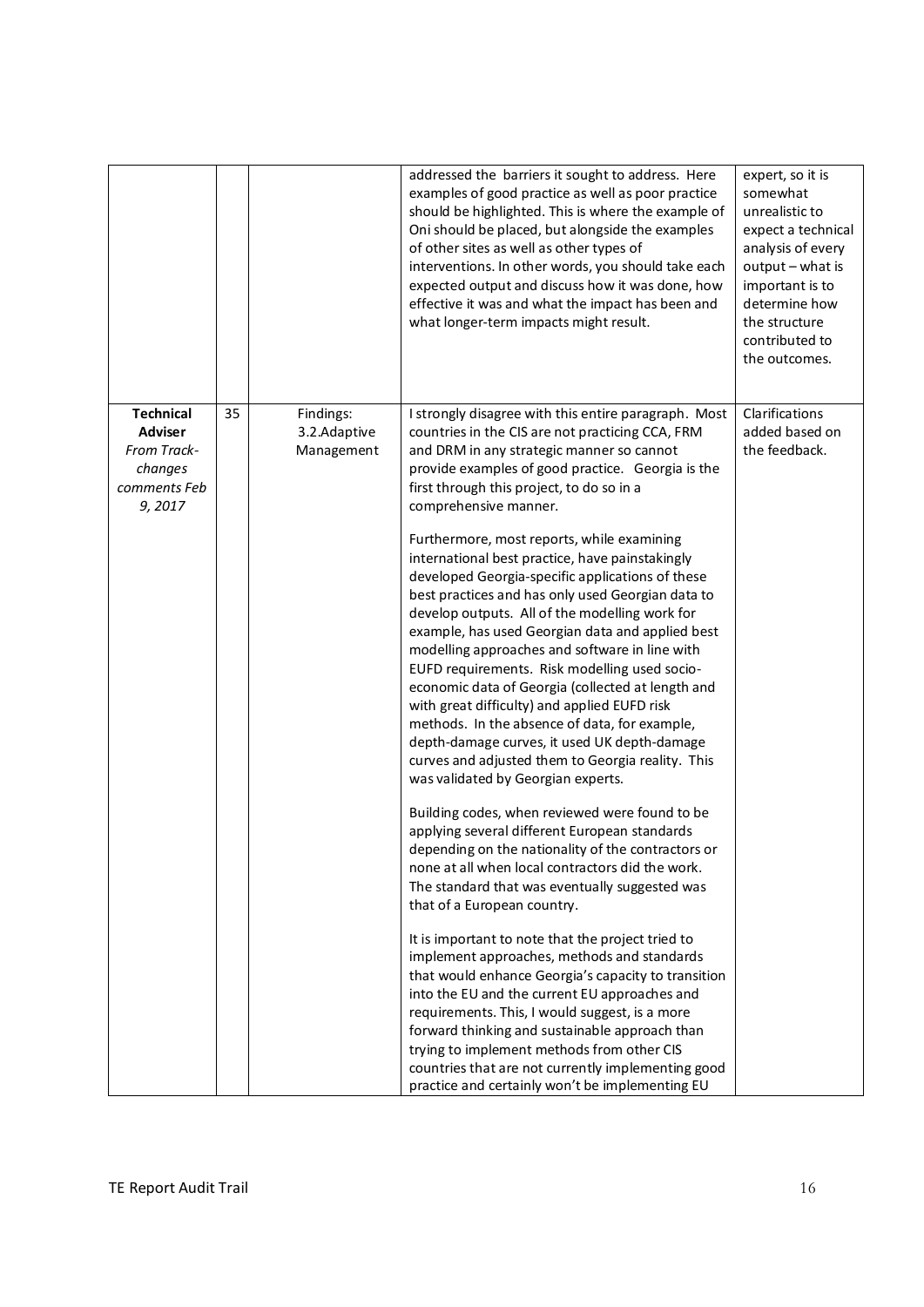|                                                                                                               |    |                                             | compliant practice.                                                                                                                                                                                                                                                                                                                                                                                                                                                                        |                                                                                                                                                                                                                                                                     |
|---------------------------------------------------------------------------------------------------------------|----|---------------------------------------------|--------------------------------------------------------------------------------------------------------------------------------------------------------------------------------------------------------------------------------------------------------------------------------------------------------------------------------------------------------------------------------------------------------------------------------------------------------------------------------------------|---------------------------------------------------------------------------------------------------------------------------------------------------------------------------------------------------------------------------------------------------------------------|
| <b>Technical</b><br>Adviser/UNDP<br><b>Country Office</b><br>From Track-<br>changes<br>comments Feb<br>9,2017 | 36 | Findings:<br>3.2. Adaptive<br>Management    | This is impossible to implement and likely to be<br>counter-productive rather than helpful.<br>This is not feasible; there is not a single example<br>when projects are planned as per the election<br>periods, especially in transition countries like<br>Georgia. In addition, post-electoral changes are<br>often continuous - for instance since 2012<br>elections, Env ministers were changed 3 times,<br>head of NEA and Deputies 4 times; and this was in<br>between two elections. | not addressed<br>"This view is not<br>shared by UNDP<br>who believes it is<br>not feasible to do<br>so. The TE sees<br>no reason why a<br>project document<br>cannot match the<br>time-frame of an<br>electoral cycle,<br>which is often<br>four or five<br>years". |
| <b>UNDP Country</b><br>Office<br>From Track-<br>changes<br>comments Feb<br>9, 2017                            | 37 | Findings<br>3.3. Management<br>Arrangements | I am surprised there is no mention of the CTA or<br>group of technical experts; CTA was driving force<br>for the projects good implementation. Could you<br>please acknowledge this too. Also perhaps not<br>here, but in general I've noticed that there is no<br>good mention of the technical expertise, especially<br>international experts that brought in crucial know-<br>how and support during the project. I suggest you<br>reflect on this too, please                          | Paragraph added                                                                                                                                                                                                                                                     |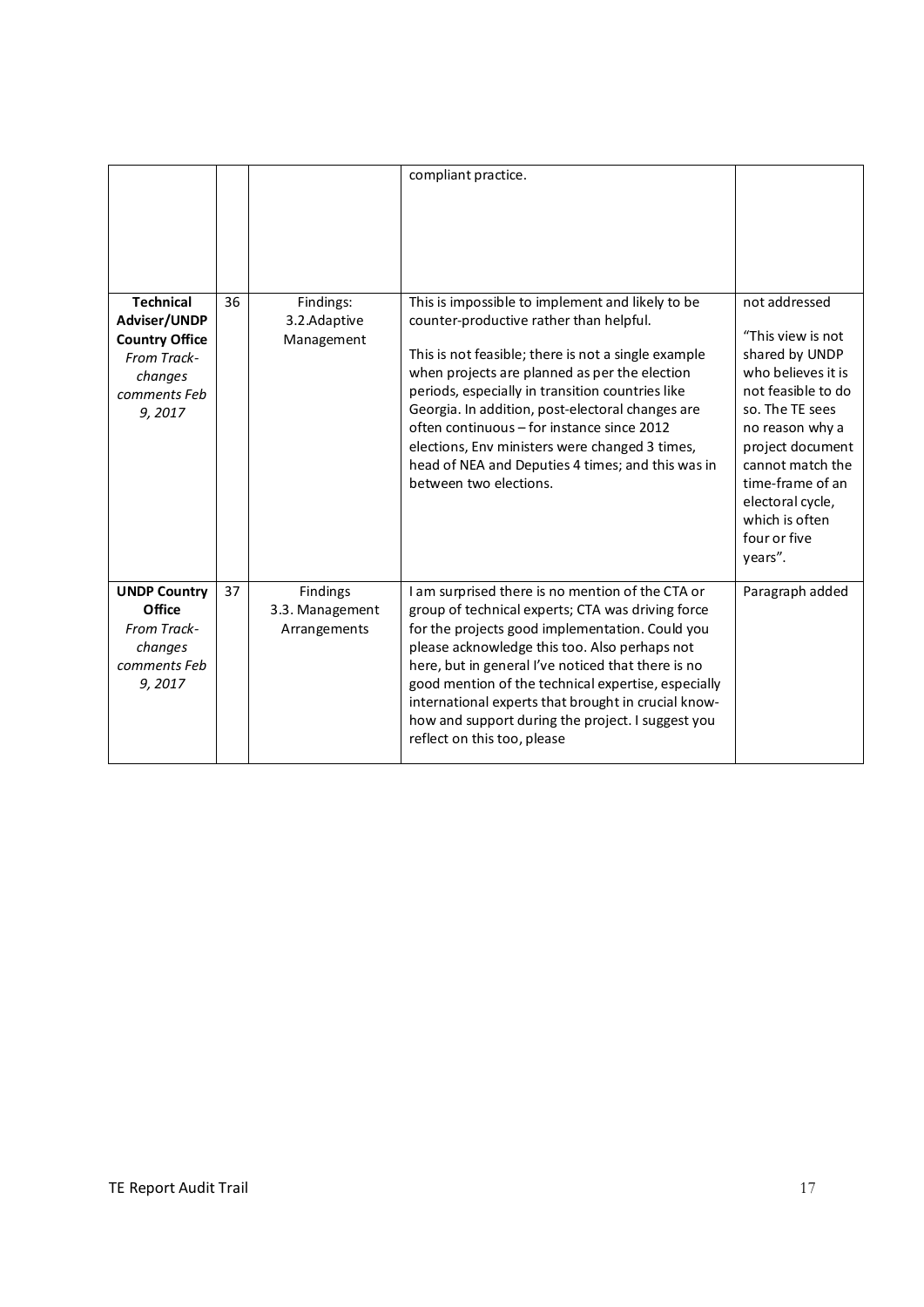| <b>Technical</b><br>Adviser/UNDP                                                                              | 38 | Quality of execution<br>of Implementing       | NEA through its LoA with UNDP was the main<br>implementing partner. The TE has not examined                                                                                                                                                                                                                                                                                         | Paragraph added                                                                                |
|---------------------------------------------------------------------------------------------------------------|----|-----------------------------------------------|-------------------------------------------------------------------------------------------------------------------------------------------------------------------------------------------------------------------------------------------------------------------------------------------------------------------------------------------------------------------------------------|------------------------------------------------------------------------------------------------|
| <b>Country Office</b>                                                                                         |    | Partners                                      | their performance on the project.                                                                                                                                                                                                                                                                                                                                                   |                                                                                                |
| From Track-<br>changes<br>comments Feb                                                                        |    |                                               | Please review the LoA, the deliverables provide by<br>NEA including:                                                                                                                                                                                                                                                                                                                |                                                                                                |
| 9,2017                                                                                                        |    |                                               | Geological hazard assessment - field work and<br>development of landslide hazard maps. Structure<br>design - NEA engineers were extensively involved<br>in the design of structures                                                                                                                                                                                                 |                                                                                                |
|                                                                                                               |    |                                               | Modelling - NEA staff trained in modelling were<br>supposed to be involved in the development of the<br>modelling and FFEWS systems.                                                                                                                                                                                                                                                |                                                                                                |
|                                                                                                               |    |                                               | MRDI is the other implementing partner with<br>responsibility for review of structural measures<br>design and construction.                                                                                                                                                                                                                                                         |                                                                                                |
|                                                                                                               |    |                                               | Elkana was a contractor under the project. If you<br>assess them as an implementing partner, I would<br>suggest that you need to assess all other<br>contractors as implementing partners. NEA, being<br>responsible party for the project did these works<br>and it should be noted/evaluated too. ELKANA was<br>contracted only for one element of the project                    |                                                                                                |
| <b>Technical</b><br>Adviser/UNDP<br><b>Country Office</b><br>From Track-<br>changes<br>comments Feb<br>9,2017 | 39 | 4. Sustainability,<br>replication, scaling up | This section should consider the following:<br>sustainability<br>of<br>1) Environmental<br>project<br>(environmental benefits of the project, protection<br>of populations etc.)<br>2) Catalyzed benefits of the project contributing<br>to sustainability (socio-economic development<br>benefits of the project, protection of livelihoods<br>and livelihood generation benefits) | Sections are<br>added in the text                                                              |
|                                                                                                               |    |                                               | 3) Financial sustainability                                                                                                                                                                                                                                                                                                                                                         |                                                                                                |
|                                                                                                               |    |                                               | 4) Human resources sustainability (e.g. how has<br>development<br>contributed<br>capacity<br>to<br>sustainability of the intended project outcomes)                                                                                                                                                                                                                                 |                                                                                                |
|                                                                                                               |    |                                               | 5) Institutional sustainability.<br>You seem to have only considered institutional<br>and financial sustainability.                                                                                                                                                                                                                                                                 |                                                                                                |
| <b>UNDP Country</b><br>Office<br>From Track-<br>changes<br>comments Feb<br>9,2017                             | 40 | 4. Sustainability,<br>replication, scaling up | In addition to Margaretta's comment, I think the<br>rating you provided on sustainability in the Exc.<br>Summary, moderately unlikely, should be explored<br>further based on the comments                                                                                                                                                                                          | Rating is not<br>changed.<br>Arguments are<br>added under the<br>section of<br>sustainability. |
| <b>UNDP Country</b>                                                                                           | 41 | 4. Sustainability,                            | Doubt this is realistic; however, I agree to                                                                                                                                                                                                                                                                                                                                        | Explanation has                                                                                |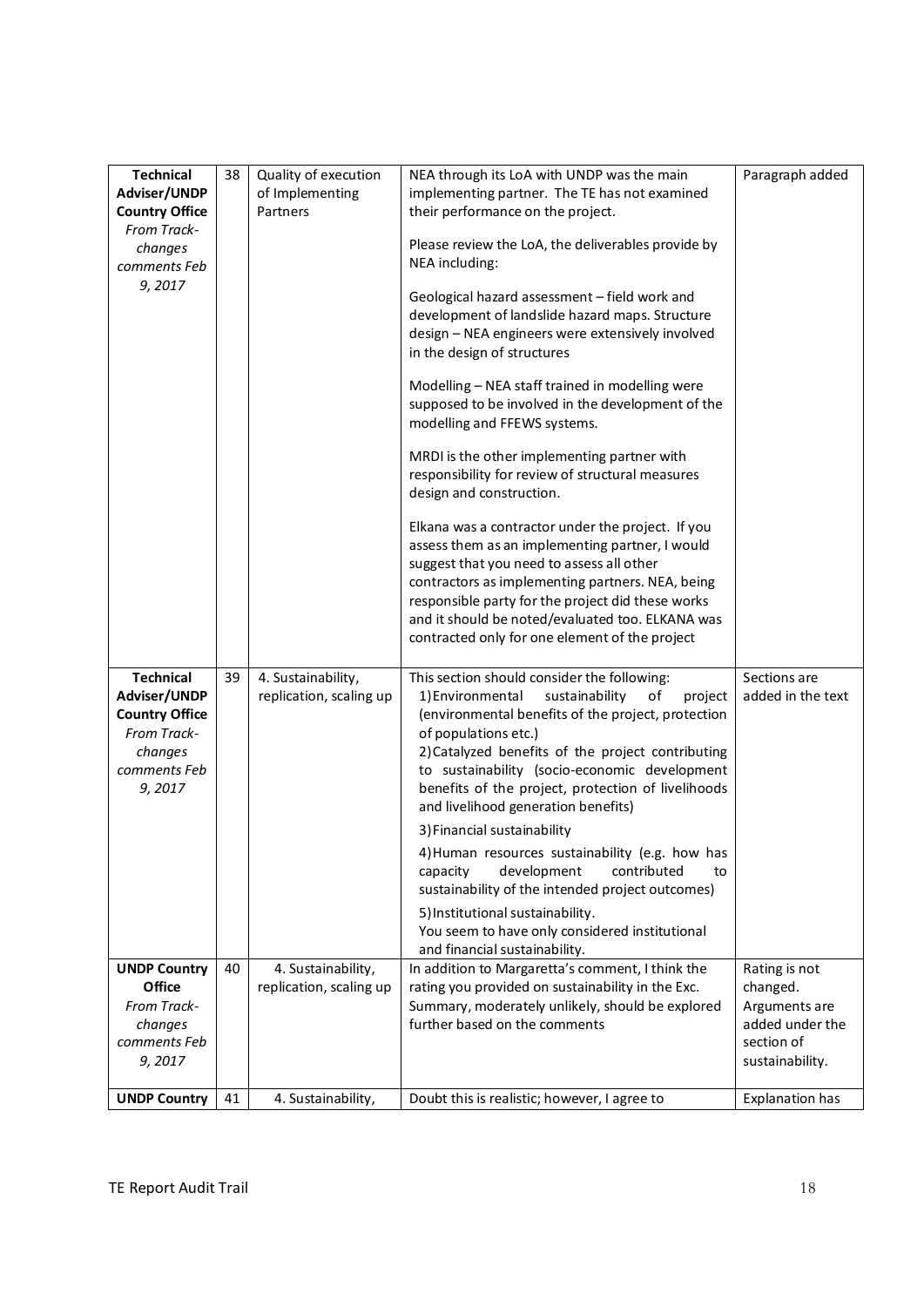| Office<br>From Track-<br>changes<br>comments Feb<br>9,2017                             |    | replication, scaling up                         | Margeratt's comment below and suggest perhaps<br>reformulation of this sentence?? Placing under<br>PM's office does not guarantee better<br>coordination. However, having PM's office SSCMC<br>on the Board and assigning them a coordination<br>function perhaps will ensure better coordination.                                                                                                                                                                                                                                                                                                                                                                                                                                                                                                                                                                                                                                                                          | been added                             |
|----------------------------------------------------------------------------------------|----|-------------------------------------------------|-----------------------------------------------------------------------------------------------------------------------------------------------------------------------------------------------------------------------------------------------------------------------------------------------------------------------------------------------------------------------------------------------------------------------------------------------------------------------------------------------------------------------------------------------------------------------------------------------------------------------------------------------------------------------------------------------------------------------------------------------------------------------------------------------------------------------------------------------------------------------------------------------------------------------------------------------------------------------------|----------------------------------------|
| <b>Technical</b><br><b>Adviser</b><br>From Track-<br>changes<br>comments Feb<br>9,2017 | 42 | 4. Sustainability,<br>replication, scaling up   | While the CMC's coordinating role is useful, it<br>should be noted that it's focus is on 'response' and<br>not a priori 'risk management' or 'risk reduction'.<br>While the new project is aimed at developing a<br>multi-hazard EWS, it is much broader than just<br>FFEWS and will include more strategic risk<br>management and risk reduction approaches<br>building on those introduced for Rioni. I would be<br>concerned that these more strategic risk<br>management/reduction aspects of the project<br>could be over-shadowed if the project is placed<br>under the CMC. However, their situation within<br>the OPM would be useful for elevating the profile<br>of the project and perhaps getting the level of<br>government ownership that is needed.                                                                                                                                                                                                          | Note taken,<br>clarification<br>added. |
| <b>Technical</b><br><b>Adviser</b><br>From Track-<br>changes<br>comments Feb<br>9,2017 | 43 | 4. Sustainability,<br>replication, scaling up   | This recommendation does not make sense from a<br>technical perspective and you seem to be confusing<br>terminology. An EWS is not used to determine<br>what 'concrete preventive measures are needed at<br>community level'. It is strategic FRM planning that<br>is used to determine the most appropriate<br>measures that are needed and this could include<br>structural measures and well as non-structural<br>measures. EWS is an example of a non-structural<br>measure. Flood prevention exercises is a<br>completely different matter linked to response and<br>is a normal part of any EWS.<br>The new project is introducing a multi-hazard EWS,<br>but it is also undertaking strategic FRM planning<br>and implementation to ensure that risk<br>management/reduction/preventative measures are<br>identified, prioritised, designed and implemented<br>in an appropriate manner (in line with EUFD).<br>Please revise this recommendation as it is currently | Note taken                             |
|                                                                                        |    |                                                 | confused.                                                                                                                                                                                                                                                                                                                                                                                                                                                                                                                                                                                                                                                                                                                                                                                                                                                                                                                                                                   |                                        |
| <b>Technical</b><br><b>Adviser</b><br>From Track-<br>changes<br>comments Feb           | 44 | 5.Conclussions,<br>recommendations &<br>lessons | International experts did a lot more than simply<br>'discuss' the project with the municipalities. The<br>project was driven by international expertise in<br>terms of technical leadership, detailed technical<br>assessments, knowledge transfer and development                                                                                                                                                                                                                                                                                                                                                                                                                                                                                                                                                                                                                                                                                                          | Comment<br>reflected.                  |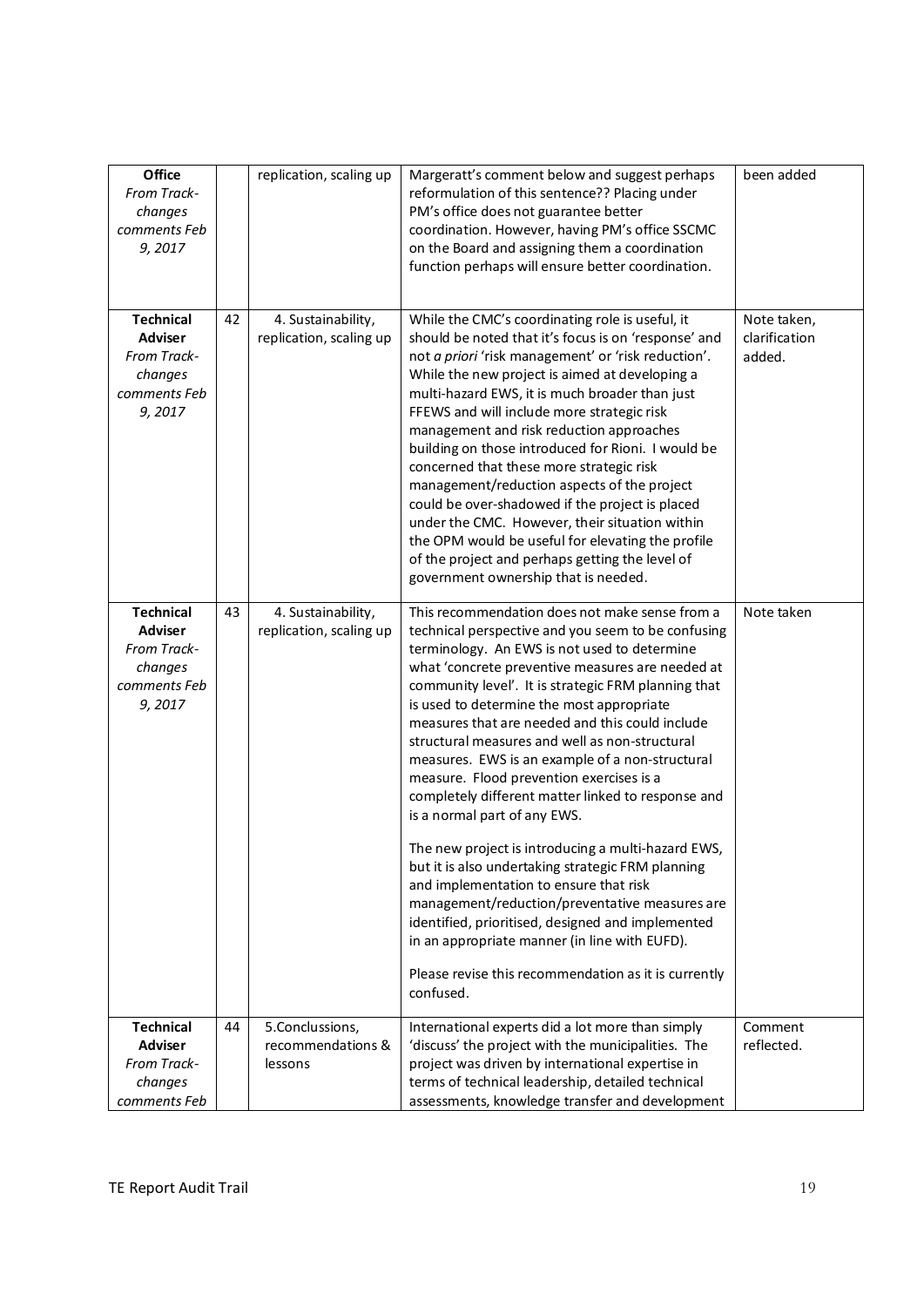| 9, 2017 | of systems.<br>While I understand the point you make regarding<br>the confidence that the local communities got in<br>having international experts come to them to<br>discuss issues, I think the report has largely missed<br>the key contribution that was made by<br>international expertise and this is reflected in the<br>fact that apart from the CTA and dams expert (who<br>happened to be in country at the time) no other<br>international experts were interviewed to gain an<br>understanding of their contributions to the<br>outcome. |  |
|---------|------------------------------------------------------------------------------------------------------------------------------------------------------------------------------------------------------------------------------------------------------------------------------------------------------------------------------------------------------------------------------------------------------------------------------------------------------------------------------------------------------------------------------------------------------|--|
|         | I think an example of good practice is actually the<br>way that international expertise was used to<br>embed good practice throughout the project. This<br>point has been largely missed in your assessment.                                                                                                                                                                                                                                                                                                                                         |  |